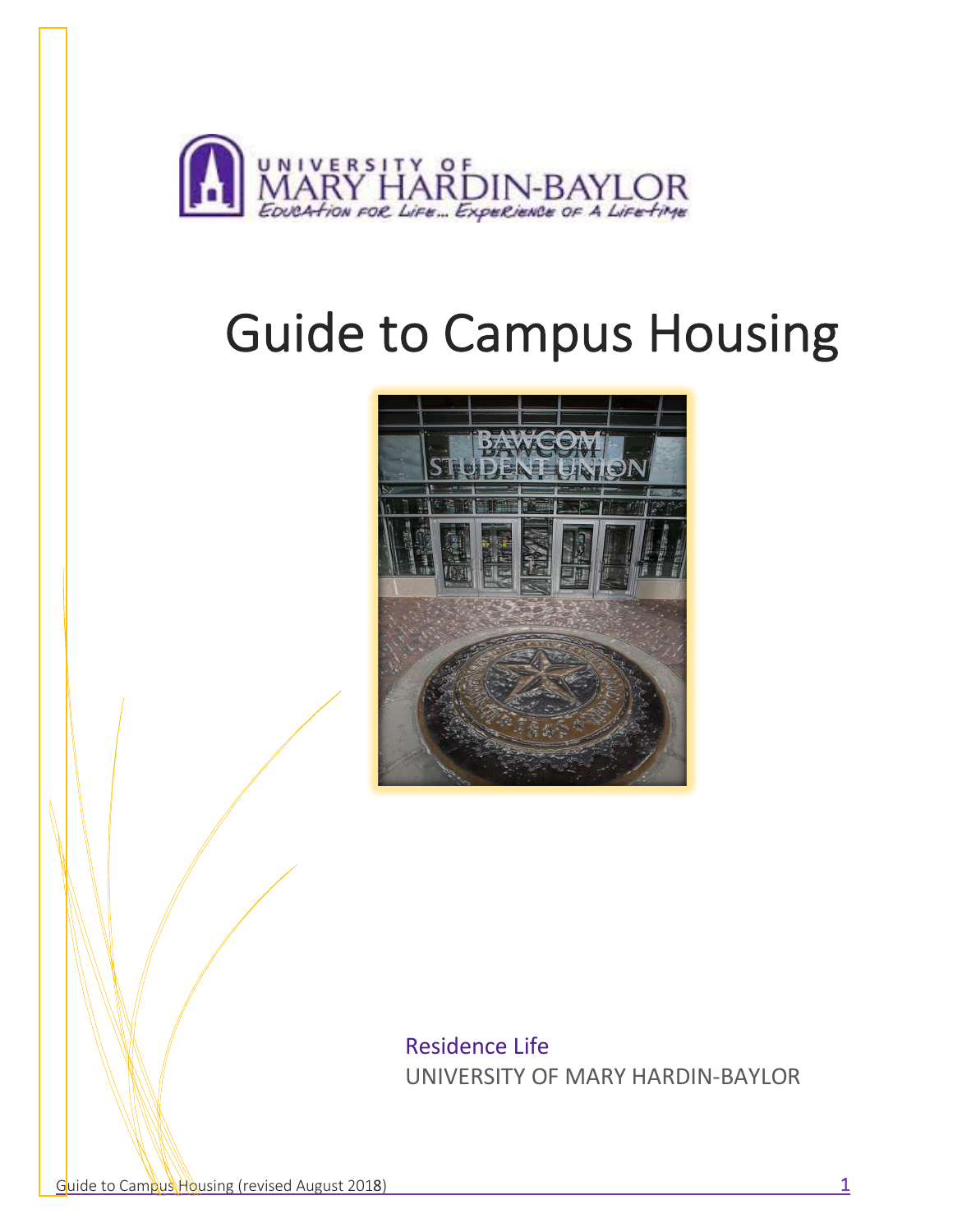# **Table of Contents**

| <b>Getting Involved</b>                                |                |
|--------------------------------------------------------|----------------|
| Residence Hall Association                             | 5              |
| <b>Student Organizations</b>                           | 5              |
| <b>Campus Recreation</b>                               | 5              |
| Campus Activities Board (CAB)                          | 5              |
| Notice of Nondiscriminatory Policy as to Students      | 5              |
| Annual Security and Fire Safety Reports                | 5              |
| Sexual Assault or Sexual Violence                      | 6              |
|                                                        |                |
| <b>Community Policy &amp; Procedure</b>                |                |
| Being a Member of the Community                        | 7              |
| Conduct                                                | 7              |
| <b>Prohibited Activities and Items</b>                 | 7              |
| Replacing lost, Damaged, or Stolen Items               | 10             |
| Property Damage, Loss or Destruction                   | 10<br>10       |
| Residential Decorating & Posting Policy                |                |
| Policy Violations and Fines                            | 11             |
| <b>Excessive Fines</b>                                 | 12             |
| Disputing a Fine                                       | 12             |
| Group Billings/Fines                                   | 12             |
| Inspections for Health, Safety, and Policy Enforcement | 12             |
| Removal of Students from Campus Housing                | 12             |
| Offensive Odors                                        | 12             |
| Animals on Campus                                      | 13             |
| Trash                                                  | 13             |
| Advertising, Solicitation, and Posting                 | 13             |
| Meetings                                               | 13             |
| Noise Policy                                           | 14             |
| Room Care                                              | 15             |
| Yard/Outdoor Areas                                     | 16             |
| <b>Window Screens</b>                                  | 16             |
| <b>Temperature Control</b>                             | 17             |
| <b>Babysitting</b>                                     | 17             |
| <b>Visitors and Guests</b>                             | 17             |
| <b>Guest Specific Policy</b>                           | 20             |
| <b>Housing Information</b>                             |                |
| <b>Housing Selection Process</b>                       | 21             |
| Consolidation                                          | 21             |
| Waitlist                                               | 21             |
| <b>Occupancy License</b>                               | 22             |
| Room Changes                                           | 22             |
| Room Charges                                           | 22             |
| <b>Buy Out Policy</b>                                  | 23             |
| Guide to Campus Housing (revised August 2018)          | $\overline{2}$ |
|                                                        |                |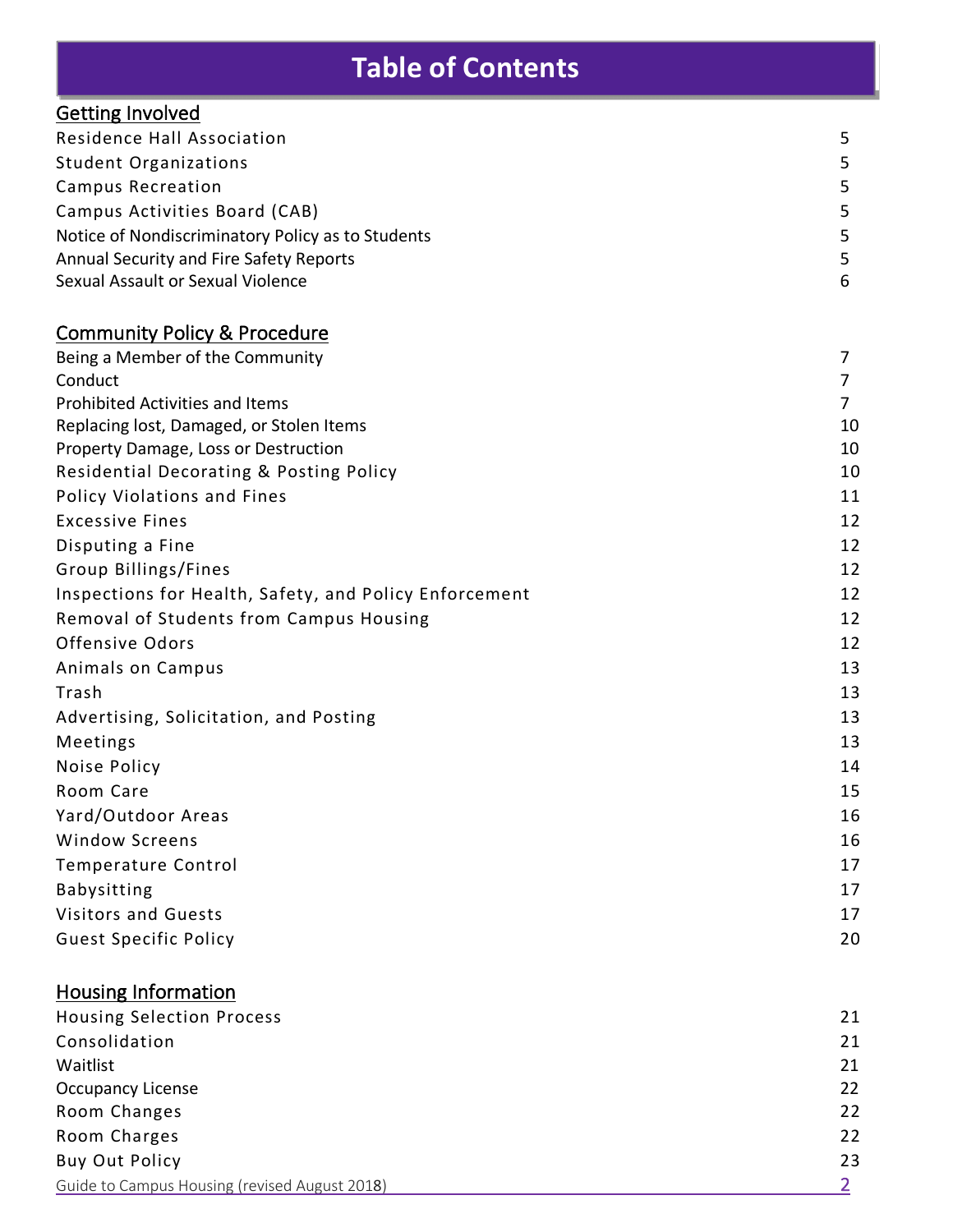| Cancellations, Withdrawals, and Refunds | 23 |
|-----------------------------------------|----|
| Check-In and Check-Out                  | 24 |
| Storage Policy                          | 25 |
| Abandoned Property Policy               | 26 |
| Appliances and Furniture                | 26 |

### Safety/Emergencies

| <b>UMHB Police Department</b>                     | 27 |
|---------------------------------------------------|----|
| Evacuations                                       | 27 |
| Severe Weather                                    | 27 |
| Fire Policies and Evacuation Procedures           | 28 |
| Door Security and Closing Hours Residential Halls | 30 |
| <b>Electrical Safety Guidelines</b>               | 31 |
| <b>Missing Student Policy</b>                     | 32 |
|                                                   |    |

#### Services

| Duty Hours for Staff        | 33 |
|-----------------------------|----|
| Maintenance                 | 33 |
| Vacuum Cleaners             | 33 |
| Study Areas & Computer Labs | 33 |
| Recycling                   | 33 |
| Pest Control                | 34 |
| Internet                    | 34 |
| <b>Telephone Service</b>    | 34 |
| Cable Service               | 34 |
| Laundry                     | 34 |
| Campus Mail                 | 34 |
| <b>Vending Machines</b>     | 35 |
| <b>Health Center</b>        | 35 |
| Counseling & Testing        | 35 |
| <b>Career Services</b>      | 35 |
|                             |    |

### Fine & Cost Tables

| <b>Policy Violation Fines</b> | 36 |
|-------------------------------|----|
| <b>Cleaning Costs</b>         |    |
| Damage/Replacement Costs      | 38 |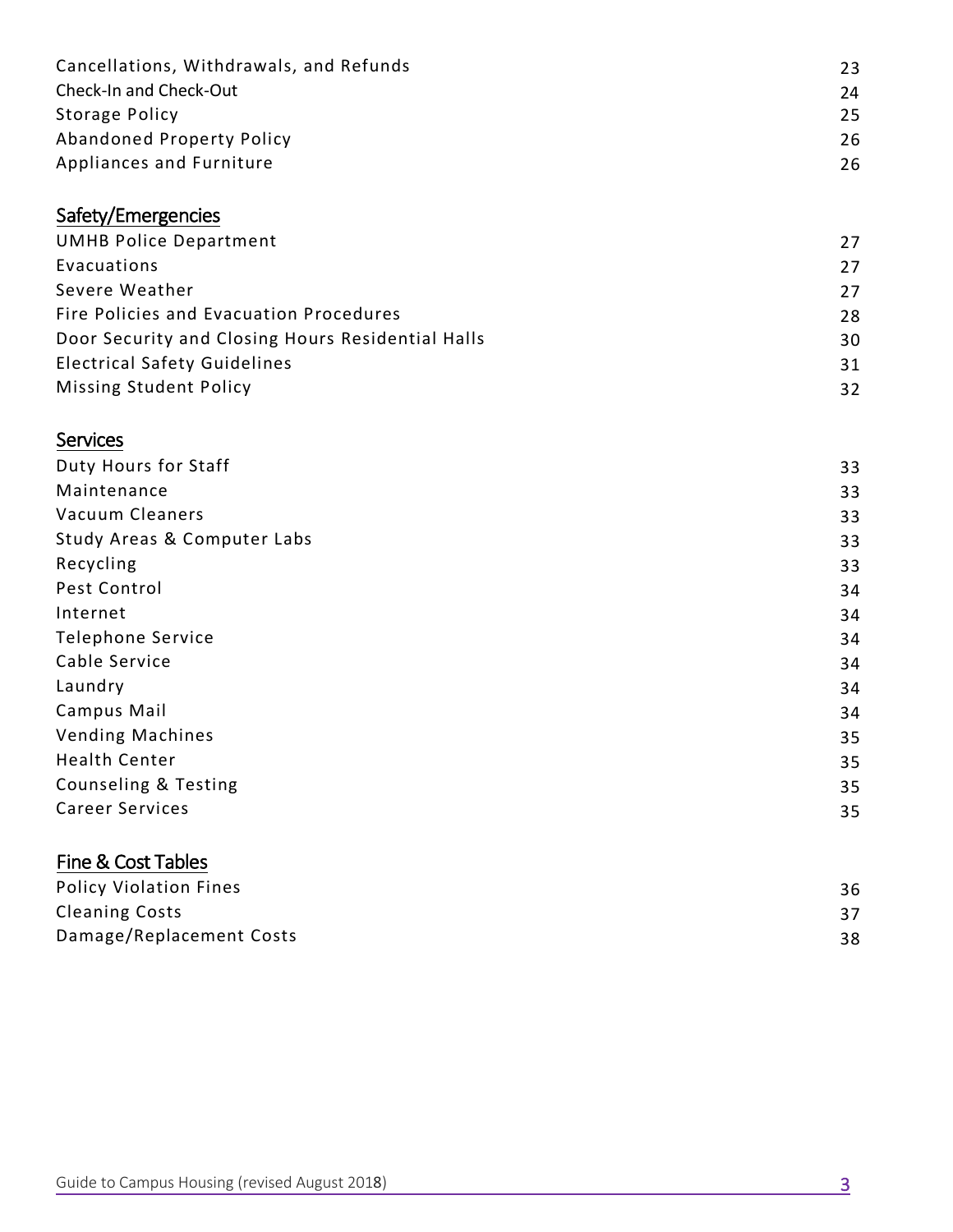### **Welcome**

The Residence Life Office welcomes you to the University of Mary Hardin-Baylor. The entire Residence Life staff is dedicated to assisting you in making your college experience the best it can be. We believe that involves making social connections, taking advantage of every resource offered to you, and becoming involved in a variety of activities and organizations. You are now part of a residential community and we encourage you to become a positive, contributing member of that community.

The application for admissions is the student's affirmation that he/she will comply with all university rules and policies. You are responsible for knowing and following procedures and regulations contained in this guide and in the [Student Handbook.](https://go.umhb.edu/students/student-handbook) 

The university will revise this guide as needed to provide students current information. UMHB reserves the right to amend provisions to the Guide to Campus Housing at any time.

#### Residence Life Staff

The Residence Life staff consists of the Associate Dean of Students & Director of Residence Life, the Resident Directors (RD), and the Resident Assistants (RA). The Residence Life Office is located on the second floor of the Bawcom Student Union building. Office hours are from 8:00 a.m. to 5:00 p.m., Monday through Friday during the fall and spring and 8:00 a.m. to 4:00 p.m., Monday through Friday during the summer.

The University of Mary Hardin-Baylor operates eight residence halls, three apartment complexes, and several campus houses. Each facility is managed by an RD who lives and works within the residence hall or apartment complex. As building manager, the RD's responsibilities include: educating residents about and enforcing policy and procedure, reporting building needs, responding to resident issues, serving as a resource to residents, and hiring, training, and supervising the resident staff.

The RAs are undergraduate students selected by the university based on specific criteria. Their job responsibilities are to provide support to the RDs.

The Associate Dean of Students & Director of Residence Life oversees the management of all campus residential facilities and student housing assignments, budgeting for the office, and the hiring/training of staff.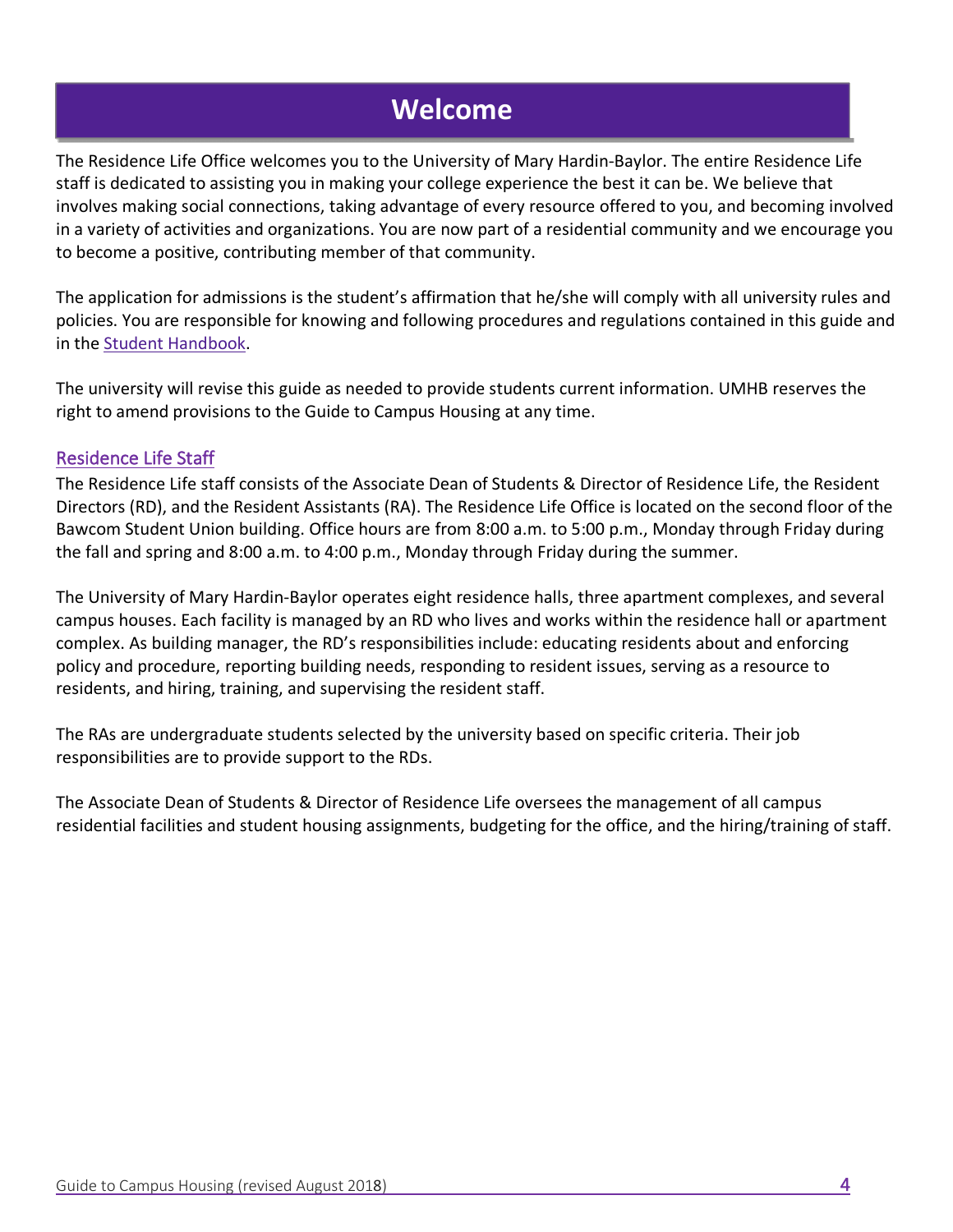# **Getting Involved**

#### Residence Hall Association (RHA)

The Residence Hall Association (RHA) is an organization within each traditional residence hall. Residents are invited to join RHA within their building and to seek out leadership positions within the group. These groups work to help build community and connections within the building through programming.

To find out more about RHA, contact the Residence Life Office in the Bawcom Student Union at (254) 295- 4591.

For information about the following, go to:

Spiritual Life – [umhb.edu/spiritual](https://go.umhb.edu/about/spiritual-life) Student Organizations – [umhb.edu/studentorgs](https://go.umhb.edu/students/orgs/home) Campus Recreation – [umhb.edu/campusrec](https://go.umhb.edu/students/rec/home) Campus Activities – [umhb.edu/activities](https://go.umhb.edu/students/activities/home)

#### Notice of Nondiscriminatory Policy as to Students

The University of Mary Hardin-Baylor (UMHB) admits qualified students of any race, color, sex, national, or ethnic origin to all the rights, privileges, programs, and activities generally accorded or made available to students at the school.

It does not unlawfully discriminate on the basis of race, color, sex, religion, age, nationality, and ethnic origin in the administration of its educational policies, admission policies, scholarship and loan programs, and in the administration of its educational policies, admissions policies,scholarship and loan programs, and athletic and other school-administered programs. Furthermore, UMHB does not unlawfully discriminate on the basis of handicap in the recruitment and admission of students and the operation of any of its programs and activities, as specified by federal laws and regulations.

UMHB is authorized under federal law to enroll non-immigrant alien students. The university is a private institution and reserves the right to deny admission to an applicant for any lawful reason. A student or applicant who claims to have been unlawfully discriminated against due to any university regulation or policy or the official action of any university employee should submit a written complaint to the designated coordinator for university compliance with nondiscrimination policies: Susan Owens, Vice President for Human Resources, Title IX Coordinator and non-discrimination compliance officer, Sanderford Administrative Complex, 900 College Street, Belton, Texas 76513, 254-295-4527, [susan.owens@umhb.edu.](mailto:susan.owens@umhb.edu) 

#### Annual Security and Fire Safety Reports

UMHB's Annual Security Report and its annual Fire and Safety Report, as required by federal law, may

be accessed on the University's Internet site at [umhb.edu/safetyreports.](https://go.umhb.edu/police/policies-reports)

A printed copy of these reports can be obtained by contacting the University of Mary Hardin-Baylor Campus Police Department at (254) 295-5555.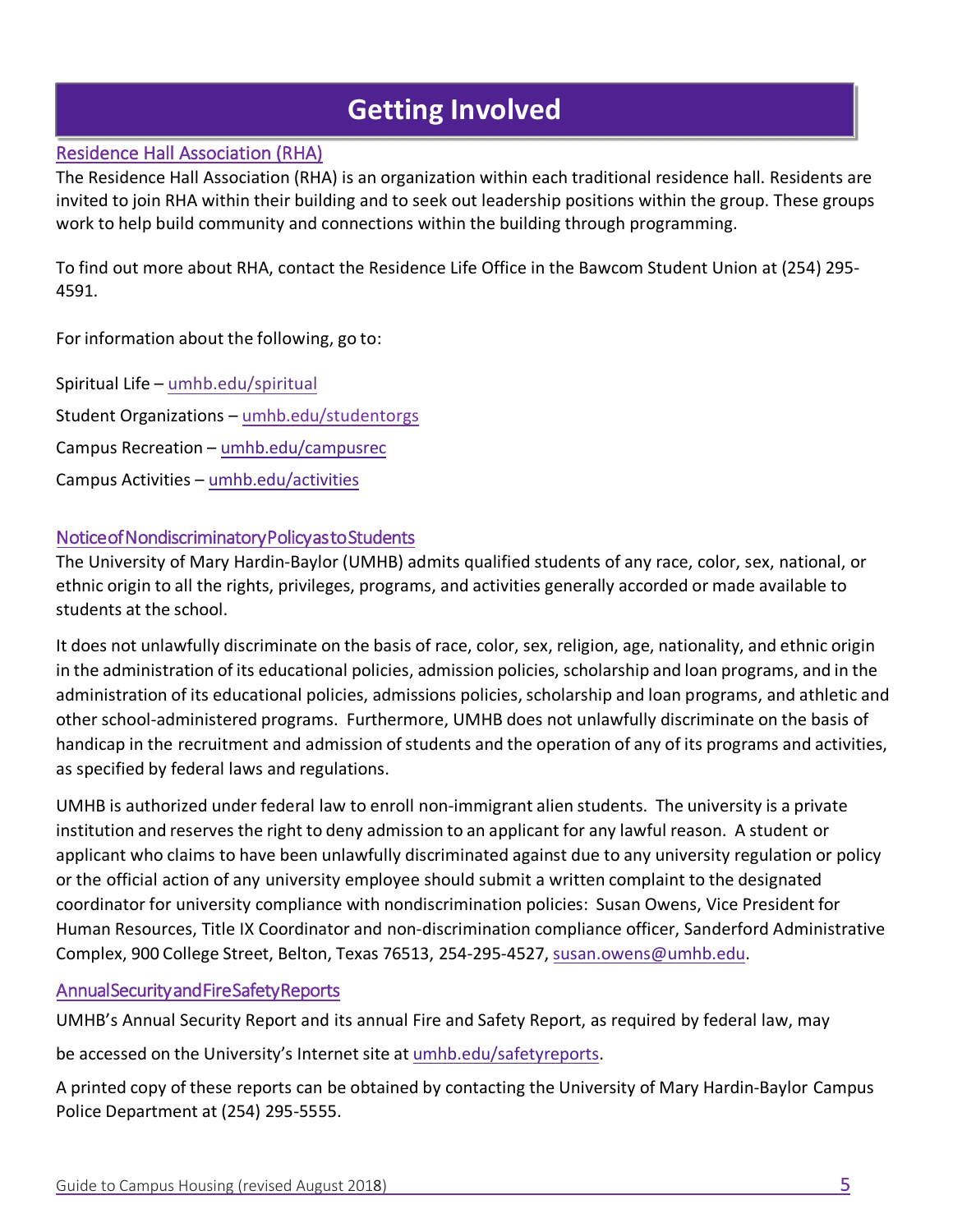The reports include institutional policies concerning campus safety and security as well as statistics for the previous three years concerning crimes and fires reported to have occurred on campus, in or on off-campus buildings or property owned or controlled by the school, and on public property within or immediately adjacent to the campus.

#### **SEXUAL ASSAULT OR SEXUAL VIOLENCE**

The University strives to create a campus environment that is free from sexual violence, sexual assault, sexual harassment or gender-based harassment, all of which are prohibited by university policy and by federal law. Detailed information about reporting crimes, sex offenses, or violations of the university's policies can be found in the Student Handbook at [umhb.edu/studenthandbook](https://go.umhb.edu/students/student-handbook)

the university's Title IX webpage at [umhb.edu/titleix](https://go.umhb.edu/resources/titleix/home)

and UMHB's Annual Security Report at [umhb.edu/safetyreports.](https://go.umhb.edu/police/policies-reports)

Students and employees are expected to comply with the university's policies that prohibit unlawful discrimination, including sexual harassment, gender harassment, sexual misconduct, sexual assault, and stalking whether on or off campus. Any student who witnesses or experiences such conduct on campus or offcampus by someone who is a member of the university community is encouraged to report the matter. Students are encouraged to report such conduct before it becomes severe or pervasive so that the University can take appropriate steps to prevent the situation from creating an environment which is hostile to education.

Title IX Coordinator **Susan Owens** 

Vice President for Human Resources 900 College St. (Sanderford Administrative Complex) Belton, Texas 76513 254-295-4527 [susan.owens@umhb.edu](mailto:susan.owens@umhb.edu)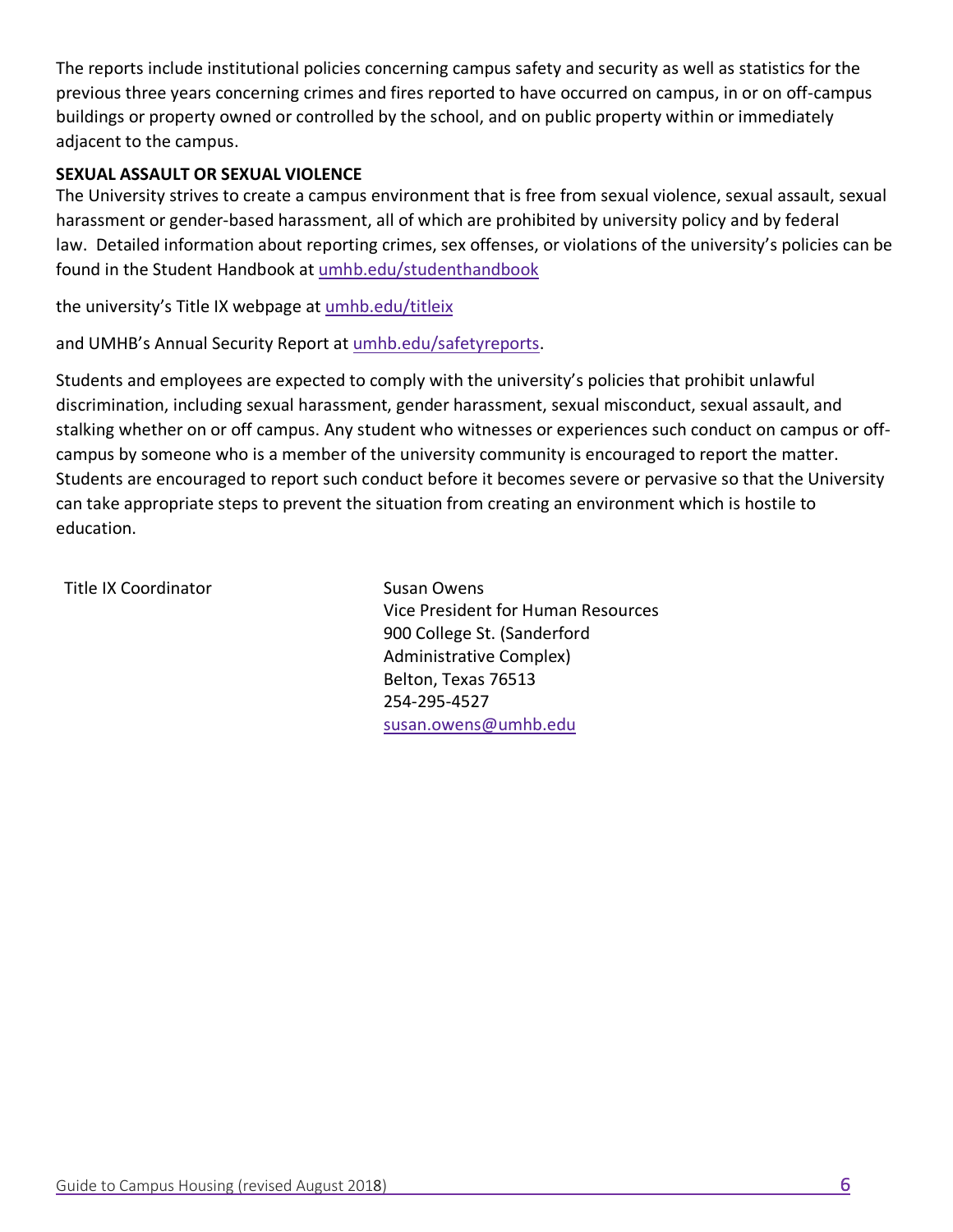### **Community Policy and Procedure**

#### Being a Member of UMHB's Residential Community

As a member of a residential community, it is reasonable to expect both certain courtesies and privileges and to extend those same courtesies and privileges to roommate(s) and neighbors.

#### As a member of the residential community, the resident should be able to:

- Read, study, and sleep free from undue disturbance from noise and other distractions.
- Expect that others will respect personal belongings.
- Have a clean environment in which to live.
- Have access to the room at all times.
- Have personal privacy within the limits of the residential setting.
- Host visitors and guests within the parameters of the university policy.
- Live in an environment without fear of intimidation or physical and emotional harm.
- Discuss with RA, RD, or Residence Life office staff any problems or concerns that may arise.

#### *The resident has the responsibility to*:

- Verbally express views to the person(s) involved should feelings arise that freedoms have been infringed upon.
- Treat roommate and other residents with respect and consideration.
- Respond to all reasonable requests of roommate and of fellow residents.
- Be accountable for personal and community safety.
- Discuss expectations regarding guests and visitors during visitation, and respect roommate's expectations regarding their own visitors or guests.
- Inform guests and visitors of visitation policies, UMHB behavioral standards, and the expectations of the roommate.
- Protect the privileges and freedoms that the roommate and fellow residents are entitled to expect.

#### **Conduct**

At UMHB, we foster a Christian-oriented community of students who are competent, sincere and committed learners. Language, behavior, and possessions inconsistent with the ethical and moral values promoted by the university are not acceptable. A student's attire must comply with the university's student dress code. See the UMHB [Student Handbook](https://go.umhb.edu/students/student-handbook) for more information regarding student conduct and other rules.

#### Prohibited Activities and Items

Due to the potential for injury and damage to property, the activities and items in this section are prohibited. If a resident is found in possession of an illegal or dangerous item, it will be immediately confiscated and will result in disciplinary action. The resident will also be referred to the Dean of Students. In some cases, such as those involving pets, the resident may be allowed to remove the item personally. This must be done within the time limits set forth by the RD or the RA. See Inspection for Health, Safety, and Policy Enforcement section on pg. 12.

Residents may be held equally responsible for any prohibited items found in their room, apartment, or house and are also responsible for the behavior of their invited guests or visitors. Residents are encouraged to ask questions of staff members if necessary.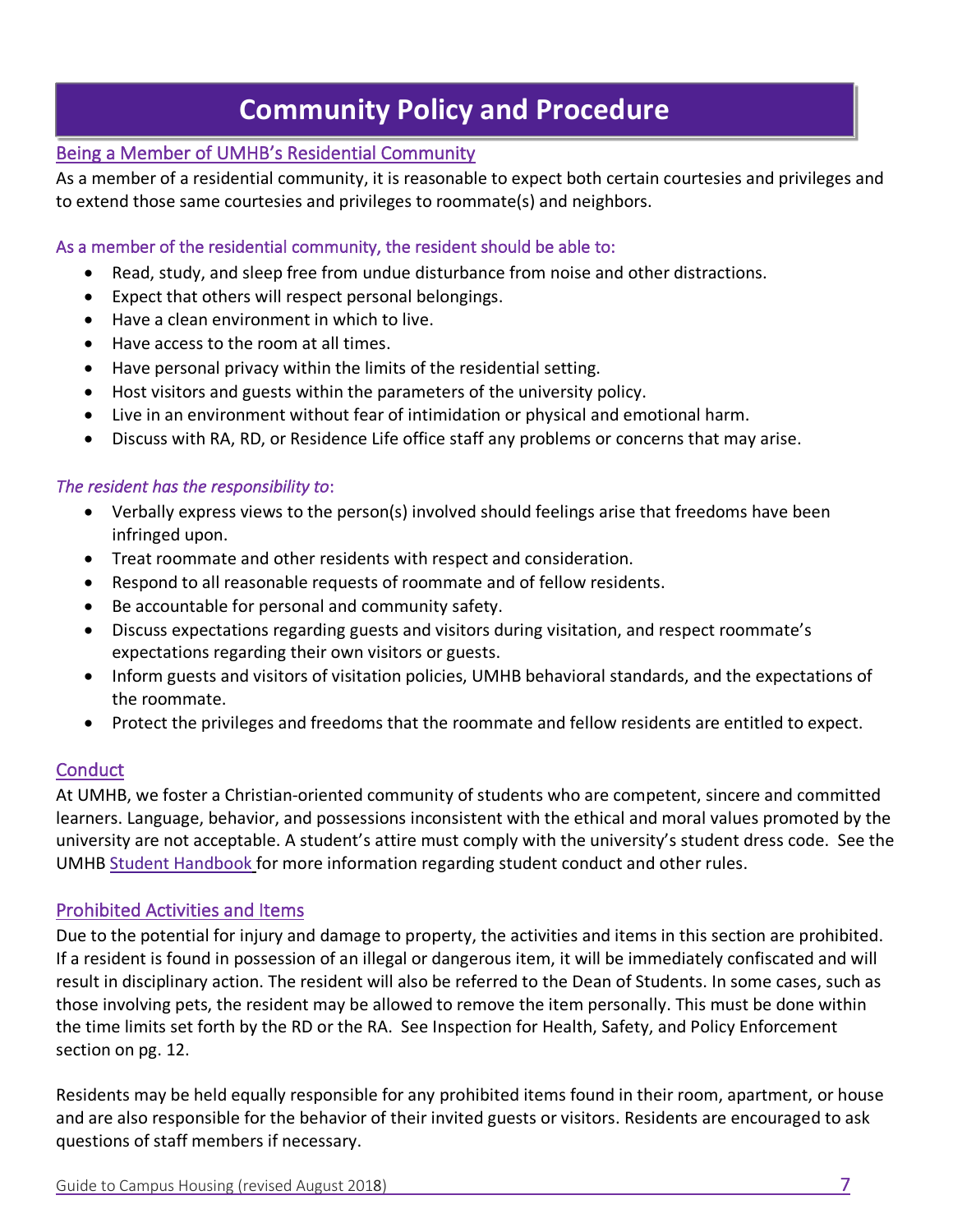#### Prohibited Activities

- Fighting refer to [Student Handbook](https://go.umhb.edu/students/student-handbook)
- Smoking refer to **[Student Handbook](https://go.umhb.edu/students/student-handbook)**
- E Cigarettes refer to [Student Handbook](https://go.umhb.edu/students/student-handbook)
- Profanity refer to **[Student Handbook](https://go.umhb.edu/students/student-handbook)**
- Athletic activities in apartments, houses, parking lots, and residence halls
	- $\circ$  Including, but not limited to: wrestling or "roughhousing", running, throwing/bouncing/kicking of objects, the use of golf clubs, and the use of dart boards.
- Ceiling alterations
	- $\circ$  Including, but not limited to: mounting ceiling fans, mounting light fixtures, and the removal of ceiling tiles. Any object hung from the ceiling that requires removal of ceiling tiles is prohibited. An example would be hanging hammocks from the ceiling. Placing objects in the ceiling is also prohibited and can result in disciplinary action.
- Climbing
	- o On or over apartment fences, out of apartment or residence hall windows, onto the roofs of the buildings, and over second floor railings in the apartments or in residence halls.
- Construction in rooms
	- $\circ$  Including, but not limited to: construction of shelves, lofts, and elevating furniture on blocks or on other pieces of furniture. There is an approved method of elevating beds using risers, and loft kits are available for lease through an approved company. To learn more about leasing a bed loft, click here: [Collegiate Bed Loft, Inc.](https://go.umhb.edu/students/residence/bed-lofts) Consult the RD or RA for questions on the correct type of bed risers to use.
- Fire
	- $\circ$  Lighting a fire on any material or surface in a residential space is prohibited. This includes the use or possession of fireworks. See the Safety/Emergency section in this guide pg. 28-33.
- Hover Boards
	- $\circ$  Hover boards cannot be plugged into any outlet in a residential facility for the purpose of being charged. This includes all common areas in residential buildings (offices, lobbies, common rooms, media rooms, computer labs, study rooms, etc.)
	- $\circ$  Hover boards can be used on campus and can be kept in a resident student's assigned space. Boards should not be ridden inside any campus building.
	- $\circ$  If a staff member finds a board plugged into an outlet in a residential building, the board will be confiscated and taken to the Dean of Students. The student will have to meet with the Dean of Students or his designee in order to recover the board. Failure to follow this policy can result in a code of conduct violation.
- Throwing, dropping or hanging objects from windows
	- $\circ$  Screens should be locked at all times. Damages will be assessed for misuse or damage of screens. See the Fine & Cost Table, pg. 37.

#### Prohibited Items

- Drugs, synthetic drugs, and drug paraphernalia refer to [Student Handbook](https://go.umhb.edu/students/student-handbook)
	- $\circ$  Only prescription drugs, prescribed by a physician for use by that individual, should be in the possession of the resident. It is the responsibility of the resident to secure the prescribed medication.
	- o **HOOKAHS** and water pipes are prohibited.
- Alcoholic beverages and containers refer to **[Student Handbook](https://go.umhb.edu/students/student-handbook)**
	- o Residents are expected to comply with UMHB's alcohol and drug policy.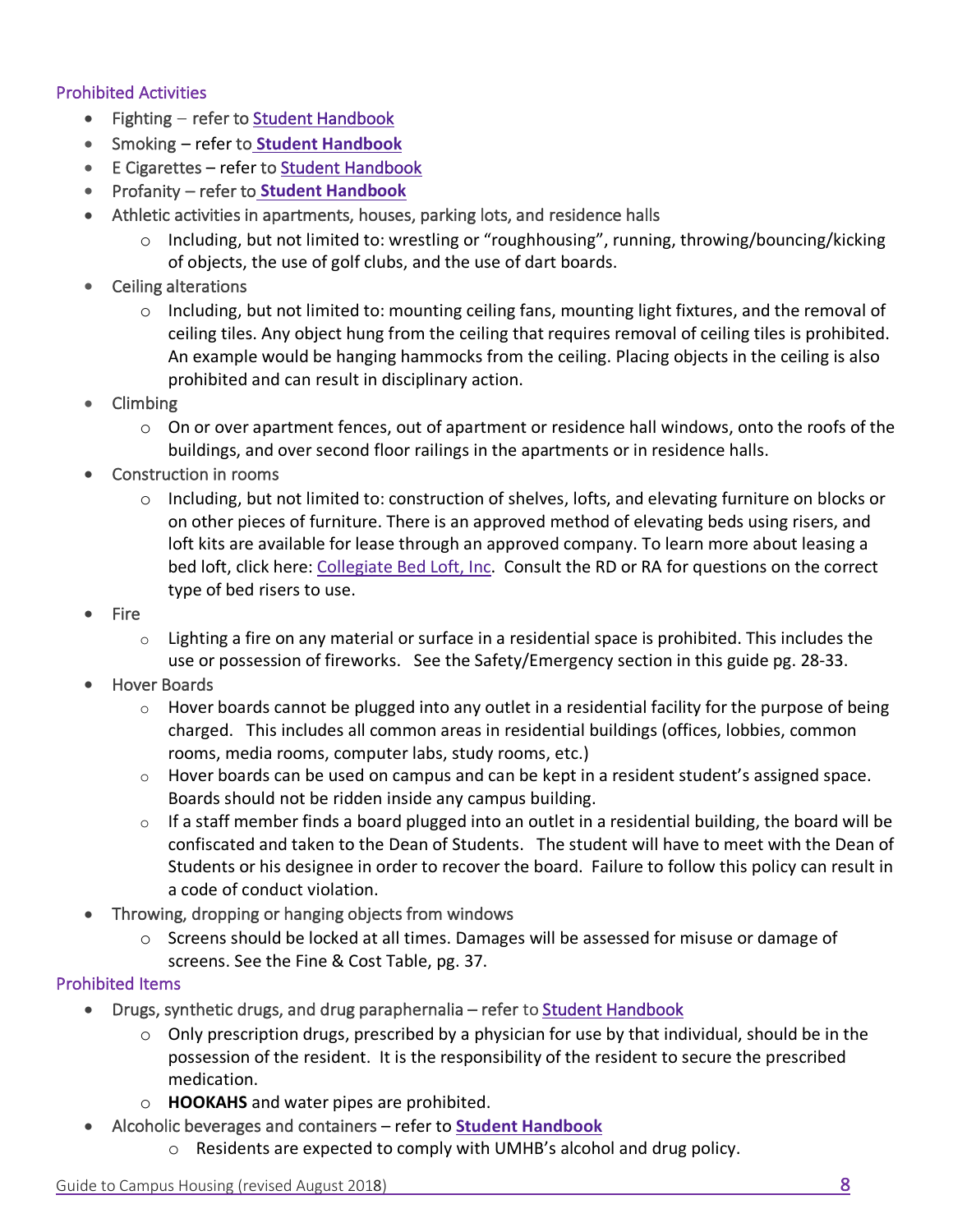- o Also prohibited are products or items that display liquor or drug logos, and alcohol or drug images. Examples are posters or t-shirt designs.
- Obscene Material refer to [Student Handbook](https://go.umhb.edu/students/student-handbook)
- Firearms, ammunition, and other weapons- refer to **[Student Handbook](https://go.umhb.edu/students/student-handbook)**
- Possession of stolen property
	- $\circ$  The possession of stolen property can result in criminal charges as well as university disciplinary action. Example would be items belonging to the university dining hall, such as silverware, cups and order numbers from Whataburger or other items used for business purposes.
- Traffic, street, highway signs, cones, flags, lights, barricades, and other equipment
	- o Possession of such equipment usually constitutes theft, which also violates state and local laws.
- Appliances & Furniture
	- $\circ$  Unacceptable cooking appliances are usually those items with any kind of open heating element. Some examples are hot plates, and toaster ovens. All appliances should be UL approved and UL recommends that all appliances have an automatic shut-off. Indoor grills, such as George Foreman type grills, are prohibited in all residence halls but are allowed in Beall Hall, apartments and houses. Items such as coffee pots, irons, or any device that has a heating element must have an automatic shut off.
	- o Portable space heaters.
	- o Halogen lamps, oil lamps, or other fuel burning lamps.
	- o Waterbeds
	- o Bed lofts other than the approved loft kits through Collegiate Bed Loft Company.
- Pets
	- o All pets, other than fish, are prohibited. See Animals on Campus, pg. 12.
- Candles, Incense, & Candle Warmers
	- o Candles are prohibited in any residential building, including electric candles. The only exception is for the temporary possession of "ceremonial" candles used for UMHB sponsored events. These candles must be removed immediately following the event for which they were intended.
	- o Burning of incense is also prohibited.
	- $\circ$  Candle warmers that are the type, that sit on a surface are allowed but only the wax product sold for the warmer can be used.
	- o Plug in style wax melt warmers are prohibited.
	- $\circ$  Room freshener wall plug ins are allowed as well as essential oil diffusers.
- Barbecue grills
	- o Residents assigned to an apartment or residence hall space are not allowed to bring their own barbecue grills. Grills cannot be stored either inside or outside rooms or apartments because of the potential fire hazard. Stationary grills are provided in apartment complexes and the university will supply a grill for an event if requested. The RD must approve the request for the use of the grill from the Physical Plant Department.
	- $\circ$  Residents assigned to campus houses are allowed to have a grill with the following provisions:
		- Must be a charcoal grill only.
		- Must be a kept a minimum of 10 feet from buildings.
		- Must have a portable fire extinguisher on hand during use.
- Combustible Solutions
	- o Propane, gasoline, charcoal starter fluid, self-starting charcoal, paint thinner, solvents, lamp oil or camping fuel cannot be stored in a residential building, including storage areas within or on the outside of the building.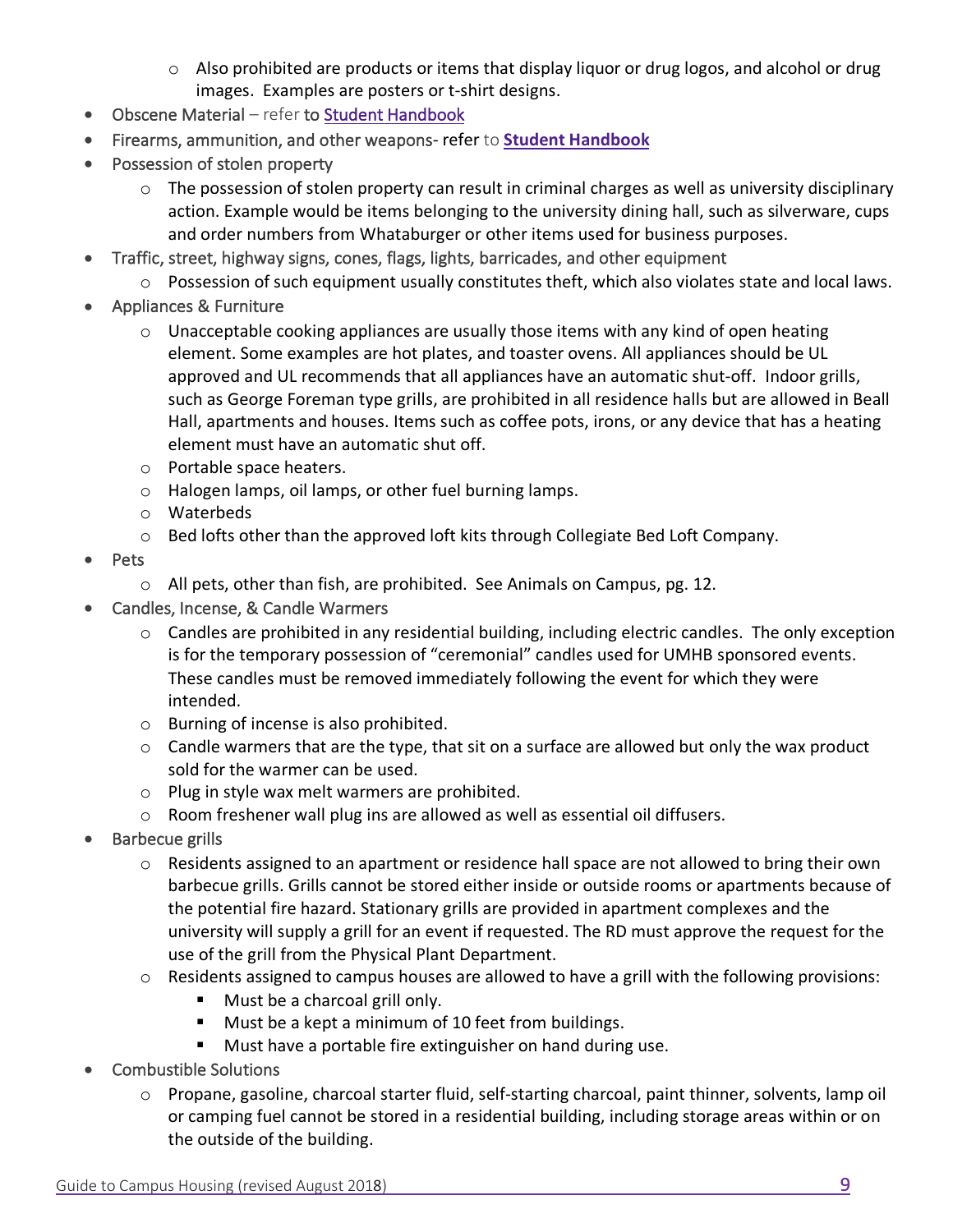- Web Cameras
	- $\circ$  Web cameras are permitted, but residents must be aware that the inappropriate use of a web camera will result in removal of the device and disciplinary action. Inappropriate use includes, but is not limited to: invasion of privacy in regards to the roommate or guests; or broadcast of inappropriate images and material.

#### Replacing Lost, Damaged, or Stolen Items

The university assumes no financial responsibility for the damage, loss or theft of student-owned property and strongly recommends that all residents have comprehensive personal property insurance coverage.

#### Property Damage, Loss or Destruction

If a resident damages UMHB property, damage charges will be assessed. See the Damage Cost Table, pgs. 38. In addition to being charged for repairs, residents who intentionally cause damage to university property will face disciplinary sanctions and possible removal from campus housing.

#### Residential Decorating and Posting Policy

Fire safety is a high priority at the University of Mary Hardin-Baylor. The following guidelines apply to all residential buildings.

- General Decorations:
	- $\circ$  Residents are allowed to hang a dry erase board or cork board no larger than 2'X2' in size next to the room door leading into a corridor. These boards are to be hung following the guidelines for each individual building on how to hang items.
	- $\circ$  Pictures, or any paper hung on these boards, are not to exceed the limits of the board. No paper/pictures, etc. can be hung on the wall surrounding the door and must be kept on the board itself.
	- $\circ$  Lights are not to be hung from windows, bed frames, around the ceilings of rooms, around doorways, or on balconies.
	- $\circ$  Residence hall lobbies or common rooms may be decorated with permission from the Resident Director.
		- **•** Decorations should be fire retardant rated or sprayed with a flame retardant product.
		- The primary escape path should be kept clear and unobstructed.
	- $\circ$  Open flames, i.e. candles or other flame or heat producing devices, are strictly prohibited.
- Blocking Emergency Exits:
	- o Emergency egress, including doors, corridors, stairways, etc., must never be blocked or the pathway restricted.
	- $\circ$  Decorations may not be placed on the floors in exit corridors, including alcoves located in exit corridors.
	- $\circ$  UMHB observes a 10% rule in respect to number of bulletin boards in exit corridors. Bulletin boards exceeding the 10% rule must be fully enclosed.
	- $\circ$  Bulletin boards cannot be located on or within 3 feet of fire exit doors or directly opposite one another in corridors.
	- $\circ$  Combustibles (i.e. fliers, notices, etc.) are limited to authorized locations only (i.e. bulletin boards and notice holders). Such items may not be posted in other locations (i.e. walls, doors, etc.).
- Holiday Decorations:
	- o Live trees are prohibited**.**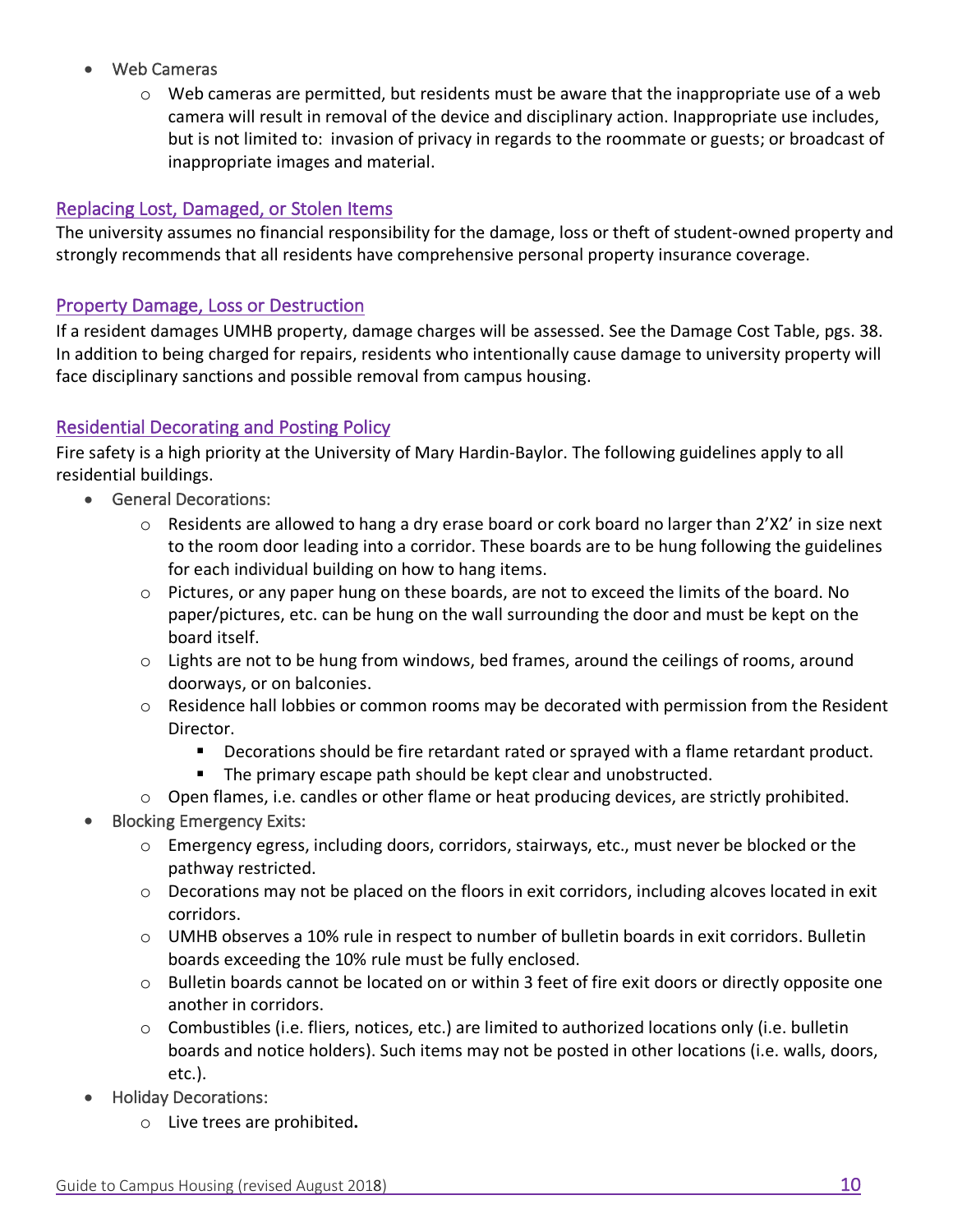- o Strands of lights can be used to decorate personal Christmas trees, but must be FM or UL labeled electrical decorations. No more than three strands of lights should be strung together and the number of lights per strand should not exceed 100. Use either power strips or medium gauge, grounded extension cords.
- o Lights are not to be hung from windows, bed frames, around the ceilings of rooms, around doorways, or on balconies.
- o Christmas tree lights should be removed following the Christmas season and should not be in place any longer than a two week time period. Follow the directions of your RD.
- $\circ$  Decorations on the exit corridor side of hall/apartment doors must be:
	- § Made with fire retardant materials or treated with a flame retardant product.
	- Approved by the RD.
	- Kept in place for no longer than 2 weeks.

#### Policy Violations: Fines and Other Sanctions

Monetary fines are issued by the UMHB Residence Life staff, and the amount is based on the violation. Some violations will result in a referral to the Dean of Students for disciplinary action.

#### Procedure for Issuing a Fine

- An attempt will be made by RD or RA to deliver the fine to the student.
- If the fine notice cannot be delivered, the staff member will e-mail and text the resident giving instructions to pick up the fine in the office during duty hours.

#### Paying a Fine

- Fines are due and payable when notice of the violation is given to the student.
- All fines will be paid directly to the RD or RA and a receipt will be issued by the staff member.
- Payment in pennies is not allowed if the fine amount exceeds \$2.00.

For fine amounts, see the Policy Violation Fine Table, pg. 36.

#### Overdue Fines

Fines are considered past due fourteen calendar days after they are issued and the amount owed will double if not paid within this time frame. If a resident is experiencing difficulty in paying a fine, arrangements may be made with the RD for payment terms. All fines must be paid in full before the end of the semester. Outstanding fine amounts remaining at the end of a semester will be handled as follows:

- Fine amount is \$10 or less
	- Hold is placed on the student's account and removed once the fine is paid in full.
- Fine amount is greater than \$10
	- The outstanding amount owed is deducted from the housing deposit.
	- A letter will be sent instructing the returning resident to bring the housing deposit back to the original amount of \$150 prior to check-in.

#### Excessive Fines

If fines accumulate and the amount owed exceeds \$50:

- The resident will meet with the RD first to resolve the issue.
- If the resident does not comply with the request to meet with the RD, or does not comply with terms or other instructions provided by the RD regarding the matter, the RD will refer the resident to the Associate Dean of Students & Director of Residence Life.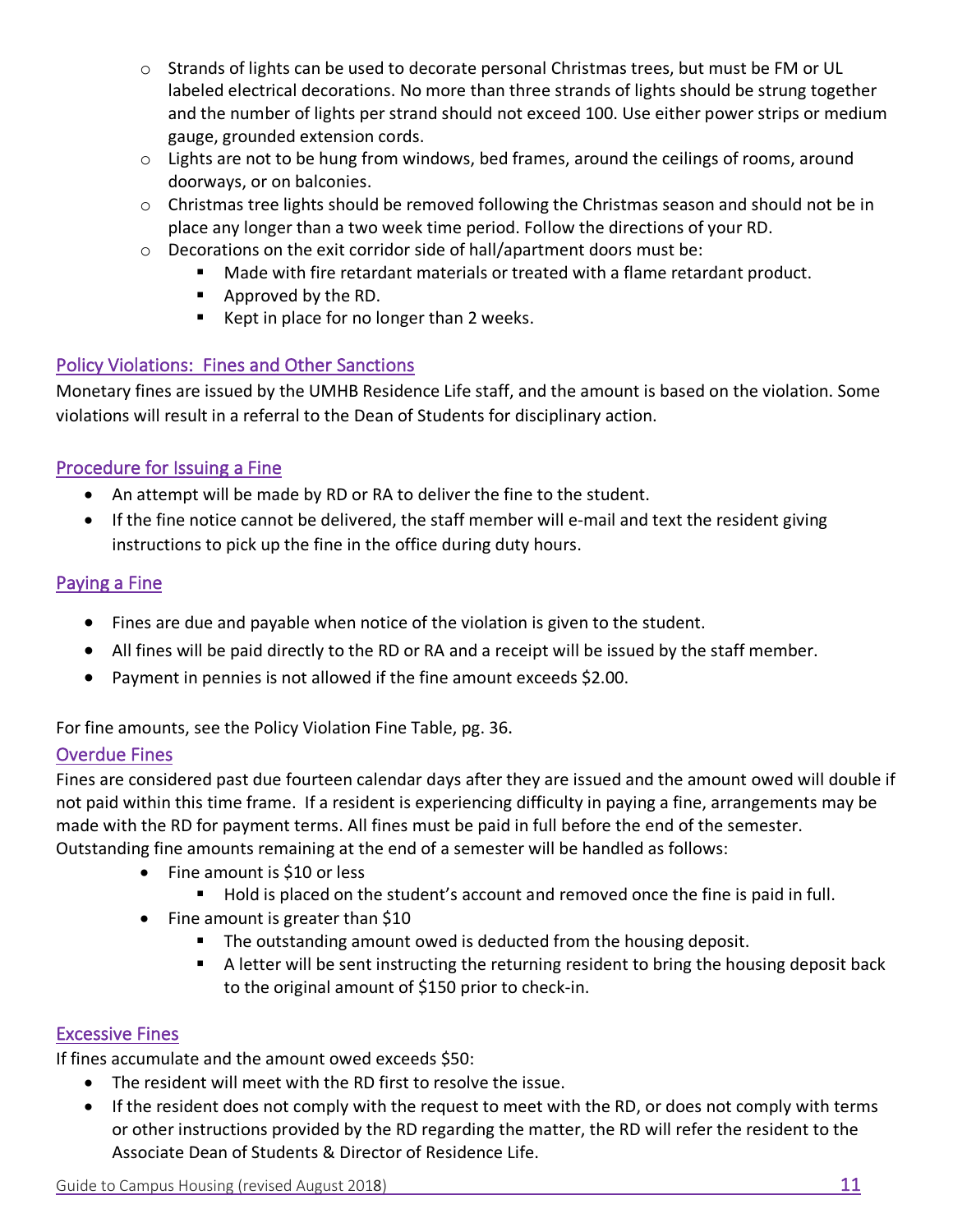#### Disputing a Fine

If a resident disagrees with a fine as issued by an RA, they must contact the RD within 24 hours from the date the fine was issued. The RD is the final authority on whether or not a fine will be dismissed or upheld.

#### Group Billings/Fines

When no one is willing to accept responsibility for conduct that has affected residential property, a decision may be made to charge the cost of cleaning or repairs to several individuals. This may include everyone within the apartment complex or residence hall, the occupants of a particular floor or wing, or everyone living within the house, room, or apartment where the damage occurred. Before a specific group is billed, there will be an opportunity for the responsible person(s) to identify themselves and take responsibility for their actions.

#### Inspections for Health, Safety, and Policy Enforcement Refer to **[Student Handbook](https://go.umhb.edu/students/student-handbook)**

#### Removal of Students from Campus Housing

Conduct which results in disciplinary action or is considered unacceptable may also result in the removal of the resident from campus housing without a refund of rent or deposit paid. Residents who are suspended from campus housing must remove all personal belongings within a specified time frame and must follow standard check-out procedures. In addition, all privileges in campus housing are forfeited for the duration of this suspension.

Some of the causes for removal of a resident from the campus housing system include, but are not limited to:

- Failure to pay rent as it becomes due and payable.
- Conduct which creates a risk of harm to other members of the university community.
- Dismissal from the University for any cause.
- A display of conduct which is unacceptable in housing or in any other location.

**Failure to vacate the assigned space upon receipt of notice from the Dean of Students will be documented and will be considered with other factors if the resident subsequently applies for readmission to campus housing.**

#### Offensive Odors

An offensive odor is any odor or aroma of such intensity that it becomes apparent and is offensive to others. Any odor can become offensive when it is too strong. Some examples are: heavy use of perfume or air freshening spray, cooking odors, excessive body odor, large amounts of trash, or large amounts of dirty laundry. Staff members will address offensive odors when complaints are received. Residents identified as being responsible for the offensive odor will be asked to eliminate the cause of the odor.

#### Animals on Campus

Fish are the only type of pet allowed and must be maintained in an aquarium. Only one aquarium per room/house/apartment is allowed. The maximum size of the aquarium is 10 gallons. Residents are expected to keep these aquariums neat and clean.

Other than fish or approved service or support animals, no other type of animal is allowed on campus, including all mammals, birds, rodents, reptiles, or insects.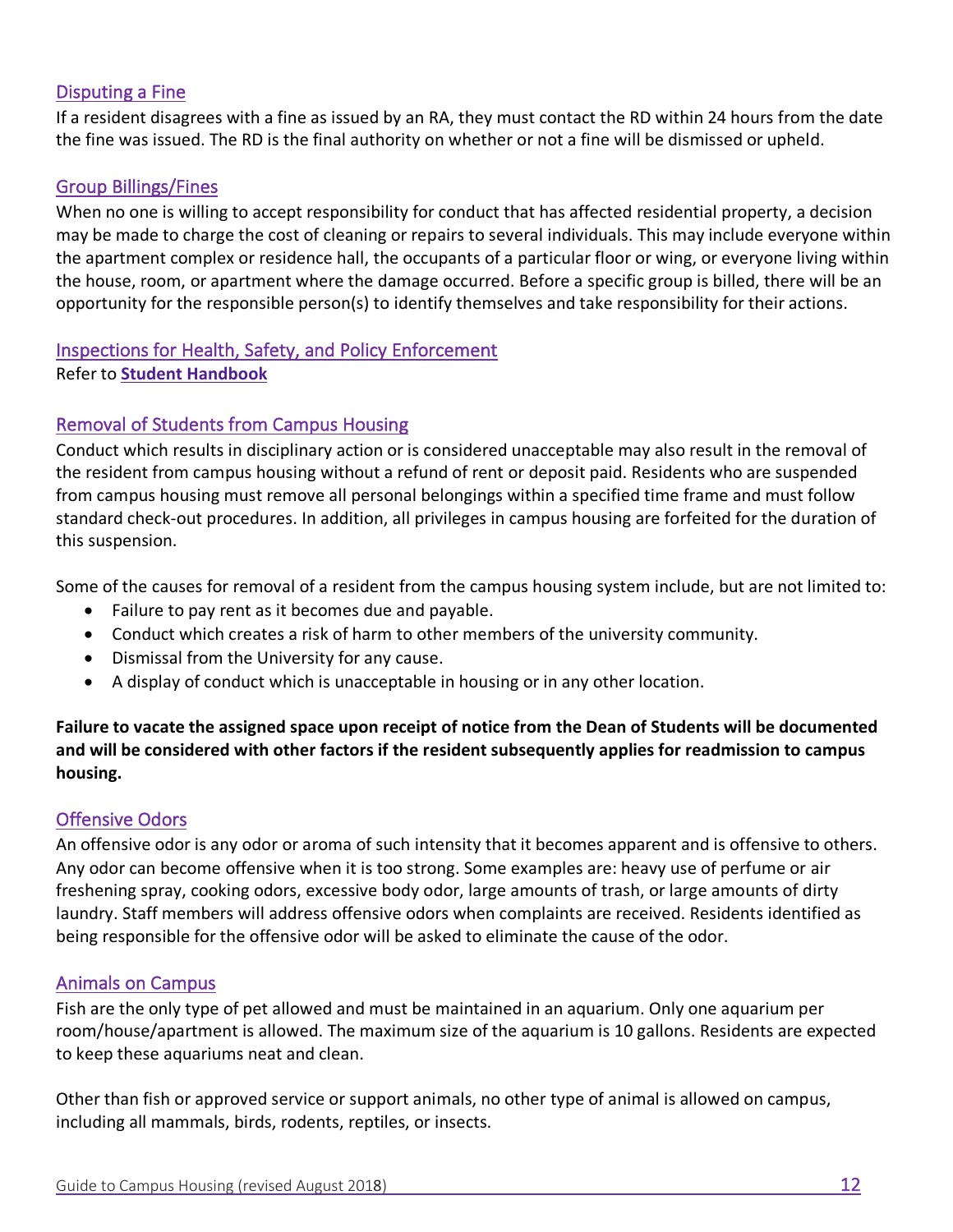If an unauthorized animal is found within campus housing, every attempt will be made to determine the identity of the owner and give notice to remove the animal immediately. If the identity of the owner cannot be determined or if there are repeated offenses by one individual, the RD can order the immediate removal of the animal. In some cases, the animal may be brought to the Residence Life Office until such time as it is claimed and removed by the owner or removed by Animal Control authorities. A fine may be assessed or disciplinary action may be taken. The Residence Life Office reserves the right to remove any pet at any time from campus housing without prior notice to the owner.

**Service or Support Animals** – information about accommodations can be found on the **[Counseling, Testing,](https://go.umhb.edu/resources/disability/service-and-support-animal-policy)  [and Health Services](https://go.umhb.edu/resources/disability/service-and-support-animal-policy)** web site.

#### Trash

Dumpsters are provided for the removal of trash outside some traditional halls and in apartment complexes. Burt, Gettys, Johnson, Lord, McLane, Remschel, and Stribling are traditional residence halls that do not provide dumpsters. These buildings do have an allocated large receptacle for trash disposal in the building as well as a scheduled time for housekeeping staff to remove the trash each week. Campus house residents should place their trash on the curb on the evening before or day of scheduled pick up by the [City of Belton.](http://www.beltontexas.gov/index.aspx?NID=91)  The following guidelines should be followed by all residents in regards to proper disposal of trash. Failure to follow these guidelines will result in a fine issued by the RD or RA.

- Each resident is responsible for disposal of his/her personal trash. Trash is not to be placed outside the room or apartment for pick-up unless the building has been set up for trash pickup. If that is the case, then trash can be placed outside the door on the morning of trash pickup.
- Common areas such as residence hall lobbies, apartment building common rooms, study rooms, computer labs, laundry rooms, and community baths will be cleaned by housekeeping staff. It is also the responsibility of each resident to help maintain these areas.
- Residents should not place trash from their room/apartment in the trash receptacles found in common areas.

#### Advertising, Solicitation, and Posting

Solicitation is strictly prohibited. Residents should report all solicitors to their RD. Campus organizations, or individuals desiring to post notices or place advertisements, must take those items to the Student Organizations Office for approval.

#### **Meetings**

The staff within each residential area will conduct meetings with residents to discuss housing policy and safety procedures. All meetings scheduled by the RD are considered mandatory unless otherwise specified. The first meeting of each semester will take place shortly before or after the first day of class. RAs may call individual wing meetings or floor meetings to discuss specific issues for a living group. Each of these meetings are mandatory for all residents. The day and time of any mandatory meeting should be posted 24 hours in advance unless it concerns an emergency situation that must be brought to the attention of residents immediately. If a resident cannot attend a meeting, he/she must speak to the RD concerning the reason for his/her absence. All residents absent from meetings are responsible for obtaining information about the meeting and/or for attending make-up meetings scheduled by the RD. Failure to comply with this policy will result in a fine.

See Fine and Cost Tables, pg. 36.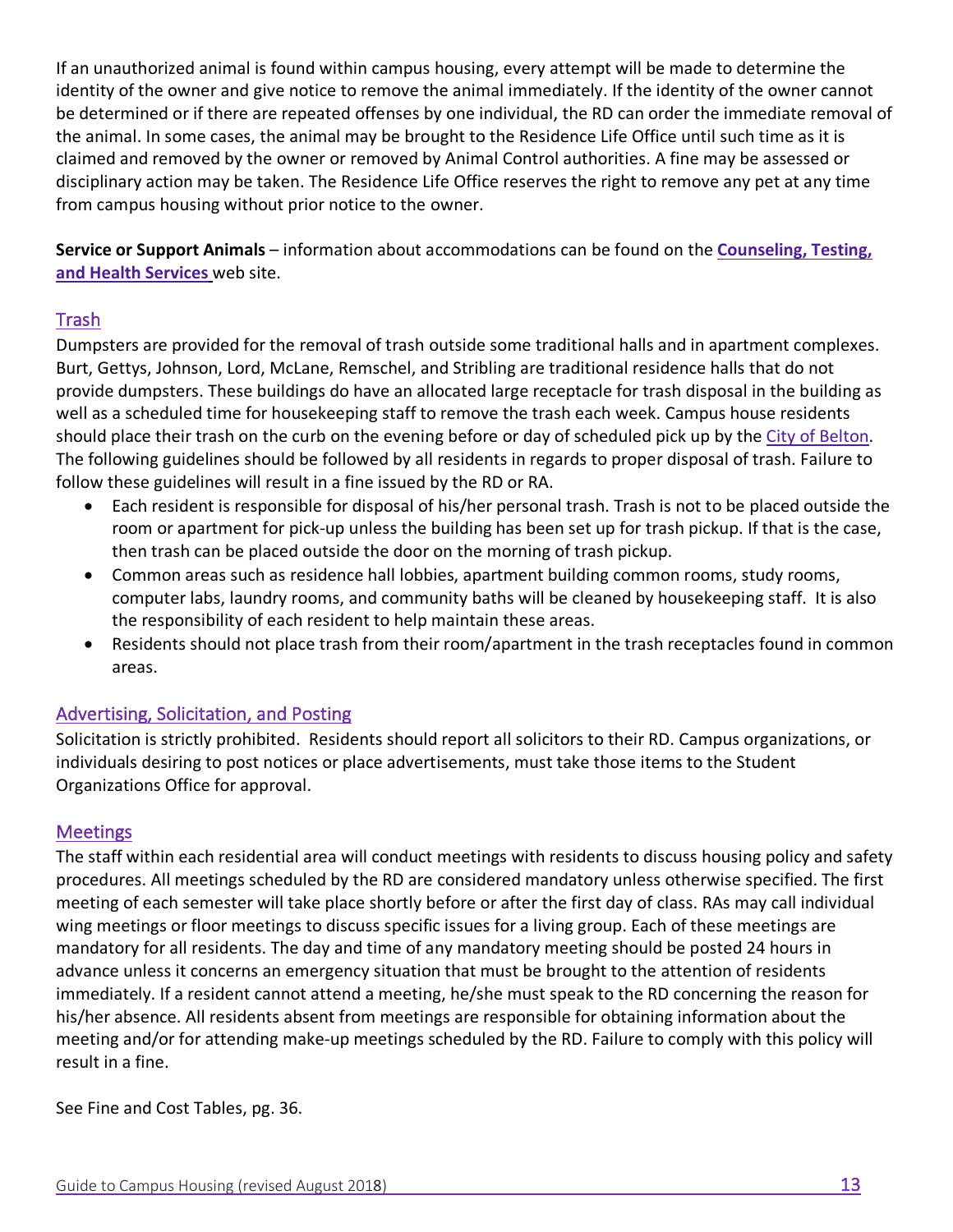#### Noise Policy

Residents are encouraged to maintain reasonable noise levels 24 hours a day. It should be remembered that in a community living environment, the right to participate in or enjoy a particular activity ends when that activity infringes on the rights of others, particularly their right to sleep or study in a peaceful setting. A period known as "Quiet Hours" has been established in all residential facilities and "Absolute Quiet Hours" is part of residence hall policy. These quiet hour time periods exist in order to ensure that residents have the opportunity to exercise their primary rights to sleep and study in their own rooms. Each resident is responsible for knowing and observing these times in his/her own building and to be respectful of these times when in other buildings.

- **Courtesy Hours***:*
	- o Resident is aware of his/her surroundings/community environment and is respectful of the needs of other residents for quiet.
	- o May be different in each building and will be determined by the RD.
- **Quiet Hours***:* **Residence Halls only (9:00 p.m. to 11:00 p.m.)**
	- $\circ$  Persons gathering in the lobbies must maintain reasonable volume and noise levels.
	- $\circ$  Persons playing a musical instrument, stereo, radio, TV, etc., are expected to respect their fellow residents. Residents who enjoy music at high levels are encouraged to use headsets.
- **Absolute Quiet Hours: Residence Halls and Apartments (11:00 p.m. to 6:00 a.m.)**
	- o Music and/or noise may not be projected from a room or apartment to the outside of the building or out into the hall.
	- $\circ$  Persons gathering outside an apartment building or in the parking lot areas should keep noise at a level which does not disturb residents in the apartments.
	- o Residents with vehicle alarms systems are expected to control the repeating sounding of these alarms.

In the event of Quiet Hours violations, the RD or RA may initiate action to gain compliance, which can include asking all visitors to leave the premises. During final exam periods, an extended period of Quiet Hours will be observed.

For residents living in campus houses, the expectation is that they will be "good neighbors" since the location of the house is within a residential area. Maintaining reasonable noise levels 24 hours a day, including noise from an alarm system, is expected.

The following are sanctions that may be imposed when the noise policy is violated:

- First offense: verbal warning
- Second offense: fine for noise violation
- Third offense: loss of privileges

Repeated stereo system or TV violations: item will be removed from room and placed in university storage. Repeated car alarm activation in vehicles: loss of parking privileges in areas surrounding residential buildings for a period specified by the RD.

#### Student to Student Communication on Noise

Any resident who feels that another person is infringing on his or her rights as a resident is encouraged to first speak to the person causing the infringement and ask him/her to modify the behavior. Most residents will respond to a reasonable request when approached. If this does not work, or if a resident feels that communicating directly with the student would be unsafe, he/she should contact the RA.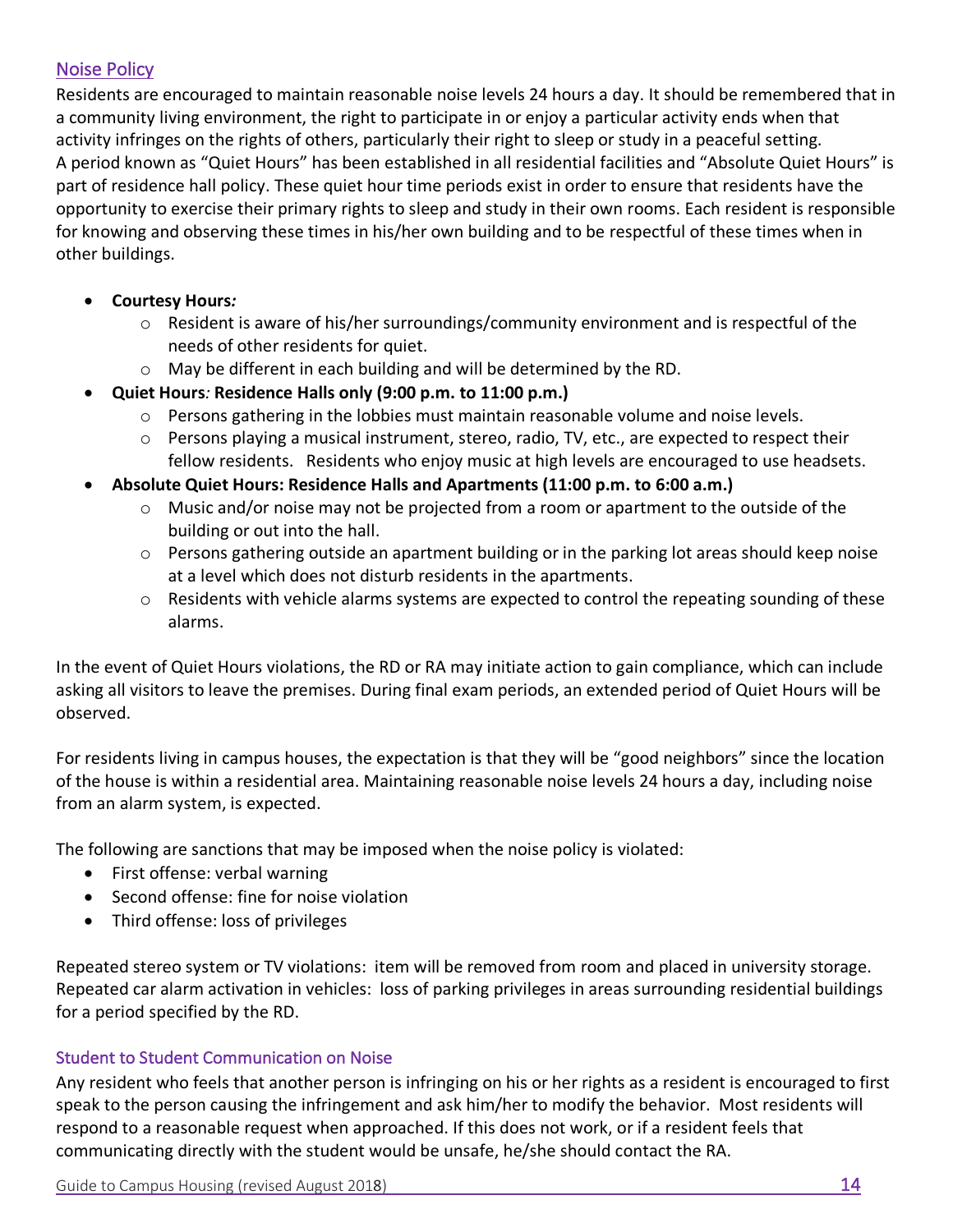#### Room Care

Room checks accomplish three objectives: reduction of wear and tear on the facility, control of pests, and facilitation of good roommate relationships. Residents are expected to maintain the assigned space in a reasonable manner, excluding normal wear and tear. Room care guidelines are as follows:

#### Facilities Check:

- Conducted once a month by RA staff.
- No set list of cleaning expectations. If extreme conditions are found in the space that can affect the facility, introduce pests, or place an undue burden on roommates, resident(s) will be asked to take corrective steps as instructed by the RD.
- RA will look for damages, safety issues, and maintenance needs. RA will inspect inside closets, refrigerators, microwaves, and kitchen and bathroom cabinets as well as other areas within the space.
- The reporting of damage and maintenance needs is the responsibility of the resident. If damage results from failure to report a problem, the resident can be charged for the damage

#### Room Check:

- Conducted once a month by RA staff.
- Basic cleaning expectations are listed below in the section titled "**Room Check Guidelines**".
- The RD may conduct an inspection without prior notice to insure that room care standards are being upheld.
- Food Items are allowed in rooms and apartments but must be stored appropriately. Food should not be stored on window sills. Raw meat is not allowed in the refrigerator units in residence hall rooms.
- The display of personal items must be kept within the confines of the room.
- Decorating is permitted and should follow specific guidelines. A complete list of instructions on how to hang items on walls and the type of materials which can be used is found in the check-in paperwork and also available by asking for a copy from the RD or RA. Damage caused by using inappropriate methods to hang items will result in a damage charge.

#### Room Check Guidelines

The following are the basics that must be addressed to comply with room check. Bathroom:

- Toilet is cleaned.
- Shower/tub is cleaned.
- Sink is cleaned.
- Vanity is wiped off.

Floors:

- Cleared of clothing and trash.
- Carpet is vacuumed.
- Tile floors are swept and mopped.

Trash:

- Trash receptacle is not overflowing.
- Bags of trash are not sitting in room/hallway/or on porch or balcony areas.
- No trash is lying on the floor or on top of the furniture.
- Burt, Gettys, Johnson, Lord, McLane, Remschel, and Stribling residents must use trashcan liners and trash cans provided by the university. Liners will be available from UMHB Housekeeping staff, and hall staff.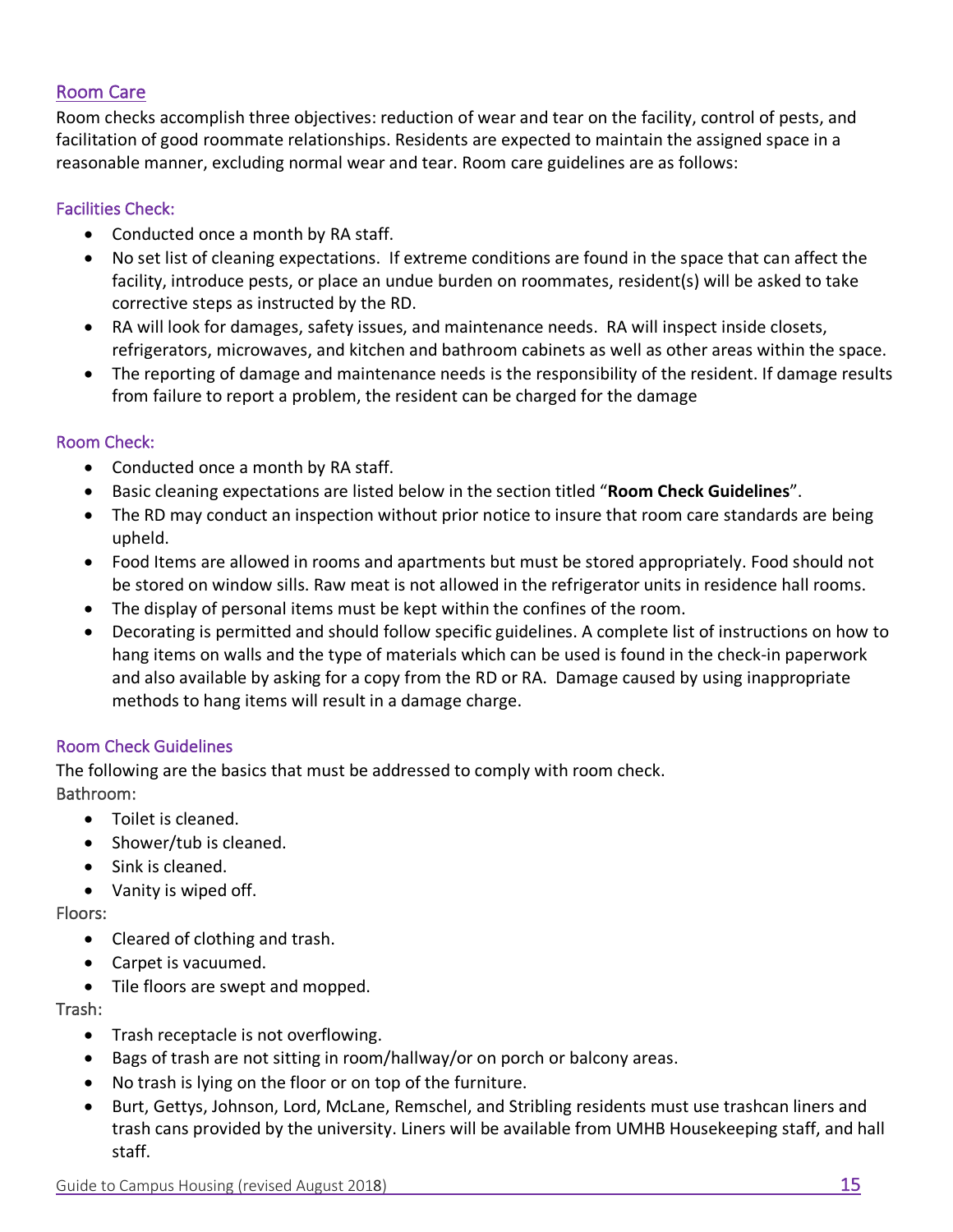#### Food:

• Food is properly disposed of and contained.

Appliances:

- Refrigerator is wiped out.
- Microwave is wiped out.
- Stove is cleaned.

Kitchens:

- Countertops are wiped off.
- Dishes are washed.

Violations and Fines:

- A per item fine of \$1.00 will be given when any of the basic room cleaning guidelines have not been followed.
- If there are several of the listed areas that were not addressed, or if the resident made no attempt, or room is in very poor condition:
	- $\circ$  The RA will issue a "No Attempt" fine which will be an automatic \$10.00 fine.
	- $\circ$  Resident will be given 24 hours to clean the room for re-inspection by the RD.
	- $\circ$  If the room is still not clean, a referral will be made to the Associate Dean of Students and Director of Residence Life.

#### Yard/Outdoor Areas

Residents in apartments and campus houses are expected to maintain the stairwells, front porches/balconies, and yards using the following guidelines:

- Trash is kept picked up and disposed of properly.
- Beautification items that are appropriate such as bird feeders, hanging baskets, potted plants, and wind chimes are permitted.
- Outdoor furniture stacked on the front or back porch should not obstruct doorways or egress.
- Personal property should not be left unattended or at any time block the apartment complex sidewalks. Ample room should be left to walk and to enter/exit the apartment. Property left unattended may be considered abandoned.

#### Window Screens

For security purposes and to avoid damage to the screen, window screens should be kept locked at all times. If a screen is found open, the resident of the room will be asked to close and lock the screen. Failure to comply will result in a fine. If screens are used improperly and are damaged, a damage charge will be assessed to one or more residents of the space. If a screen in a room does not latch, the resident should report this on the maintenance log or to a staff member.

#### Temperature Control

Thermostats in apartments and houses will have pre-set temperature ranges that should allow for comfortable conditions in all seasons. Thermostat settings cannot be changed and any damage to a thermostat will result in a charge up to \$100.00 to the residents of that space. Doors and windows should remain closed any time the heating or cooling system is being used.

#### **Babysitting**

Residents are not permitted to perform babysitting services in residential buildings. Guests under the age of 12 years old are prohibited without special permission by the RD.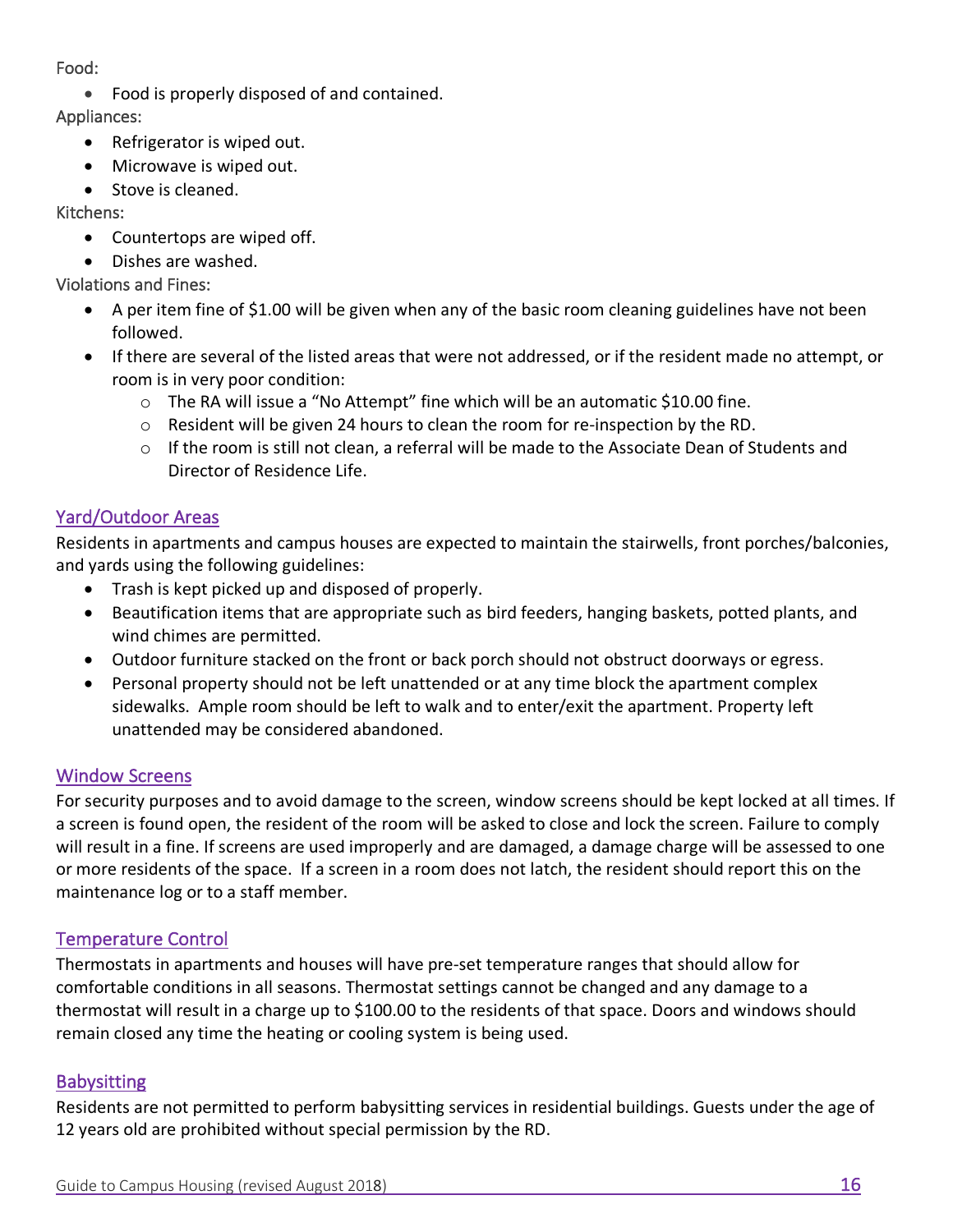#### Visitors and Guests:

Definitions:

A VISITOR is a person who is of the opposite sex to the residents assigned to that campus living space (room, apartment, or house).

A GUEST is a person who is of the same sex as the residents assigned to that living space (room, apartment, or house).

#### **University employees who are in residential spaces for the purpose of fulfilling job responsibilities are not considered visitors or guests.**

COHABITATION is defined as occupation of a campus housing space by a student or non-student, unless expressly assigned to that housing by the Dean of Students or his designee.

#### General Rules Applicable to Both Visitors and Guests:

- 1. Visitors and guests are only allowed in campus housing
	- A. with the expressed consent of the resident, and
	- B. in accordance with all university policies and rules.
- 2. Residents are responsible for the behavior and conduct of any visitors or guests. Residents are to inform visitors and guests of policies and student code of conduct as outlined in this **Guide** and the **[Student](https://go.umhb.edu/students/student-handbook) [Handbook.](https://go.umhb.edu/students/student-handbook)**
- 3. Residents will be held responsible and will be subject to disciplinary action for any violation of policy by visitors or guests, including but not limited to, noise violations and university or roommate property damage (including full monetary responsibility).
- 4. Visitors and guests are expected to comply with UMHB's alcohol and drug policy which also prohibits being on the campus while intoxicated or impaired by alcohol or drugs. Residents will be held responsible for anyone bringing alcohol or drugs into their room, apartment, or house, or for a visitor who reasonably appears to be intoxicated or impaired by alcohol or drugs.
- 5. Sexual misconduct is defined in the **[Student Handbook](https://go.umhb.edu/students/student-handbook)**. All students, including students who reside in campus housing, and their visitors and guests must comply with this policy.
- 6. Cohabitation is not allowed in campus housing facilities. Residents may not allow or invite someone not assigned to campus housing to occupy their assigned space. A resident who allows an unassigned person to occupy his/her space can be subject to disciplinary action which may also include removal of housing privileges.
- 7. A roommate should not be asked to vacate the room because of visitors or guests. Visitation and guest situations should be discussed between roommates so everyone has a clear understanding of preferences, expectations, and need for privacy.
- 8. RDs and RAs will monitor for policy compliance (including but not limited to policies regarding visitors and guests) and may need to enter a room, apartment, or house. If a staff member or RA needs entry, he/she will knock and announce themselves. Residents must open the door and allow the staff member or RA to enter. If the resident does not respond, the staff member or RA may initiate entry. Failure to respond to the request of a staff member or RA to enter will constitute a violation of university policy. Residents and visitors are expected to be courteous to the RA and RD as they perform their duties.
- 9. The university reserves the right to immediately remove any visitor or guest from campus premises and/or to require that the visitor or guest shorten their visit, whether or not the typical length of visitation or overnight stays has been reached.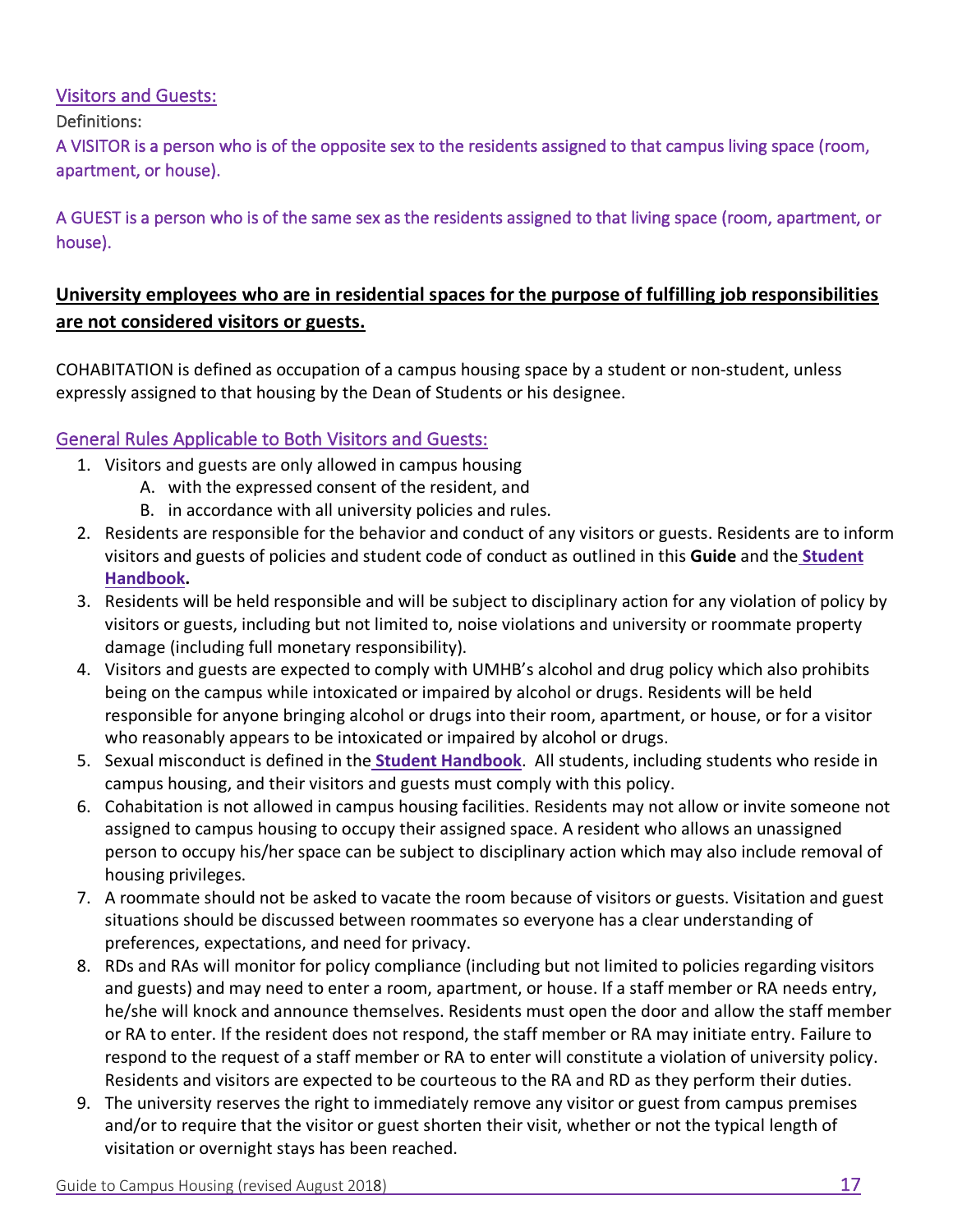Visitor Specific Information: Visitation Dates and Hours: Apartments & houses: 12:00 p.m. to 1:00 a.m. - 7 days a week Residence Halls: Once a week and each Saturday evening.

#### Monday-Friday schedule as listed:

| 1 <sup>st</sup> week of the month | Monday    | 7:00 p.m. to 11:00 p.m. |
|-----------------------------------|-----------|-------------------------|
| 2 <sup>nd</sup> week of the month | Tuesday   | 7:00 p.m. to 11:00 p.m. |
| 3 <sup>rd</sup> week of the month | Wednesday | 7:00 p.m. to 11:00 p.m. |
| 4 <sup>th</sup> week of the month | Thursday  | 7:00 p.m. to 11:00 p.m. |
| 5 <sup>th</sup> week of the month | Friday    | 7:00 p.m. to 11:00 p.m. |
| Each weekend                      | Saturday  | 7:00 p.m. to 11:00 p.m. |

Note: Visitation schedule will run through the week of finals.

#### Visitation Policy:

- In residence halls, visitors will be allowed in the bedroom areas and may sit on the bed only with the expressed consent of the resident. Hosts and visitors in any facility must not lay on the bed together.
- Visitors in apartments, houses, and Beall Hall are not allowed in the bedrooms under any circumstance.
- Visitors and their resident hosts must remain fully clothed during visitation. Roommates should also remain fully clothed if moving around in the room/suite, apartment, or house while visitors are present.
- Bathroom Use:
	- $\circ$  In community bath buildings, visitors must use the bathroom located in the lobby and hosts must escort them to the lobby. In buildings with no public bathroom, visitors will have to go to open adjacent buildings to access bathroom facilities.
	- $\circ$  In private bath buildings, houses, or apartments, visitors may use the room bathroom with the following being understood:
		- Visitor and resident host must not be in the bathroom together at any time.
		- **•** The visitor or resident host cannot use the shower during visitation hours.
		- Care must be taken by the visitor in suite-style rooms to lock the bathroom door.
- Visitors are not permitted to remain in the residence hall room past the specified visitation hours.
- Visitors in apartments or houses are not permitted to enter before 12:00 p.m. or remain past 1:00 a.m.
- Congregating in the halls in residential buildings is not permitted.
- The number of visitors in a residence hall room at one time is limited to two visitors per room/per resident. For additional visitors, permission must be granted by the RD or RA before visitors are allowed to sign in and enter the room. Permission is at the discretion of the RD or RA, based on the circumstances and nature of the request.
- Quiet Hours: during visitation hours, quiet hour regulations will be modified to allow for additional activity within the building. However, it is expected that visitors and hosts respect the rights of others by keeping noise at reasonable levels while walking through the hallways and while inside the room.

#### Visitation Procedures for Residence Halls

- A desk sign-in and sign-out procedure is required for visitor and resident host.
	- $\circ$  The resident host and visitor must sign-in and out and both must leave an ID with the RA on duty.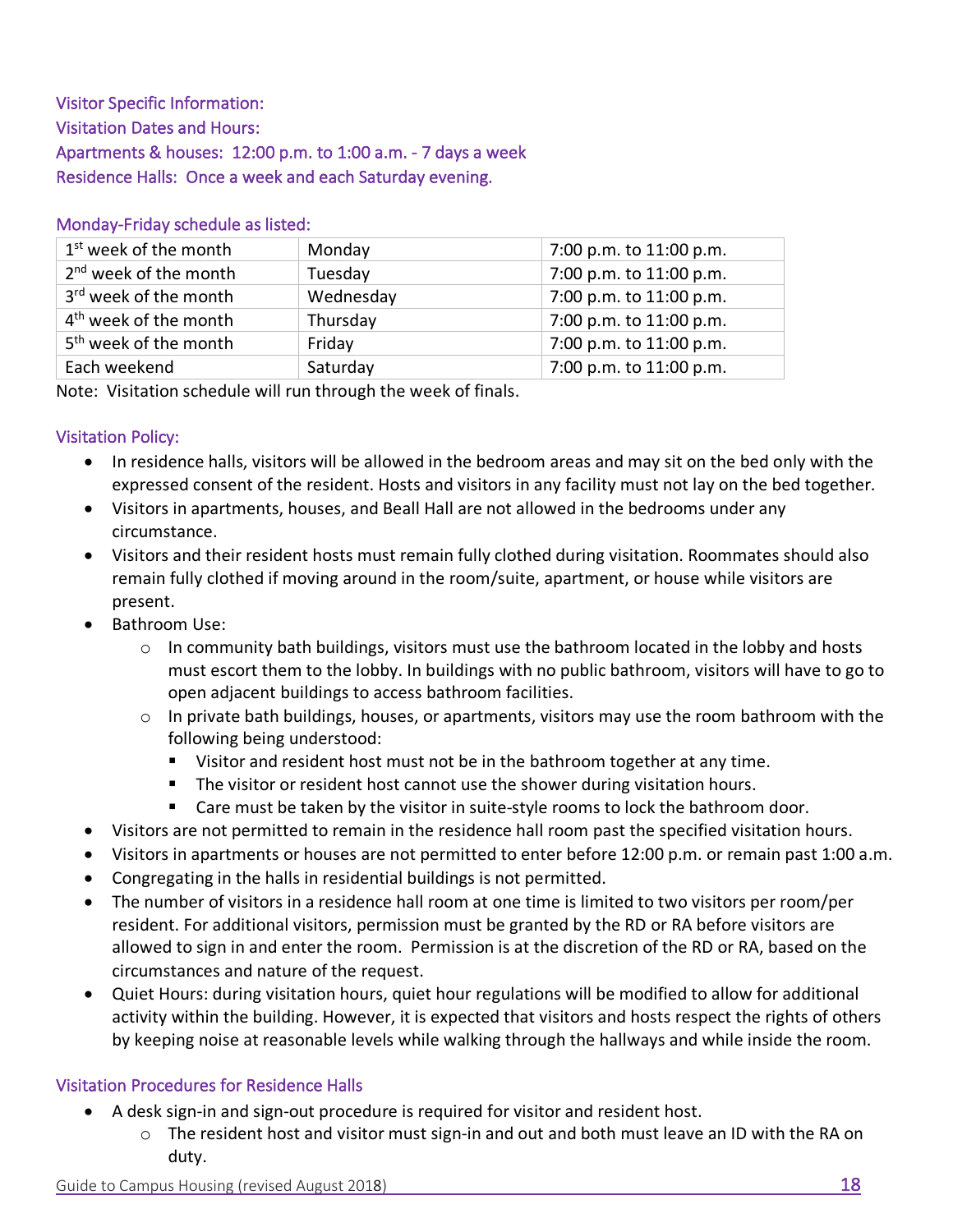- o When the visitor leaves, the resident host must escort him/her back to the registration desk to sign-out and collect IDs.
- $\circ$  If the resident host leaves during visitation hours, the visitor must either transfer to a new resident host or leave the building.
- $\circ$  Anytime a change in resident host occurs, the new resident host must sign-in and leave an ID. This includes a change to the roommate as resident host or if the visitor wants to move to another room in the building. The sign-out procedure must be followed with the first resident host and sign-in must occur with the new resident host. Visitors found in an area other than the resident host's room will be escorted from the building.
- Visitors must be escorted in and out of the building at all times by the resident host.

#### Visitation Policy Violations for Halls, Apartments, and Houses

Visitation may be restricted or revoked for groups or individuals if deemed appropriate by the RD.

In cases of minor visitation violations (as defined by the Dean of Students), a behavioral warning may be issued by either the RA or the RD or other action may be taken based on the violation.

If the Visitation violation is not deemed a serious Code of Conduct violation, the RD may

- Let the warning stand and take no further action.
- Assess appropriate fines.
- Ask a visitor to leave for the remainder of visitation hours.
- Suspend visitation privileges for a resident or visitor for any length of time up to the remainder of the semester, depending upon the situation. This suspension of visitation privileges may be restricted to a single building or may apply to all residential buildings.

If the violation is serious (as defined by the Dean of Students), the RD must refer the matter to the Dean of Students for resolution. Meanwhile, the visitor will be asked to leave immediately and non-students may be barred from campus under these circumstances. Code of Conduct information can be found in the **[Student](https://go.umhb.edu/students/student-handbook)  [Handbook](https://go.umhb.edu/students/student-handbook)**.

#### Sanctions:

| Warning                                         | RA or RD                                 |
|-------------------------------------------------|------------------------------------------|
| Probation: Visitation restricted for short term | RD decision (RA can make recommendation) |
| Prohibited: Visitation restricted for long term | RD decision                              |
| Disciplinary referral to Dean of Students       |                                          |
| Visitation Violation Fine Table                 | RD assesses appropriate fines            |

#### Guest-Specific Policy

Residents of the halls, apartments, and campus houses are allowed to have guests on a daily basis.

The rights of the roommate should be a high priority with regard to guests, whether short term or overnight. The roommate should not be compelled to leave in order to accommodate a guest, nor should he/she be placed in a situation that may cause embarrassment or inconvenience. Conversely, the university requests that roommates be reasonable and fair in accommodating the appropriate presence of guests and making any concerns about guests known immediately to the RD or RA.

#### Guidelines:

• All overnight guests **MUST BE REGISTERED** when staying at any time, including summer housing terms.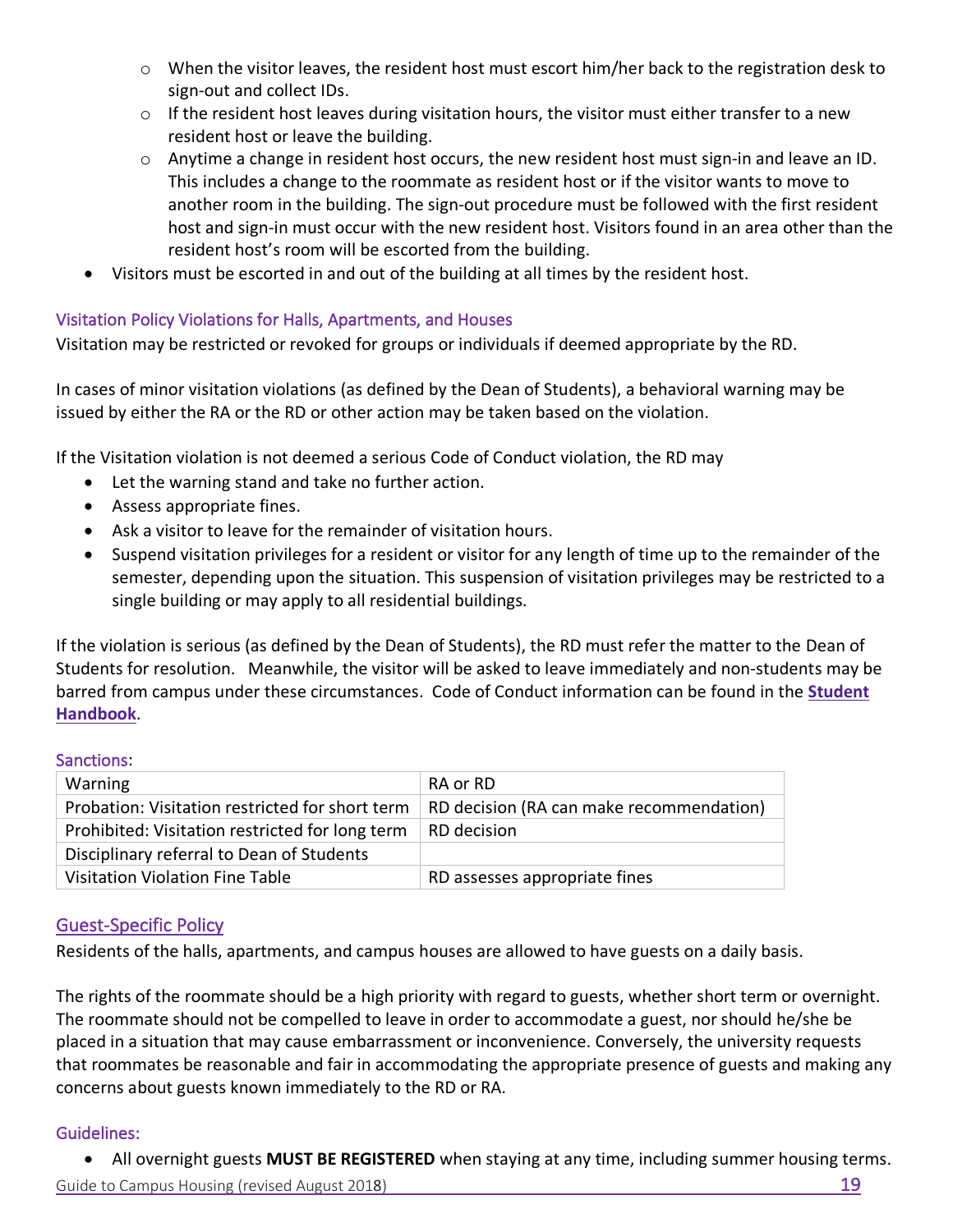- $\circ$  An overnight guest may not stay more than two consecutive nights and cannot stay more than two nights in any week.
- o Residents are limited to having overnight guests only 6 times per semester.
- o Overnight guests are not allowed to stay before the first class day, during finals, or after the last class day of each semester.
- o The RD can make exceptions in special cases. Residents must contact the RD before having overnight guests stay for more than the time allowed.
- Guests under the age of 12 years old are not allowed to stay with residents unless special permission is gained from the RD. It is the responsibility of the resident to closely monitor young guests.

*NOTE: Occupancy for special programs or gatherings should not exceed twenty-five (25) in Independence Village, Farris four person units, and in campus houses. The limits for, Independence Village two person units, Farris two and three person units, and College View units is fifteen (15).*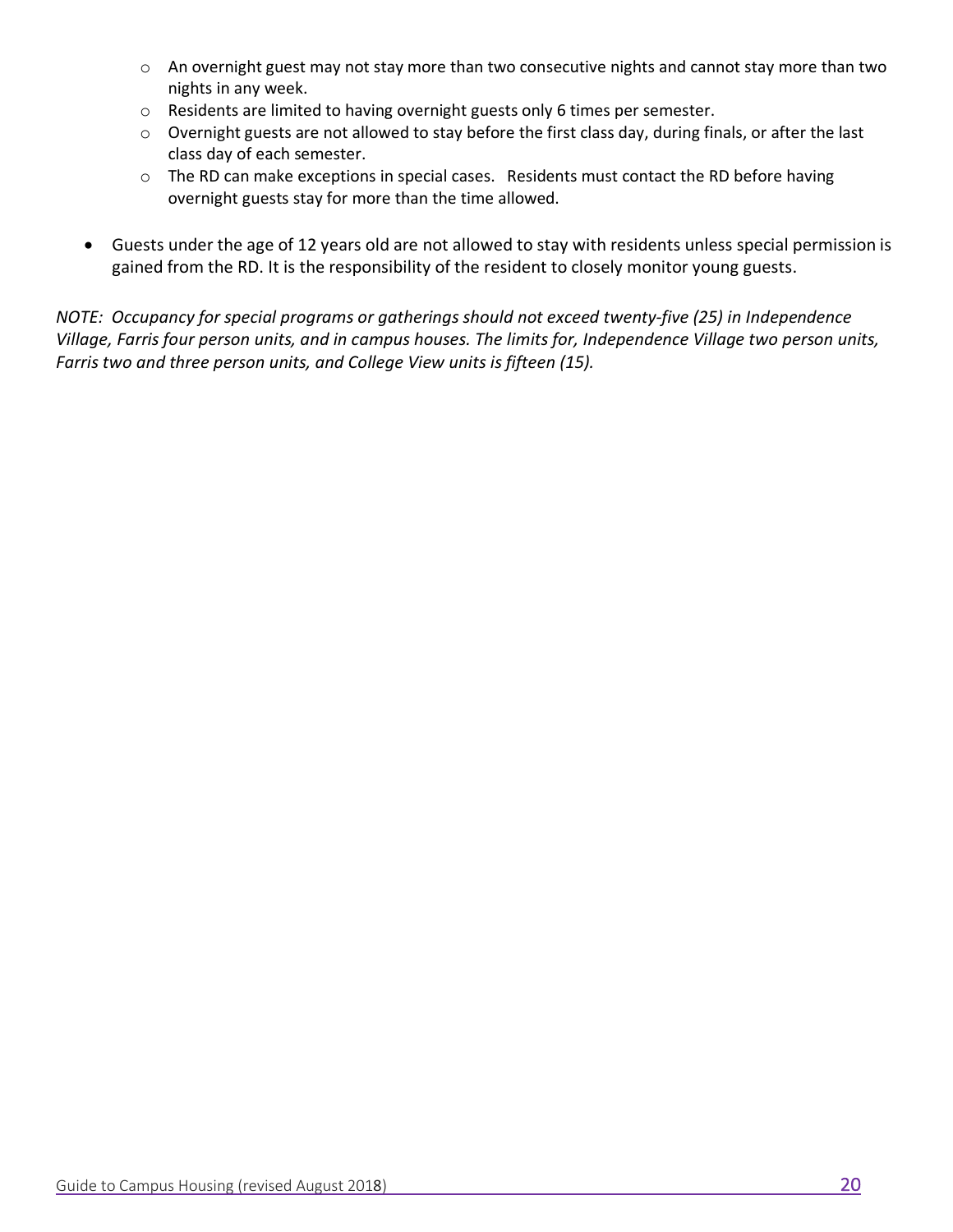### **Housing Information**

#### Housing Selection Process

The Housing Selection Process is conducted each semester so that residents currently living on campus may select a desired space for the following semester. The selection process is conducted for fall and spring assignments only. Summer reservations must be made separately and a summer housing application is available through the my[Housing](https://go.umhb.edu/students/residence/housing-process) portal. Information about the process can be found by going to Housing [Selection Process](https://go.umhb.edu/students/residence/housing-process) . Information is also distributed to residents prior to the process by building staff.

#### Campus House Assignments

Students wishing to live in a campus house must fill out an application available on the Residence Life web page. Information about applying and selection criteria is also found on the web page. House assignments are based on various factors, including, but not limited to: GPA, composition of living group, classification, and standing with the university.

#### Consolidation

Vacated, or open spaces, will be made available for use by the Residence Life Office and residents may be consolidated. If rooms are in short supply, the university reserves the right to assign double and triple occupancy (whenever practical) in all residential areas.

#### Off Campus Students

The only people allowed to participate in the Housing Selection Process are residents who are currently living on campus. Off campus students must submit a housing application and a housing deposit and will be assigned along with other new applicants at the end of each semester.

#### New Transfer Students

- The transfer student who is younger than 21 and has never lived on a college campus, or has been a resident somewhere for one semester but is still classified as a freshman, is still going through the first year experience and can be placed in a traditional residence hall.
- The transfer student who is older than 21, or has lived more than one semester on another college campus, or is transferring in hours that rank him/her as a sophomore or above, will be placed in upperclass housing.
- Exceptions may be made by the Residence Life Office in cases of housing overflow.

#### Wait List

Residents will have access to a wait list on the [myHousing](https://go.umhb.edu/students/residence/step-one) portal during the selection process and can list their preferred building and/or roommate if unable to select a desired space.

#### Assignment E-Mail

Following the selection process, each returning resident will receive an assignment e-mail. If information is incorrect, the resident must contact the Residence Life Office to make corrections. Each resident will also be required to sign an occupancy license which will be part of the on-line process. The Residence Life Office may still need to make changes to floor plans in special situations, but the resident involved in any change or consolidation will be notified.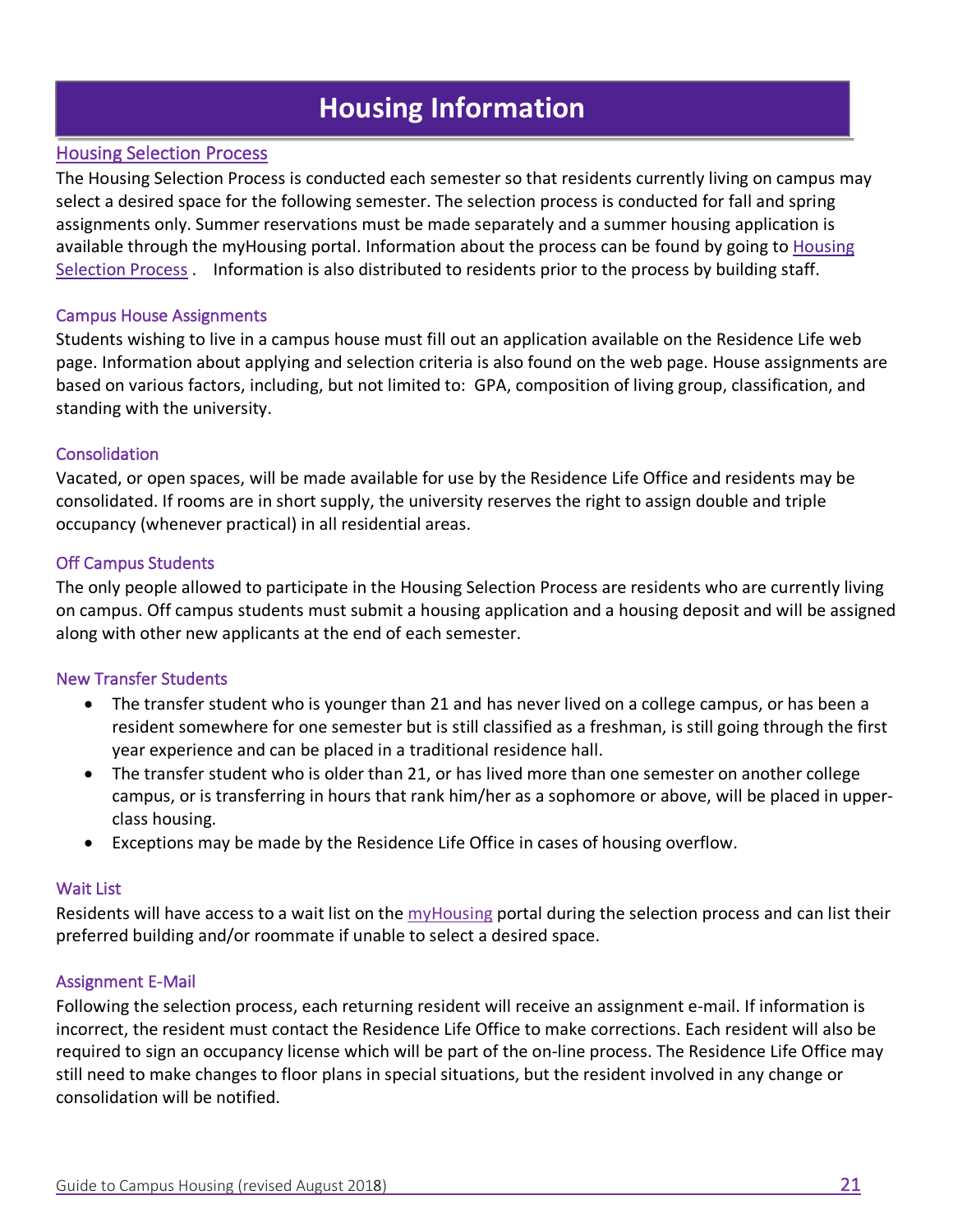#### Occupancy License

All new applicants and returning residents must sign a nine-month occupancy license for any campus housing space. Students entering campus housing for the spring semester will sign a license for that semester only. The occupancy license is a part of the housing application and selection process.

#### Room Changes

#### Resident Initiated Changes

After housing reservations open in the fall and spring, residents may agree to exchange room assignments or "swap" spaces, provided the change is properly coordinated through the RD and/or through the Residence Life Office. Residents must be fully eligible for the space they are swapping into (example: campus houses or apartments), and changes that result in a difference in room cost will be billed at the new rate for the space. The following are guidelines for a change:

#### Moving Within the Hall or Apartment Complex

- $\circ$  If a resident is moving within his/her own hall or complex, he/she must receive permission to make the move from the RD. No resident is authorized to move until approval from the RD has been received. The Residence Life Office reserves the right to deny change requests.
- $\circ$  Resident initiated changes to exchange or "swap" space with other residents within the same hall or apartment building requires the consent of all the parties involved. The individuals wishing to relocate must work out the details of the move with anyone who would be affected. It is not up to the RD or RA to make arrangements for these kinds of moves, however, the swap or change of space must be approved by the Residence Life Office. The residents who are seeking a swap must notify the Residence Life Office.

#### Residence Life Office Initiated Changes

- $\circ$  The Residence Life Office reserves the right to make administrative room changes if a change is deemed necessary due to existing circumstances. The Residence Life Office will also fill vacancies as they occur by assigning space. Residents may be able to opt for a "buy-out" of vacant space in their room or unit (see "Buy-Out Policy", pg. 23). If a resident has not chosen this option or if it is not available, then he/she is required to accept a new roommate as assigned by the Residence Life Office. Refusing to accept a roommate, attempting to dissuade/discourage roommates from moving in, or impeding the ability of the Residence Life Office to effect an assignment into a vacant space, is a violation of policy that can lead to termination of housing without release from the financial obligation of the occupancy license.
- $\circ$  Residents must insure that the space and furnishings allocated to a new resident are in a condition ready for occupancy prior to the arrival of the new resident. If the university has to clear the space for a new occupant, the current resident may be assessed cleaning and moving charges and the university will not be responsible for damage or loss.

#### Room Charges

Charges may differ from one type of space to another. Room and board charges cover a period of one semester.

#### Residence Halls

A resident may not occupy his/her assigned space until the official opening date for campus housing. The period of occupancy includes ordinary school holidays, during which the school dining hall is open for boarding students. Long holidays, such as Thanksgiving, Christmas, and spring break, are excluded from the occupancy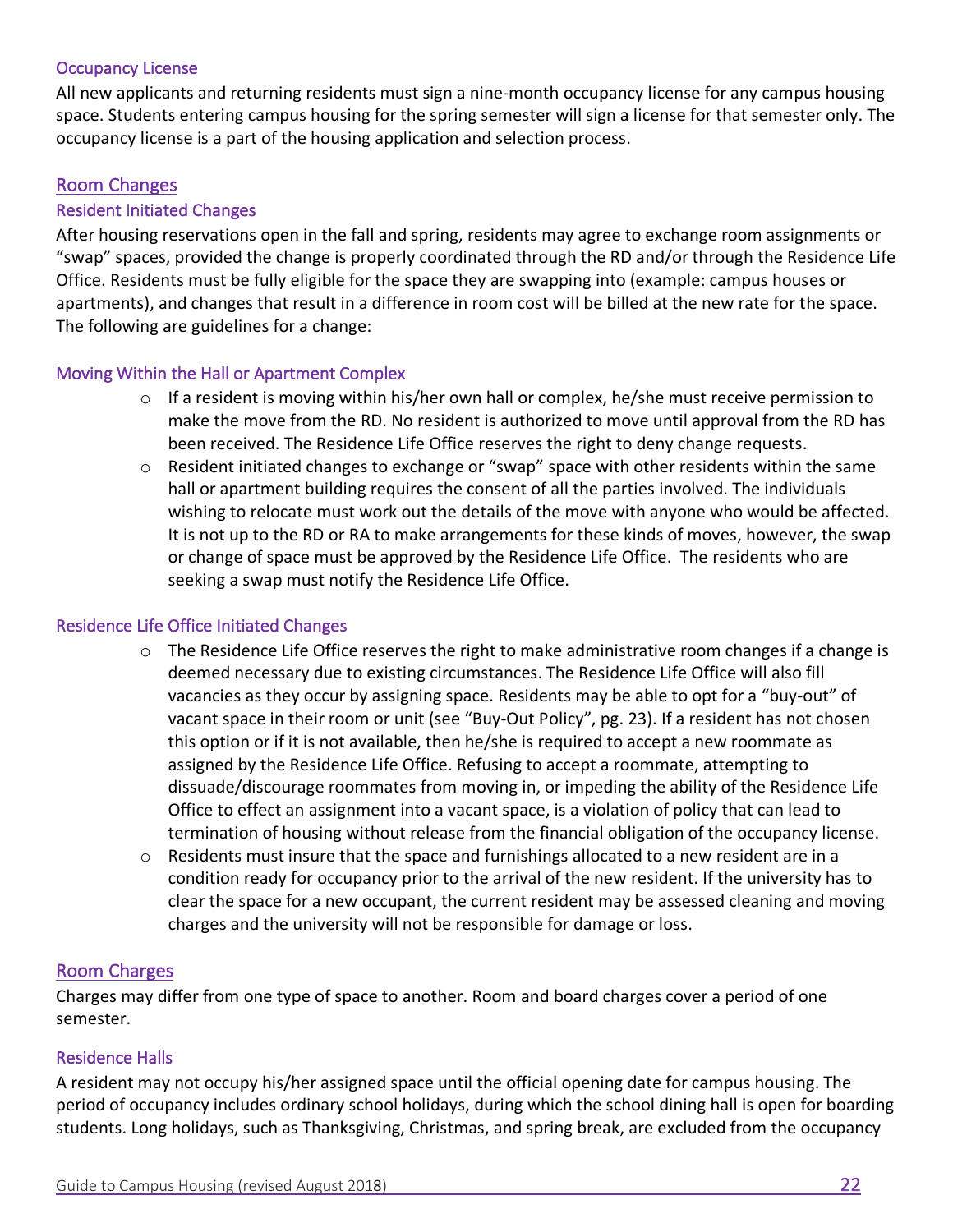contract. The dining hall is closed during such periods. The university reserves the right to use residence hall facilities during periods of non-student occupancy for conferences or conventions.

#### Apartments/Campus Houses

- Rental rates are based upon occupancy during the academic semester. A student may not occupy the assigned apartment or house until the official opening date for campus housing. The period of occupancy includes ordinary school holidays, including the Christmas break and spring break.
- The rental period for the fall and spring ends on the date housing officially closes for each semester (noted on the university calendar). Grace periods can be given so that students can move furniture and belongings. These grace periods are to be determined by the Residence Life Office.

#### Buy-Out Policy

If a space exists within a residence hall room and the Residence Life Office does not anticipate assigning a new roommate, the resident occupying the room may choose one of the following options:

- Continue to live in the room without paying any additional fee. The Residence Life Office can use the unoccupied space for assignment at any time without prior notice.
- Move into another vacant space authorized by the Residence Life Office.
- Pay a "buy-out" rate for the vacant space in the room. This option is not available when housing demand is high.
- The current buy-out rate is an additional \$300 per semester. Buy-outs would be done on a semesterby-semester basis and the option would only be available if there is sufficient space.

#### Buy-Out for Apartments and Campus Houses

Apartment space is normally at a premium and an opportunity for a buy-out is very limited and more expensive than buying-out a residence hall space. Buy-outs in apartments may be permitted if housing demand is not high and there is no one on the waiting list. A resident interested in a buy-out for an apartment must make a request to the Residence Life Office and a decision will be made on the availability of the buy-out option. An apartment buy-out has to take into account the cost of running an apartment with a single individual as resident. The cost for an apartment buy-out will be determined by the Residence Life Office. Buy-outs for campus houses is not permitted.

#### Cancellations, Withdrawals and Refunds

All cancellations must be made in writing directly to the Residence Life Office. Refund of rent will not be given if a resident cancels, withdraws, or vacates for any reason after the first day of class of either semester. Students who have submitted a housing application or participated in the housing selection process and have signed an occupancy license, will be held financially liable for the payment of rents owed as outlined in the occupancy license. Students enrolled and living off campus must meet criteria for living off campus or have permission to do so (see Residence Living Exceptions in the [Student Handbook,](https://go.umhb.edu/students/student-handbook) pg. 29).

#### Room Deposit Refunds for New Applicants

If a prospective student chooses not to enroll, the \$150.00 room deposit portion of the enrollment deposit can be refunded. Deposit refunds will be made according to the following schedule:

- **requests received by May 1st will be given a full refund;**
- **May 1–June 1, 50% refund;**
- **after June 1, entire deposit is forfeited**.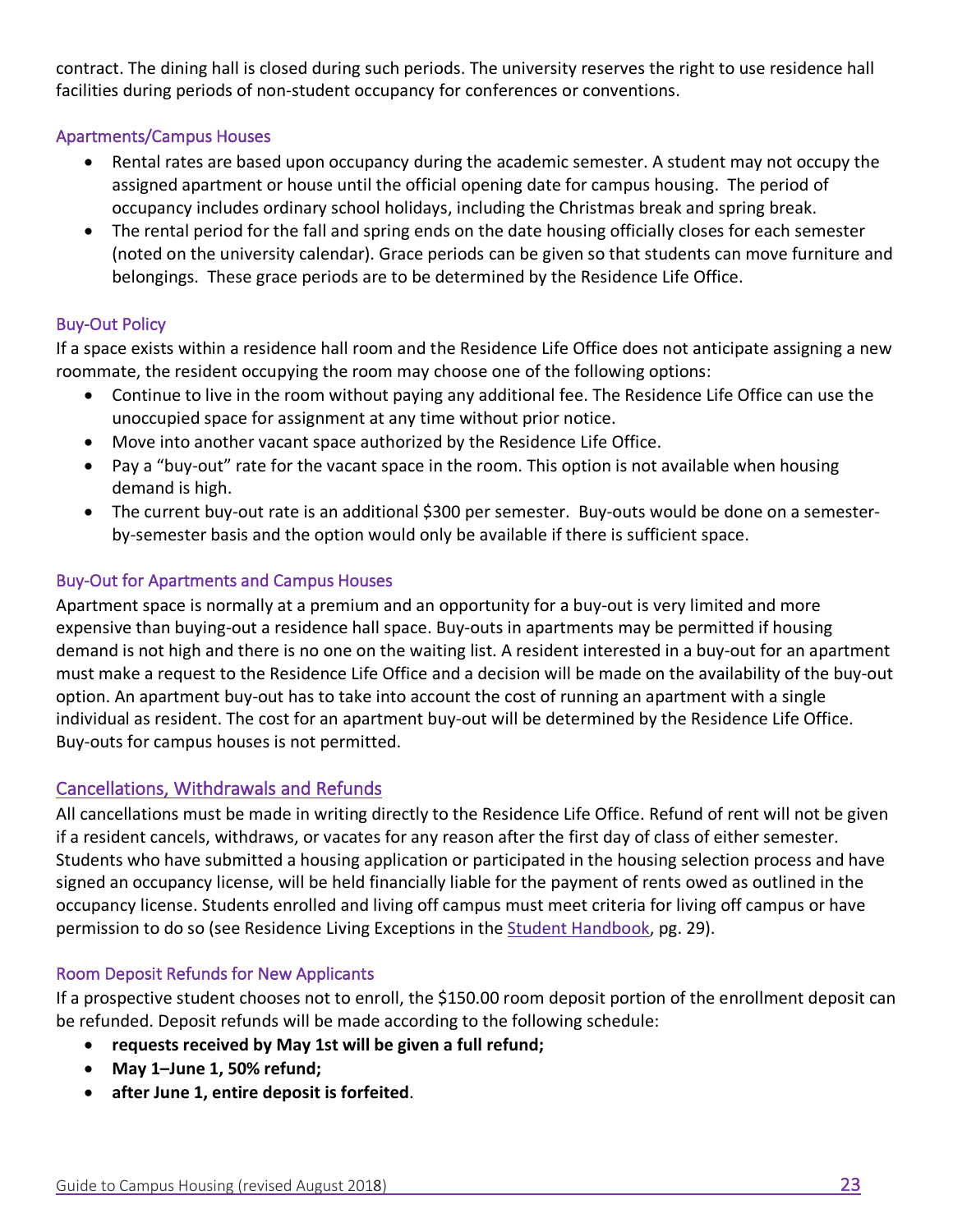#### Room Deposit Refunds for Returning Residents

Returning residents must apply for their deposit prior to June 1 in order to receive a refund. **After June 1, the entire \$150.00 deposit will be forfeited.** Residents who do not return for a subsequent semester may either leave the deposit on account or request a refund by completing the refund form available in the Student Development Office.

Deadlines can be waived for room deposit refunds under the following conditions:

- The applicant is denied admission to the university.
- The applicant becomes physically incapacitated and is thereby prevented from enrolling.
- The applicant receives a call to be inducted into the U.S. Armed Forces.

#### Board Refunds

Board refunds are determined by the Bursar's Office. . Refunds are made by check only and are made within approximately 45 days from the date of the official withdrawal.

#### Blocked Rooms

Certain rooms within residence halls or apartments may be blocked for a specific use by the Residence Life Office. An example are the spaces assigned to RAs. Any resident who is the roommate of an RA must understand that they are living in a blocked space. If the individual serving as an RA no longer holds that position, the resident who is his/her roommate will be expected to vacate that space for the new RA and his/her preferred roommate.

#### Check-In and Check-Out

An official move-in date for each semester is designated on the school calendar. The staff will be available on that day to assist residents with check-in procedures. If a resident is not able to move in on this date, he/she should report immediately to the RD upon arrival for assistance.

#### Room Inventory

At check-in, each resident will be asked to review and sign within 72 hours, the inventory form for the assigned space. This process will serve to verify inventories of items in the space and to list any damaged or missing furnishings found during inspection by the resident. It should be noted that when a resident is assigned a space, he/she is "issued" the furniture and fixtures for his/her use and must assume responsibility for the care of the space and the contents. Prior to check-in, the RD or RA will look for previous damage or loss of property. Documentation on the inventory form will insure that the responsible person is charged. The same procedure will be followed during check-out at which time, if damage or loss of property is noted, the cost of the item(s) in need of replacement/repair will be assessed. The determination of cost may be based on the Damage Costs Table (pg. 38), or the RD may obtain a cost estimate for items or damages. This figure will be furnished to the Residence Life Office and the resident will be billed for repairs or replacement of lost items.

#### Check-Out Procedures

Anyone who fails to follow the proper procedures for check-out will have a financial obligation. Costs for improper check-in or check-out can range from \$50 to \$150 depending on the circumstances and condition of the apartment/room/house. The applicable amounts are found in the Fine and Cost Table (pg. 36). The RD will review the circumstances and, working with the Residence Life Office, assess any cleaning or damage costs or key replacement cost. Those amounts will be deducted from the initial housing deposit or paid outright to the RD or Bursars Office. If the cost exceeds the amount available through the housing deposit, a hold will be placed on the resident's record. Anyone with a hold cannot receive a transcript or register for classes at UMHB until the hold is cleared.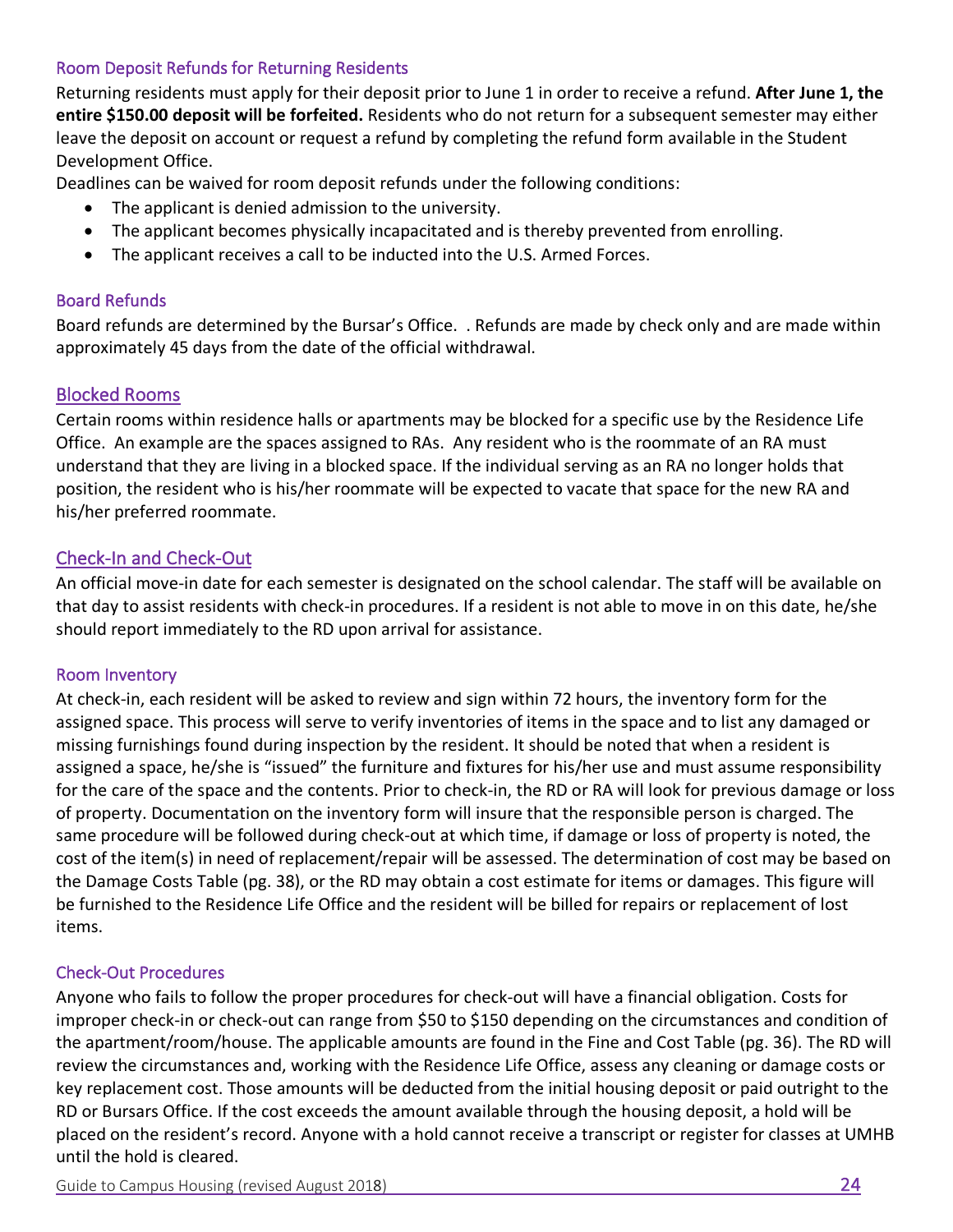Improper check-out will be defined by the RD, but can include one or more of the following:

- Failure to leave by the designated check-out time unless the resident has gained an extension from the RD or Residence Life Office.
- Failure to clean the space as directed by the building staff and dispose of all trash.
- Failure to remove all possessions (this includes bicycles). The staff is not obligated to throw away trash or discarded items left by the resident and any item of value left behind will be considered abandoned property (See Abandoned Property Policy, pg. 25).
- Failure to turn in issued keys.

#### Fall Check-Out

#### **Residents returning for the next semester who are making a change in housing should refer to the following:**

Making Moves from one location to another**:**

- $\circ$  Contact the current resident still occupying the space and arrange a time for moving possessions.
- $\circ$  Make the move during the week of finals or designated check-in/out times.
- $\circ$  Box or pack belongings and place them in the apartment or room in such a way as to allow the current resident to continue living within the space and to have access to their own belongings and furniture.
- $\circ$  Make every effort to place items on uncarpeted flooring in order to allow for carpet cleaning during the holiday break.
- o New residents cannot take up occupancy until check-in day.

*PLEASE NOTE: Residents who are coming into a space must remember that the current occupants are allowed to remain until the final day and time of check-out. The belongings of the new occupant cannot create an obstacle for the current resident during the check-out process. Anyone who does not comply with this can be given a fine or improper check-out. All residents must make every effort to cooperate with one another in making these moves.*

#### Storage Policy

A storage agreement is signed by the student as part of the check-in paperwork. Check-in paperwork is located in the housing portal and residents are asked to review and sign this paperwork prior to taking occupancy of their assigned space. The agreement outlines the specifics of when and how a resident may store belongings on campus. Residents should refer to this agreement or can ask for a printed copy by contacting the Residence Life Office.

#### Abandoned Property Policy

At the end of each living period (fall and spring semesters and summer sessions) residents must clear their room of all personal property by the posted closing date as part of the check-out procedure. The Residence Life Office or Dean of Students may also specify other dates for removal of property as necessary for maintenance, construction, etc. Property which is left behind in any campus housing facility following the posted closing date will be considered abandoned by the resident and will be handled according to the following guidelines:

• It is the resident's responsibility to contact the RD and make arrangements to identify and claim any abandoned property. The university may, at its option, attempt to contact the resident who occupied the room in which the property was abandoned.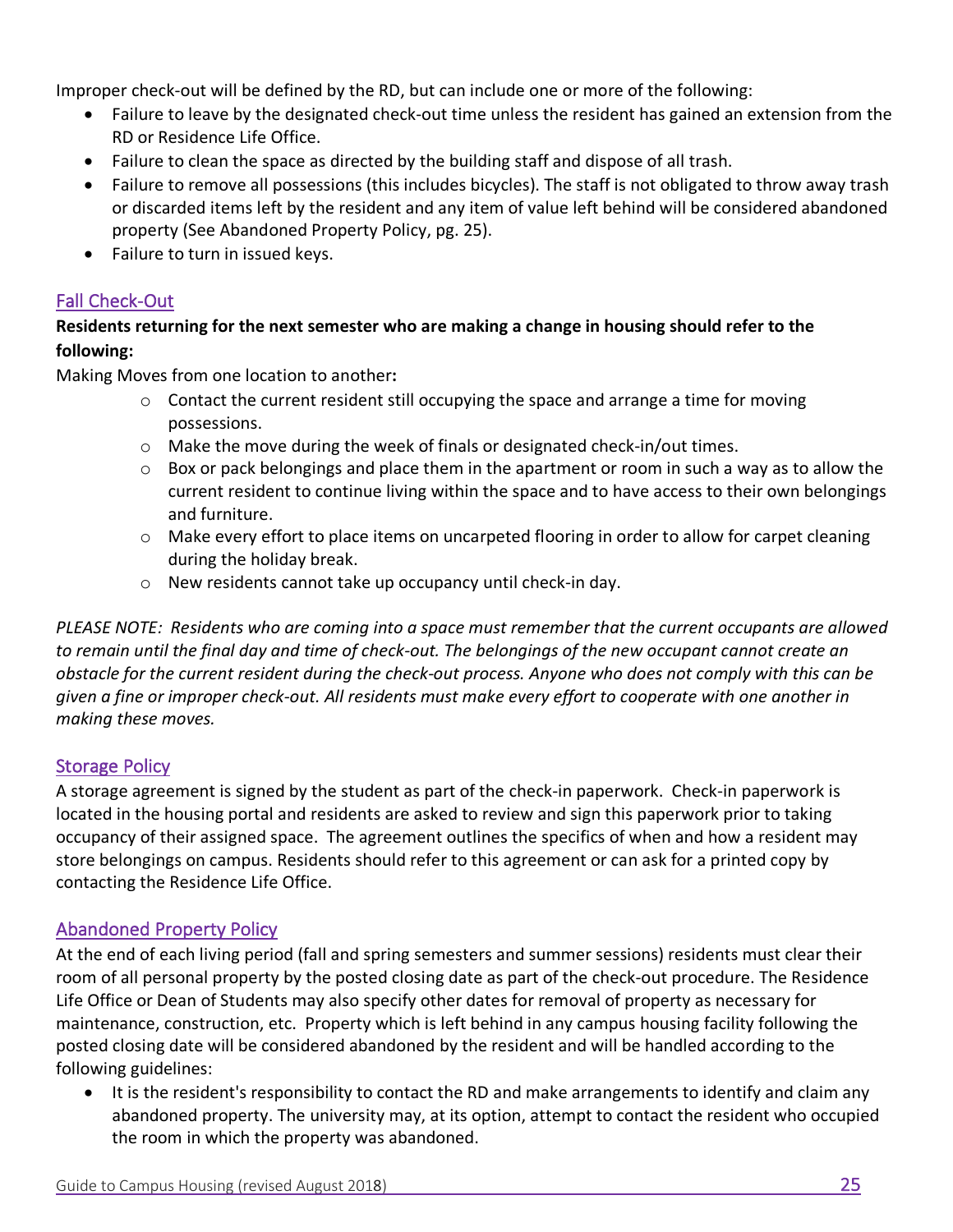- The RD will box any property which, in the RD's sole opinion, appears to have value and create a specific inventory list. This information will be sent to the Residence Life Office. Any other property will be disposed of at the discretion of the Residence Life Office.
- Property which is boxed and inventoried will be stored and available to be claimed by the owner for at least 30 days. If stored property is claimed, the owner may be required to pay a reasonable storage fee.
- Property not claimed within this time will be disposed of at the discretion of the Residence Life Office.

#### Appliances and Furniture

Residential spaces are equipped with a standard set of furniture. Furniture, fixtures, and appliances are listed on room inventories and are expected to remain in the room, house, or apartment. A microwave and refrigerator are part of the furnishings in every residence hall room. A full size refrigerator is standard in every apartment and house. Residents should not bring an additional refrigerator or a freezer unit into the space without permission from the Residence Life Office. Permission to bring in additional units is typically not allowed and would be based on factors such as medical necessity. If permission is given because of a medical need, the resident would be required to request an accommodation through the Counseling, Testing, and Health Services Office. Approved personal appliances are subject to inspection by residence life staff in accordance with room check guidelines.

Any personal appliance that has a heating element must have an automatic shut off. Personal appliances that are approved will include the following: blenders, coffee makers, tea kettles, bread makers, rice cookers, crock pots, toasters, and sandwich grills.

Microwave ovens and refrigerators should be kept clean and free of food spills in order to help inhibit the presence of pests. Microwaves, refrigerators, washers and dryers will be checked as part of room check.

**NOTE: Any appliance brought into the room should not exceed a voltage requirement of 1200 watts of electricity.** 

*See the section in this Guide for more information about restrictions on appliances and furniture.*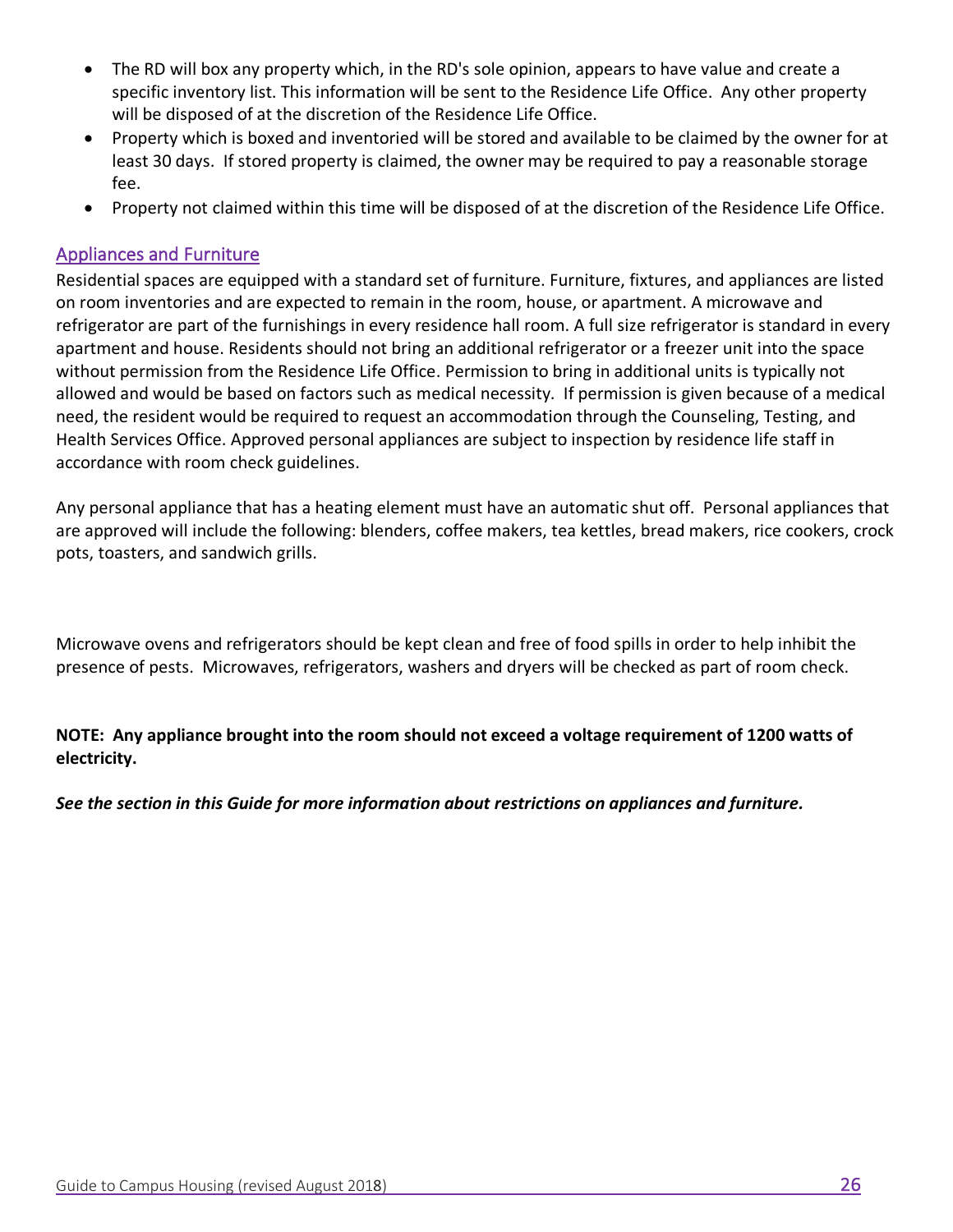## **Safety/Emergencies**

#### **UMHB Police Department**

The University of Mary Hardin-Baylor Police Department provides all law enforcement, traffic enforcement, and security services for the university. Additional information regarding services provided by the department is available at[umhb.edu/police.](http://umhb.edu/police).

All victims of a crime or individuals, who have information regarding a crime, should immediately contact the UMHB Police Department immediately by dialing 911 for an emergency and (254)295-5555 for nonemergencies. Information regarding additional options for reporting an emergency is available at [umhb.edu/police.](http://umhb.edu/police)

In compliance with federal reporting requirements contained in the Clery Act, the University of Mary Hardin-Baylor Police Department publishes a report which contains a statistical summary of certain crimes occurring on or near the campus, campus safety policies, and a summary of fires occurring on campus.

For a printed copy of the University of Mary Hardin-Baylor Campus Fire and Safety Report, please contact the UMHB Police Department at (254)295-5555 or in person in Suite 107 of the Mabee Student Success Center located at 905 Moore, Belton Texas 76513. An electronic copy is available on line at umhb.edu/safetyreports

#### Evacuations

If an evacuation order is issued for a residential building, residents in that building are asked to fully cooperate with emergency personnel and residence hall staff. Recommendations during an evacuation are as follows:

- Take keys, purses, wallets, coats, medications, and other essential personal items only if it is safe to do so.
- Do not use elevators.
- Close, but do not lock doors.
- Turn off all electronics if it is safe to do so.
- Evacuate in groups to ensure that all individuals are able to exit safely.
- Provide assistance for those with physical disabilities.
- Do not leave the evacuation assembly point without first notifying a member of the residence hall staff.
- If you are unable to evacuate or need assistance dial 911 or signal emergency responders

Additional information pertaining to assembly areas is available on line at [Emergency Assembly Points and](https://go.umhb.edu/resources/safety/eap)  [Shelters.](https://go.umhb.edu/resources/safety/eap) 

#### **Campus Police are the only officials authorized to issue the order to return to a building.**

#### Severe Weather

During severe weather alerts (watches and warnings), residents are encouraged to monitor changing weather conditions and are expected to take reasonable precautions. Windows should be closed during severe weather and each resident should have a flashlight available in case of power failure.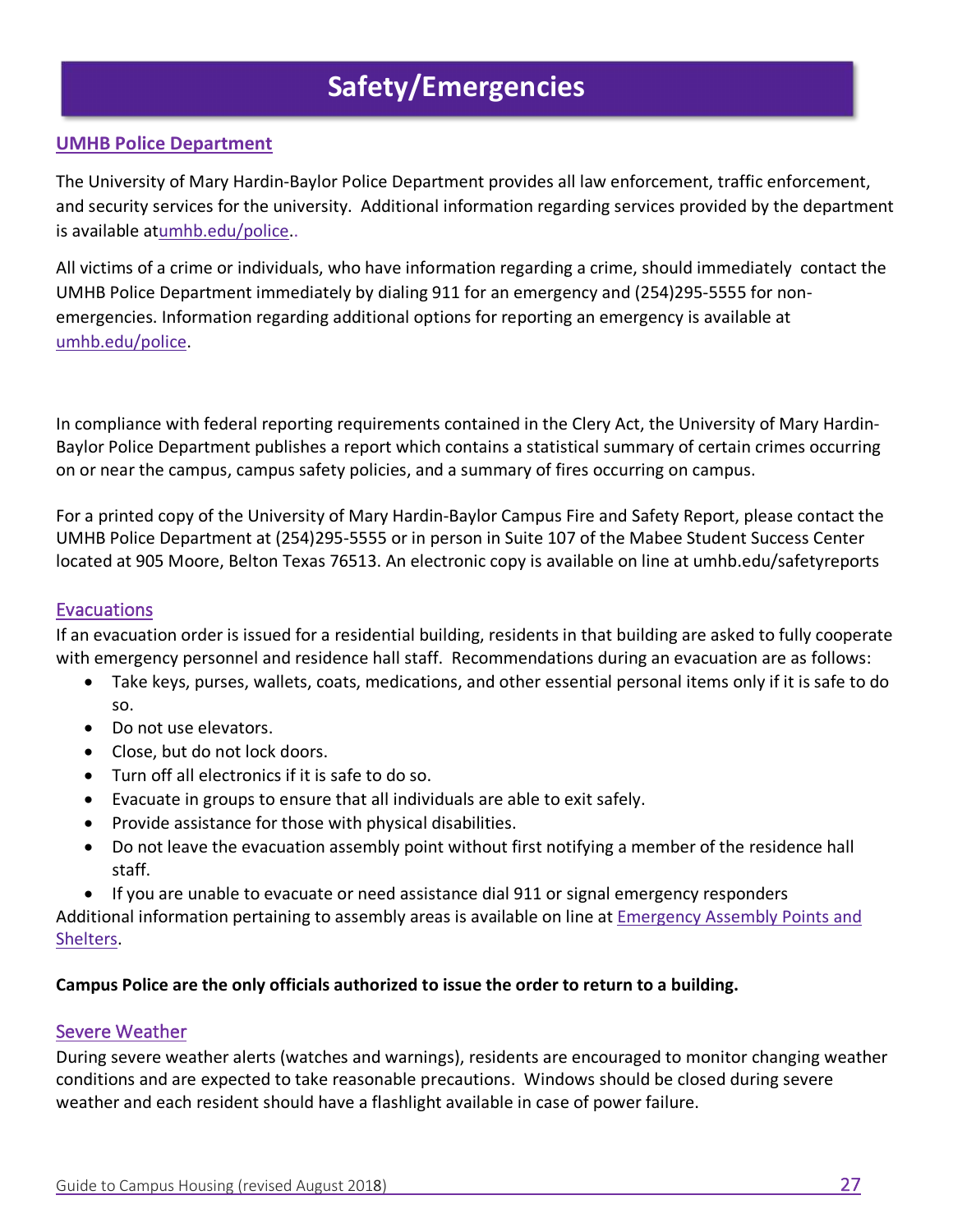#### Tornado Watch

- A tornado watch is issued when conditions are favorable for tornados.
- In the event of a tornado watch, normal activities can continue, but changing weather conditions should be monitored and preparations made to move to shelter with little or no advance warning.
- Continue with normal activities but be alert.

#### Tornado Warning

- A tornado warning is issued when a tornado has been sighted nearby.
- When a tornado warning is issued, the university will activate the outdoor siren system.
- Move to the center of the lowest floor of the building. Avoid exterior walls, hallways, windows and doors. Listen to any instructions given. If outside, seek shelter immediately. If no shelter is available and the threat of danger is imminent, getting in the closest ditch, lying flat, and covering the head is the best option.

#### Shelter in Place

Upon activation of the outdoor siren system or upon receiving instructions to do so, individuals should immediately move indoors to a secure location. Once inside, all doors and windows should be closed and locked. It is the responsibility of each member of the UMHB community to identify potential shelter points on campus.

#### Fire Policies and Evacuation Procedures

#### Reporting a Fire

If signs of a fire are observed, such as smoke, flame, or smell, immediately dial 911.

#### Fire Alarm Evacuation Procedures

When an alarm is activated, the warning should be heeded immediately and evacuation of the building begun. Use the nearest stairwell and/or exit to leave the building. Students should become familiar with the exits in each building.

Evacuation of the building should take place quickly and calmly. Stairs, not elevators should be used. When a fire alarm is activated, the elevators in most buildings will be recalled to the first floor and stop automatically. If caught in the elevator, push the emergency phone button. The emergency elevator phones typically ring to the UMHB Police Department.

#### Fire Safety Tips:

- Feel a door for heat before opening. If it is hot, find an alternate route.
- If smoke is encountered, "stay low and go". The most dangerous smoke and hot air will be overhead.
- Once outside the building, move to the designated assembly area for the building. Follow the procedures taught during the first planned fire drill. Keep access roads clear for emergency vehicles.
- Do not return to the building until it has been declared safe by officials.
- If necessary, injured or handicapped residents may evacuate to "areas of safe refuge" in buildings that are equipped with these spaces. The RD will know if such an area exits within the building.

#### Response to Fire Alarms on Campus

All alarm activations are investigated and documented by the UMHB Police Department and the City of Belton Fire Department. The City of Belton Fire Department is a combination fire department staffed with career firefighters and volunteer firefighters.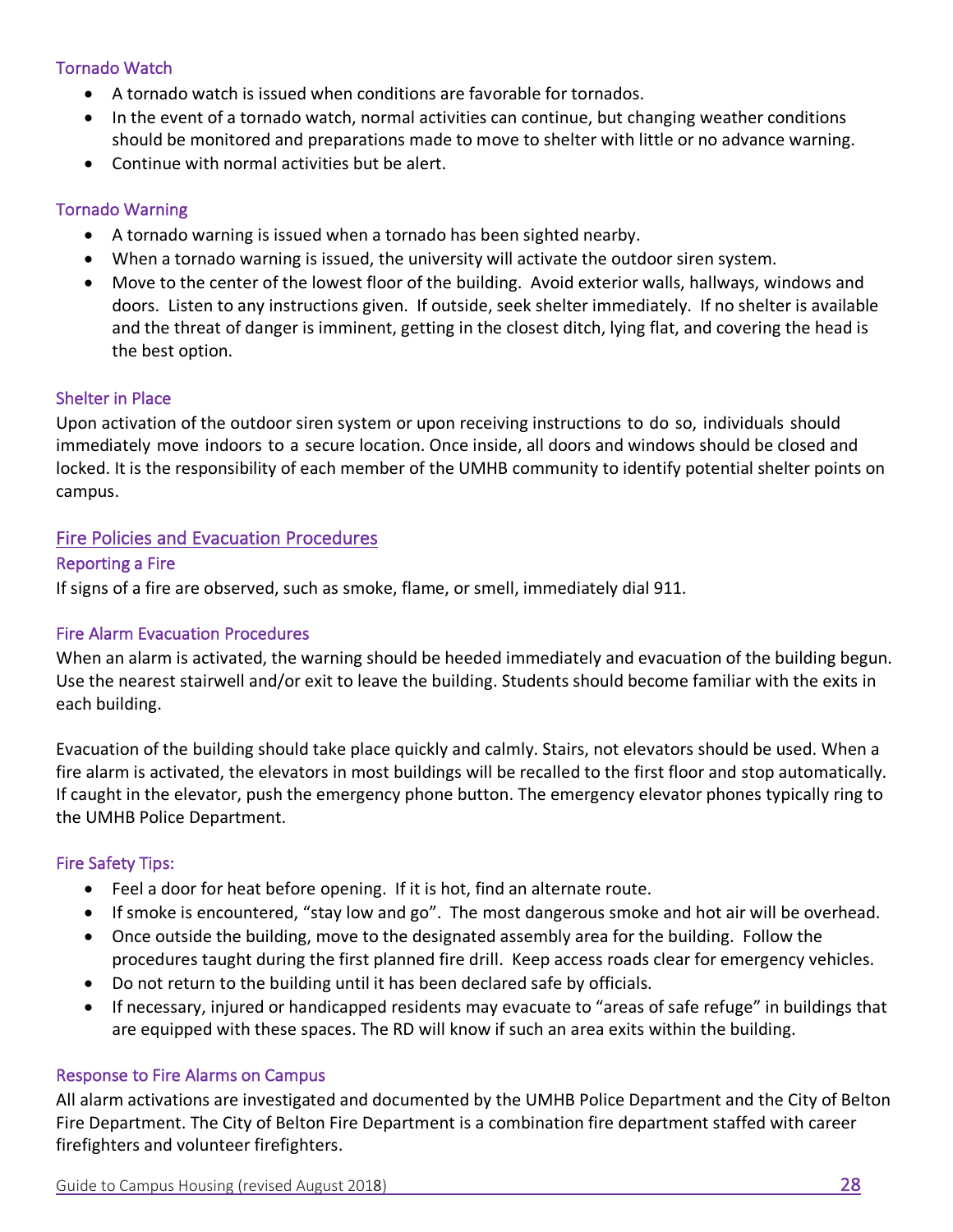Each year the university publishes a fire safety report, which is available at [umhb.edu/police](http://umhb.edu/police)

#### Fire Protection Equipment Systems

Each residence hall and most academic facilities are equipped with a fire alarm system capable of being activated by one or more of the following means:

- Heat detector
- Smoke detector
- Sprinkler system
- Standpipe system

Upon activation of the fire alarm system, an audio/visual warning device will alert the building occupants of a potential hazard. Some of the university's apartments and houses are equipped with single-station automatic smoke detectors. These devices sound an alarm when smoke is detected.

#### Fire Drills

Each residence hall will conduct two fire drills during the semester. The first fire drill will be announced before time. The second one will be unannounced. Prior to this drill, residents will receive information concerning exit routes and other procedures. This training is provided by residence hall staff.

Evacuation drills are used to provide information to residents pertaining to evacuation issues specific to each building. During an evacuation drill, building occupants will practice drill procedures and familiarize themselves with the location of exits. This process also provides the university an opportunity to test the operation of the fire alarm system's components.

Emergency evacuation maps are posted on each residence hall floor to direct residents to exits. Evacuation drills in residential facilities are coordinated by Residence Life staff and the UMHB Police Department.

#### Fire drill guidelines

- Do not open any door before feeling it to see if the surface of the door is hot. If it is hot to the touch, seek an alternate exit route.
- Remember to walk and not run.
- If not in the room, exit the building immediately. Do not return to the room to gather any belongings.
- After exiting, proceed to the designated assembly point. At this location Residence Life staff will seek to account for all occupants.
- If on an upper floor and all exits are blocked by fire, go to a window and attract attention. Jumping from a window should be avoided.

#### Inspections for Fire Safety

The primary goal of UMHB's Fire Safety Program is to identify hazardous conditions and take appropriate action to reduce the chance for fire to occur. This goal is accomplished by conducting periodic safety inspections of all university buildings and increasing the fire safety awareness of employees and students.

The Safety Director conducts an annual inspection of residence halls. Inspections are conducted to help identify prohibited items and identify safety violations. An inspection includes, but is not limited to: visual examination of electrical cords, sprinkler heads, smoke detectors, fire extinguishers, and other life safety systems.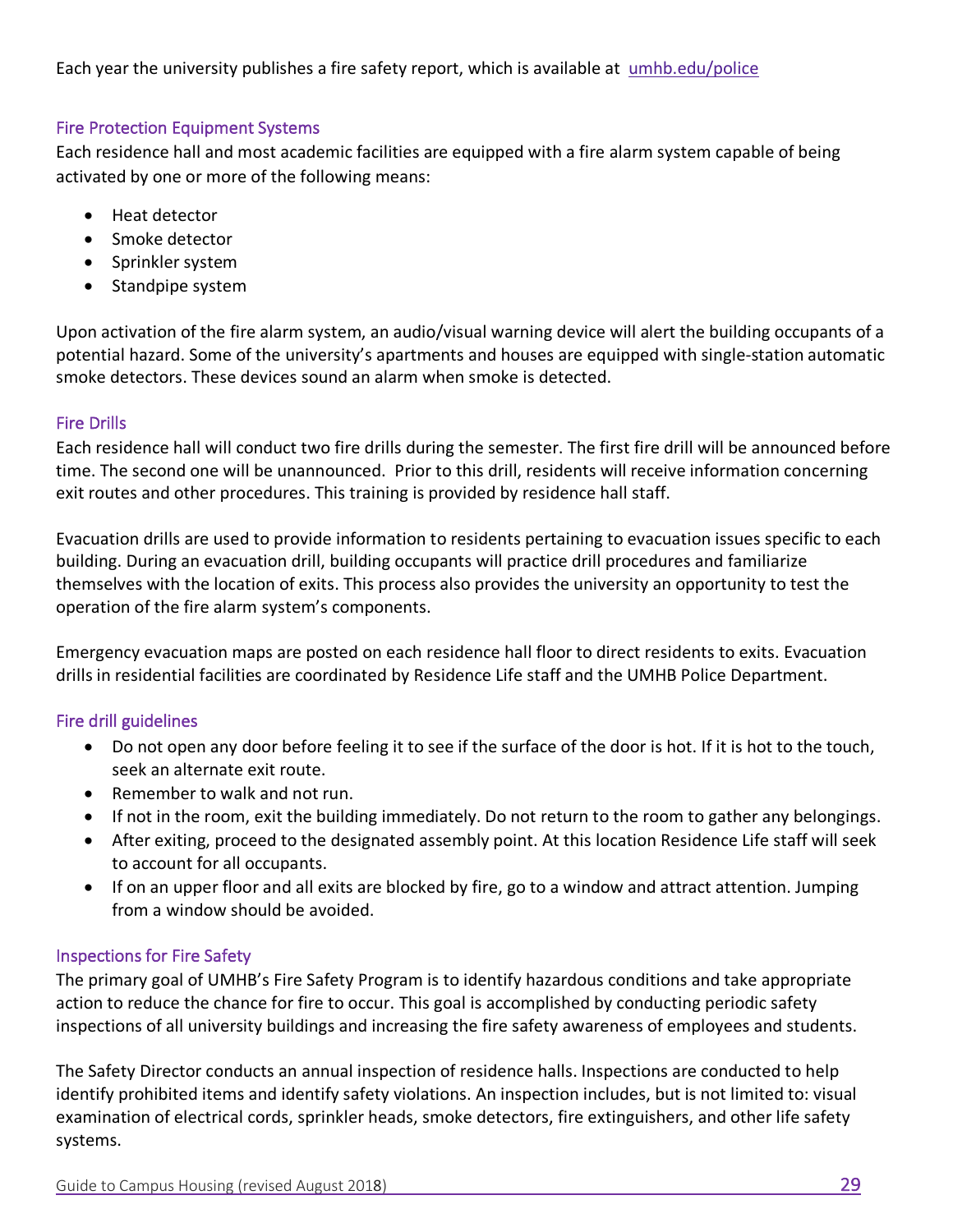Members of the Residence Life staff conduct checks every two weeks and will look for sources of open flames, candles, non-surge protected extension cords, halogen lamps, and portable cooking appliances. Staff members will also look for signs of smoking in the room, tampering with life safety equipment, and possession of pets. If a prohibited item is found, it will be removed or instructions will be given for removal (see the sections in this guide: Prohibited Items, Prohibited Activities, and Room Checks). Students are required to comply with fire safety directives from university employees, which may include compliance with all applicable standards of the International Fire Code (IFA) and the local Authority Having Jurisdiction (AHJ). Individuals who are aware of fire safety or potential code violations should report the violation to the Safety Director.

#### Fire Prevention

Residents play an important role in fire prevention efforts and are asked to work with the university to ensure all buildings are free of potential fire hazards. Please make sure that all fire equipment, fire doors, and fire exits remain unobstructed

To minimize the potential for fires to occur, it is the policy of the university to limit cooking in residence hall rooms. Accordingly, most cooking devices/equipment, other than the microwaves provided by the university, are prohibited in residence hall rooms. Appliances such as toaster ovens, griddles, grills, electric skillets, deep fryers and other open coil appliances are prohibited.

All decorations used on campus must be fire-resistant or non-combustible. Decorative lights and extension cords must be UL rated and not used so as to present a fire hazard or trip-hazard. Live trees or greens are also prohibited as decoration.

#### Instructions for Individuals with Disabilities.

#### Before Emergency:

- Meet with the RD and Campus Police to talk about needs and discuss any special emergency response accommodations.
- Find one or two other residents who would be able and willing to help.
- Develop two escape plans. One assuming that help is available and one assuming it is not.

#### During Emergency

- Call on residents identified to help.
- Call Campus Police (254) 295-5555.

#### Door Security and Closing Hours for Residence Halls

#### Door Locking

In residence halls, and Farris Hall, all exterior doors are locked 24 hours a day.

All apartment doors with the exception of Hobby, Wilson and Tyson are equipped with a card access device. Hobby, Wilson and Tyson apartment doors are key operated.

Residence halls with card access on front, side, and back doors also use a camera system to view these doorways. Residents who bring in a guest after hours (1:00 a.m.) are required to remove any head covering, and look towards the camera at entry and to ask their guest(s) to do the same.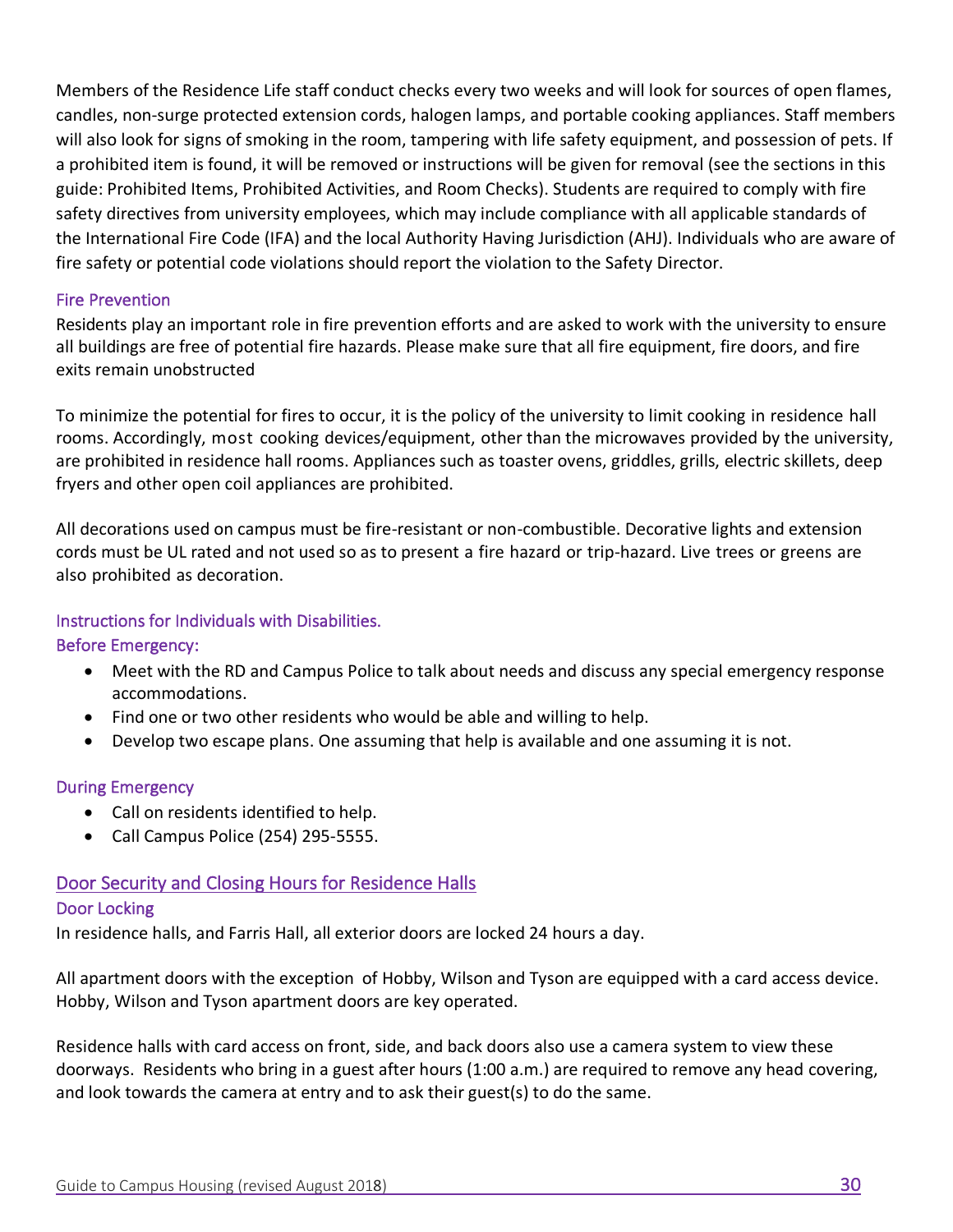#### Card Access

Authorized residents in buildings using card access, are given access to their residence hall or apartment through use of the ID card. If an ID card is lost or stolen, the resident must go to the Cru Card Office to obtain a replacement.

A resident may allow residents, or guests (same sex only in residence halls) to enter the building with them until closing at 1:00 a.m. After 1:00 a.m., everyone entering the building in which they reside must use their own access card for entry. No resident may scan their card and hold the door open for additional people to enter the building after this time.

If a student ID/access card is not working or the resident does not have their card with them, the UMHB Police Department can assist in opening the door (call 5555) after the residence hall has closed. Prior to 1AM residents should contact hall staff for assistance. For security reasons, residents will be asked by the officer to show their student ID card. RAs will not be able to open the doors after closing hours. When the building closes, residents should not contact another resident to have them open the door. This practice will result in disciplinary action. Care should be used in the handling of keys and access cards. Residents are not allowed to duplicate keys or give their access card to another person for use in entering a building. These actions will result in referral to the Residence Life Office.

Records created through the use of access cards, cameras, and other security devices may be retained by the university and used for security purposes, investigations and other legitimate educational interests.

#### Keys

Residents assigned to buildings where keys are used will be issued a key at check-in. Mailbox keys are also issued if applicable. Residents are responsible for the key and for replacement costs. If a key is lost, stolen, or if a resident fails to return a key at check-out, the lock will be changed and a charge for the lock and key change will be assessed to the resident.

#### Alarms and Closed Circuit Cameras

Alarms and other security devices, such as cameras, are for the safety of the resident student. No action should be taken by any individual to circumvent or disable these systems. Every effort will be made to identify individuals who take such action and they will be referred to the Dean of Students for disciplinary action.

#### Propping and Locking of Doors, Windows, and Screens

At no time should the outside doors of a residence hall be propped open. This practice will put the entire residence hall population at risk for danger and can result in disciplinary action for the responsible student. Apartment doors should locked at all times, especially when the apartment is left unattended. This puts the property of roommates at risk.

The first floor windows of McLane Hall are not to be opened at any time other than in case of fire emergency when the window is used to exit the building. A seal is in place on the windows. If a seal is broken, an amount will be assessed for damage.

Open screens, especially on the first floor of any hall, house, or apartment, represents a risk to the occupant of the space. Open screens are prohibited and a fine can be assessed. Except in an emergency situation, a resident should not use a window as means of gaining entry/exit into a space.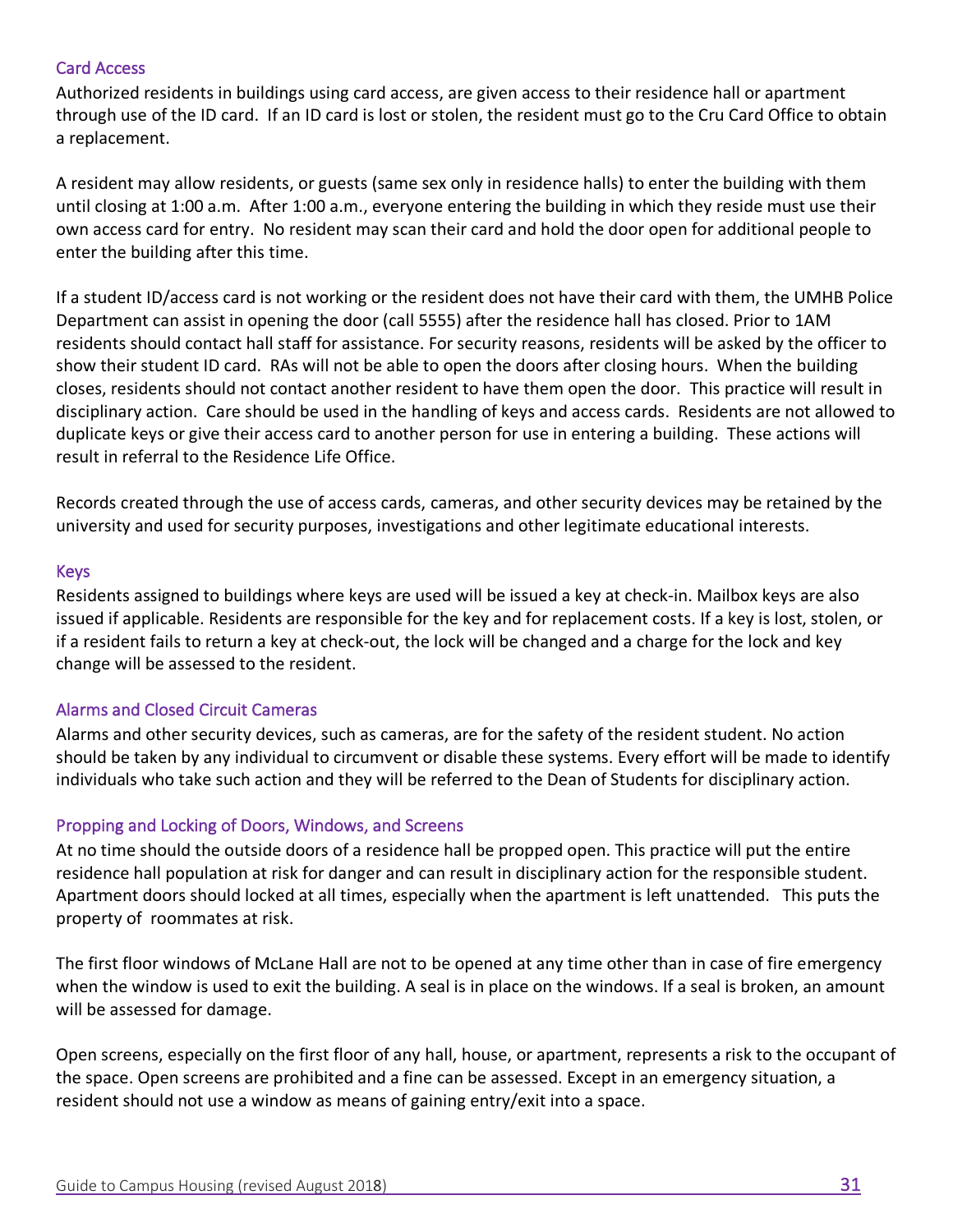It is always a preferred safety practice for residents to lock the door to their assigned space, even if the intention is to be gone for a short period of time.

#### Electrical Safety Guidelines

- Use UL electrical power strips with built-in circuit breakers if additional electrical outlets are needed.
- Use a medium or heavy gauge grounded extension cords only. Small gauge, inexpensive cords are prohibited.
- Do not overload power strips or outlets.
- Do not use multiple plug adapters as these are prohibited.
- Use a power strip with an over-current protector which will shut off power automatically if there is too much current being drawn.
- Be wary of electrical outlets that get too hot to touch. If it feels warm, unplug all appliances and enter a maintenance request immediately.
- Do not connect multiple power strips together.
- Do not route cords under doors, carpet, or ceiling tiles; this could cause them to overheat or ignite.
- Do not staple cords, this could damage the insulation and expose wire.
- Look for the UL (Underwriters Laboratories) label on electrical products that you use. This UL mark tells you that it meets UL rigorous safety requirements.
- Use light bulbs with correct wattage for lamps. If the wattage is not noted on the lamp, do not use a bulb with more than 60 watts.
- Do not use Halogen lights/lamps on campus as these are prohibited.
- Never plug more than one high-wattage appliance into a single outlet.
- Check all appliances for frayed or cracked cords and make sure to replace them.
- Report any power outage in your room, house, or apartment immediately to the RD or RA.

#### Missing Student Policy

The University of Mary Hardin-Baylor takes student safety seriously, including any report received concerning a missing student. For information on Missing Student Policy, refer to the [Student Handbook](https://go.umhb.edu/students/student-handbook)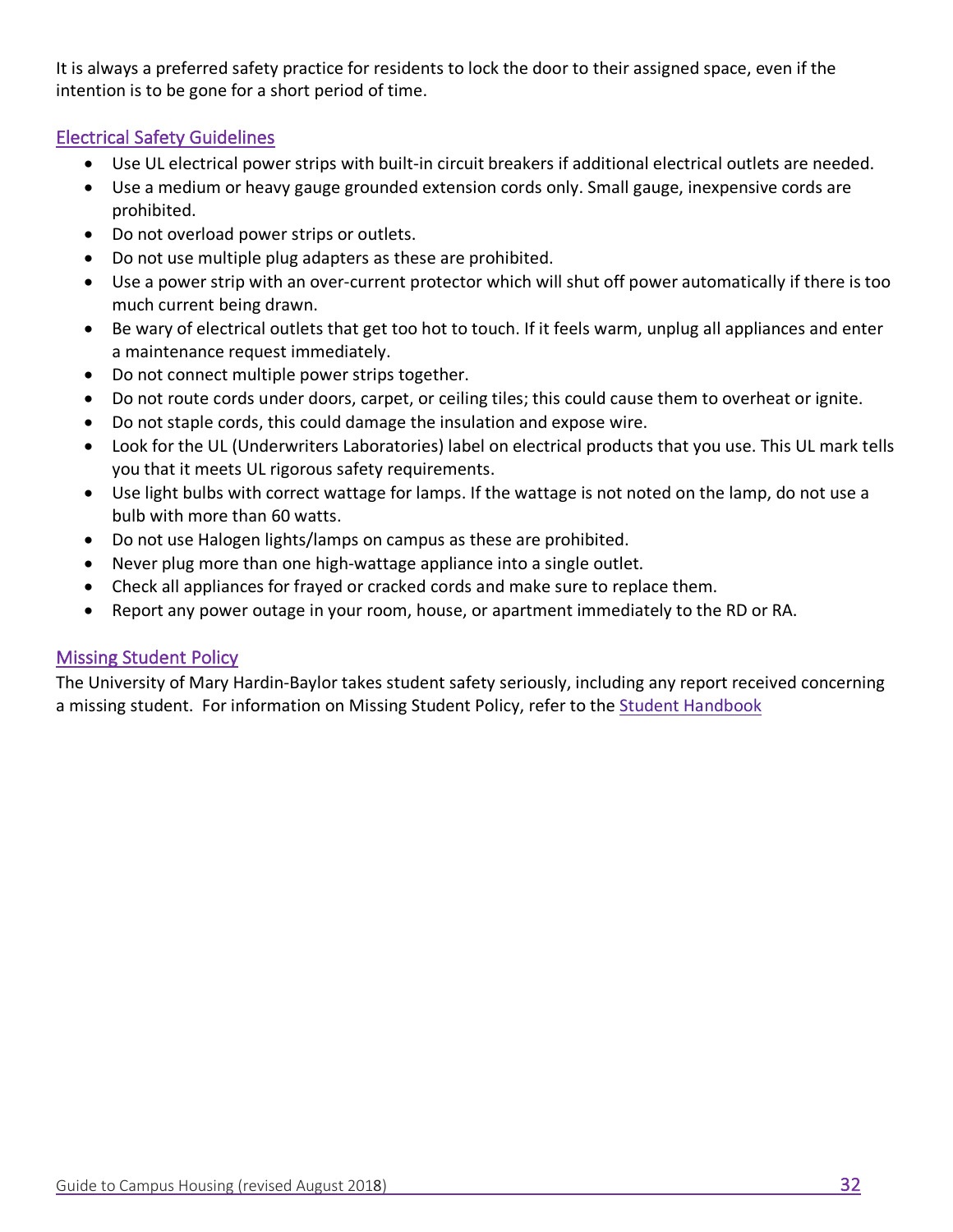### **Services**

#### Duty Hours for Staff

Staff members are on duty in the residence halls and apartment complexes on a regular basis. In the residence halls, RAs are on duty 7 days a week from 7:00 p.m. until 1:00 a.m. At Independence Village, the office located in Shannon Commons is staffed Sunday through Thursday from 5pm to 1am and Friday and Saturday from 7pm to midnight. . At College View and Farris, RAs are on duty each evening from 7:00 p.m. until 1:00 a.m. and work from the complex office. All RDs have posted office hours each week.

#### **Maintenance**

Residents who need assistance with a maintenance issue in their room, house, or apartment can either convey this request to the RD or RA or use the method of logging this request that is specific to their building. The building staff will give information on submitting maintenance work requests. Work orders are transmitted to the Physical Plant staff for their review and action.

If there is a problem constituting an emergency such as broken pipes, water leaks, etc., and the RD or RA cannot be reached, the resident should contact the Residence Life Office (295-4590) directly. After hours, contact the Campus Police (295-5555). If there is a smell of gas, residents should follow these instructions:

- Leave the area immediately
- Call Campus Police at 295-5555
- Leave doors open
- Do not turn on anything electric
- Do not use a cell phone

Employees, agents, and contractors authorized by the university may enter residential spaces without prior notice for custodial or maintenance work, to handle emergencies, to check for health or fire hazards, or to ensure compliance with university rules and regulations. Residents are expected to cooperate so that repairs or inspections can be completed as quickly as possible.

#### Vacuum Cleaners

Each residential facility has several vacuum cleaners available for use by residents for room care purposes. These vacuums can be checked out through the RA or RD.

#### Study Areas/Computer Labs

All residential facilities, with the exception of College View, and the campus houses, have a computer lab and a study area within the building for use by the residents of that building. College View is equipped with a computer station and printer in the complex office. Study areas in residential buildings are equipped with tables and chairs, and in some cases, marker boards for tutoring or group study. Residents from other buildings are welcome to use the study rooms in buildings outside of their own, but the computer labs are primarily reserved for the residents of the building or complex. All computer labs are equipped with printers but students must supply their own paper.

#### **Recycling**

At the end of each semester, the staff will post information about a building-wide recycling project. Residents are encouraged to drop off canned goods and packages of unopened food, gently worn clothing items, unwanted supplies, etc. These items are donated to Goodwill or to area ministries and food pantries.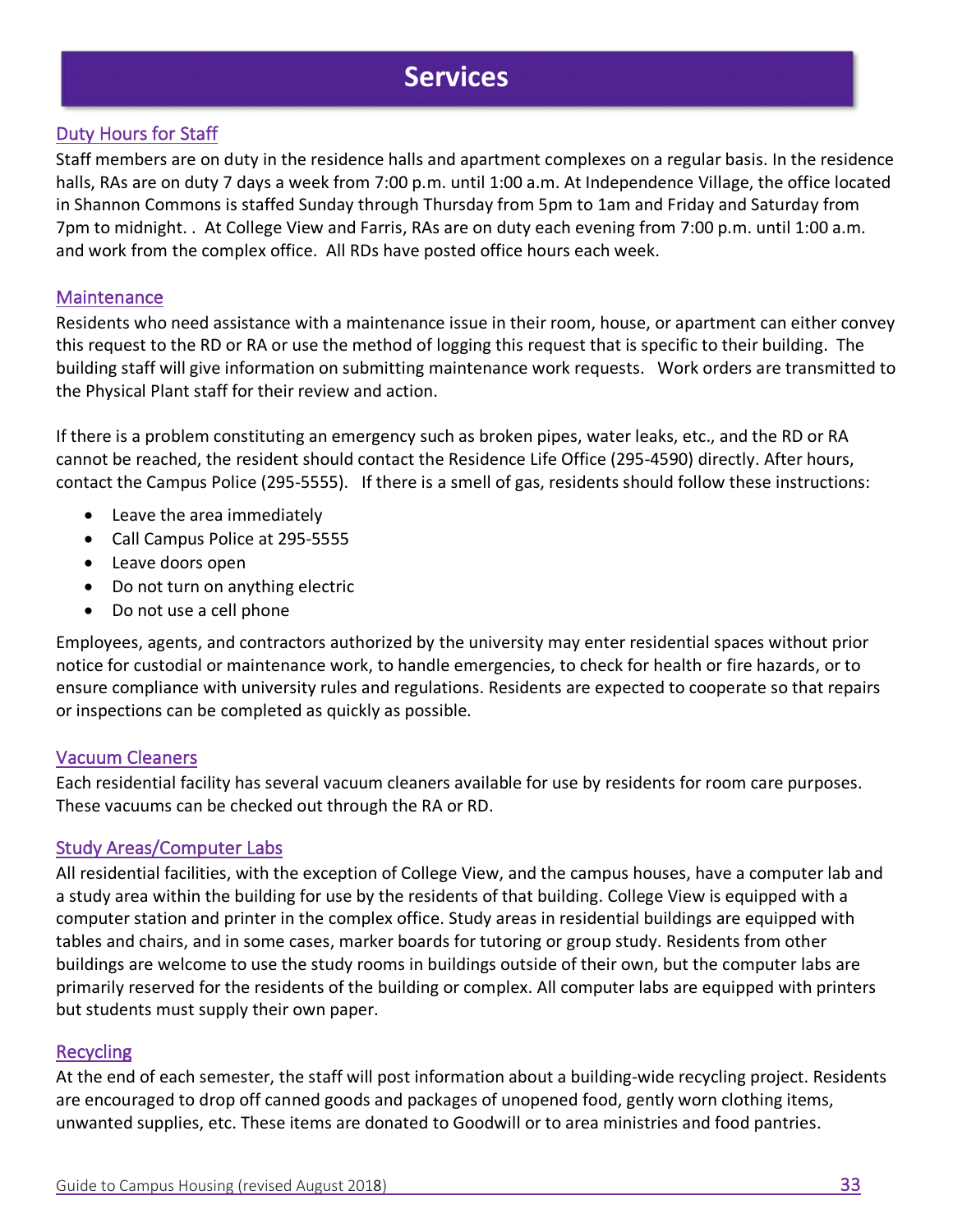Residents can also recycle paper products and cans by dropping these items in containers located in their building.

#### Pest Control

All residential buildings are on a regular schedule of pest control maintenance. If a resident experiences any problems with pests between treatments, this information must be turned in appropriately. Staff members will instruct residents on how to turn in this information during mandatory meetings. Residents are encouraged to assist in the control of pests by keeping food in closed containers and disposing of trash properly.

#### Internet

All UMHB students are issued an e-mail account through the Information Technology Department. These accounts are the primary method of communication to students by many university offices, including Residence Life. Each student is responsible for checking and responding to university e-mail messages on a regular basis. The Residence Life Office will use this e-mail account to correspond with resident students regarding housing issues. See the [Student Handbook](https://go.umhb.edu/students/student-handbook) for the UMHB Internet Usage Policy.

#### Telephone Service

Telephone service is not provided. Land lines are located in RD apartments.

#### Cable Service

Cable service is provided in each residential facility operated by the university. Cable outlets are located within each apartment or room and cable TV channels can be viewed on lobby TVs. Go to [Information Technology](https://go.umhb.edu/resources/infotech/home) to view information about television capability guidelines.

#### Laundry

Laundry service on campus is free to all resident students. All residence halls, and College View apartments have laundry rooms with enough machines for the population of the building/complex. Washers and dryers are provided in each of the apartments at Independence Village and Farris, and in the campus houses. Students are urged to read instructions carefully to prevent malfunction through operator error. In case of malfunction, a report should be made to the RD or to the RA. The hours for laundry rooms are posted in each individual building.

The use of the laundry facilities within each hall and apartment complex is restricted to use by the residents of that location only. Because of the location of some the laundry facilities, some halls have posted policies concerning hours of operation.

#### Campus Mail

#### Residence Halls

Each resident will be issued a campus post office box. The box number and combination will be given to residents during registration. Residents may also go by the Post Office to get their box number and combination. Mail is picked up and delivered on campus daily. The UMHB Post Office is located in the Mabee Student Success Center. The Post Office is closed on Saturdays and Sundays and most holidays. Mail should be addressed to residents in the following way:

Student Name UMHB Box \_\_\_\_\_\_ 900 College St. Belton, TX 76513-2599

Guide to Campus Housing (revised August 2018) 34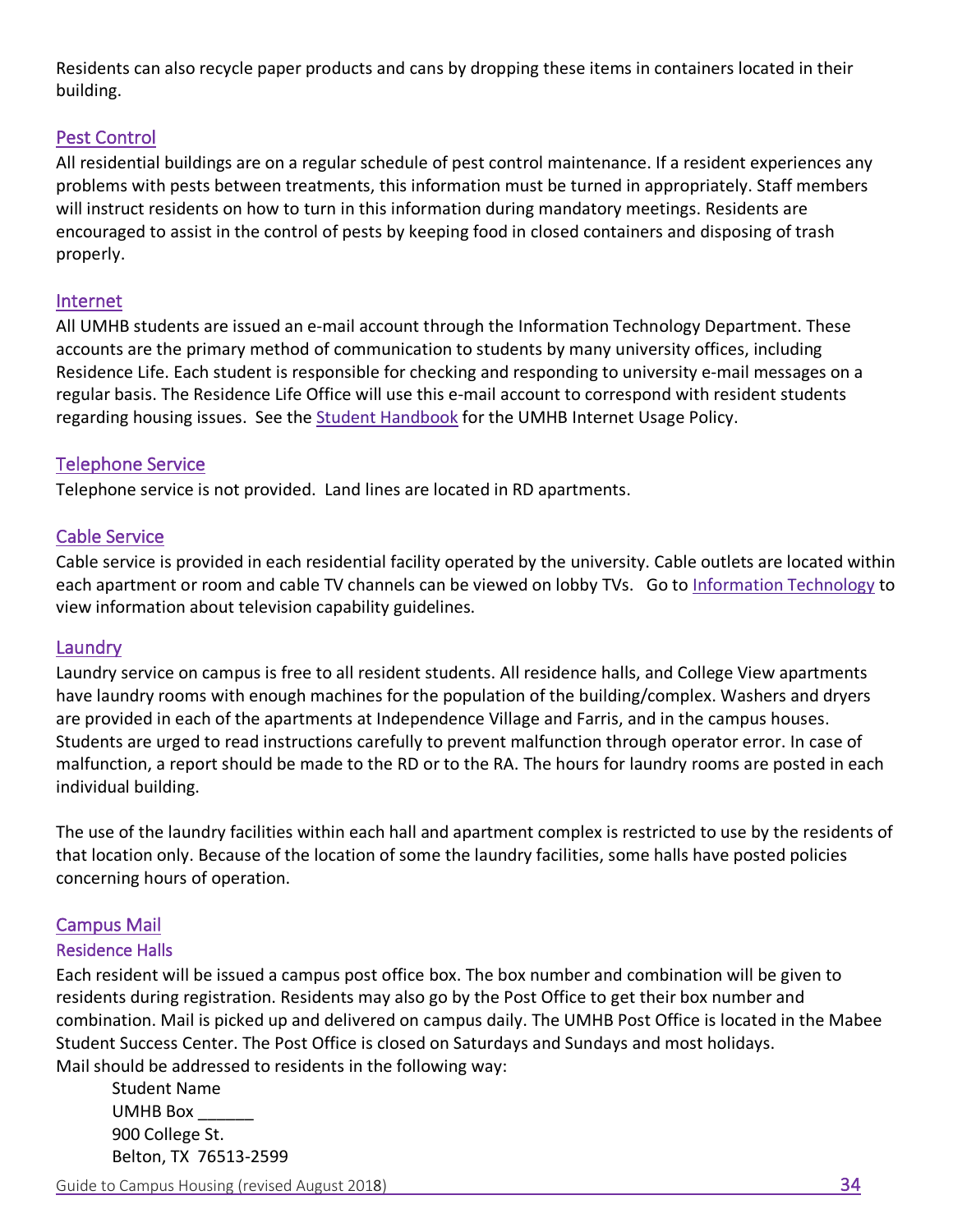**Notice:** all mail sent through the UMHB Post Office is subject to all laws and regulations which apply to the United States Postal System.

#### Apartments and Houses

Residents of College View, Farris, Independence Village, and the campus houses receive mail delivered by the Belton Post Office. Residents in the apartment complexes are given a combination or key for their mailbox located in the complex. House residents receive mail at the house and the address is the address of the house.

Addresses for College View, Farris, and Independence Village are:

| <b>College View</b>                                                                                          | 600 West MLK Jr Blvd, Belton, TX 76513         |
|--------------------------------------------------------------------------------------------------------------|------------------------------------------------|
| Farris                                                                                                       | 904 University Drive, Apt. #, Belton, TX 76513 |
| Independence Village<br>Grover, Ferguson, Clark, Provence<br>Taylor James, Tryon, Wilson, Hobby<br>and Tyson | 1601 Vickery Circle, Apt. #, Belton, TX 76513  |
| <b>Garner Building 14</b>                                                                                    | 1402 Parker, Apt. #, Belton, TX 76513          |
| <b>Garner Building 15</b>                                                                                    | 1404 Parker, Apt. #, Belton, TX 76513          |

#### Vending Machines

Coin-operated vending machines are located within the residence halls and apartment complexes. Removal, or attempted removal, of the contents of any vending machine by improper or illegal methods constitutes theft and will be treated accordingly.

refer to [umhb.edu/health](https://go.umhb.edu/resources/health/home)

#### Health Insurance

Brochures from companies who offer low cost plans designed specifically for students and their families are available in the Health Center located in the Mabee Student Success Center. Other resources: [www.healthcare.gov 800](http://www.healthcare.gov)-318-2596 Texas Department of Insurance [www.tdi.state.tx.us](http://www.tdi.state.tx.us) Consumer Helpline: 800-252-3439 Click for "Individual Health Contract" National Association of Health Underwriters [www.nahu.org/consumer/healthcare](http://www.nahu.org/consumer/healthcare) or

<http://www.ahrq.gov/consumer/hlthpln1.htm>

[www.texcarepartnership.com](http://www.texcarepartnership.com) 800-647-6559 or Lone Star Circle of Care 1-877-800-5722 [www.lscctx.org](http://www.lscctx.org)

Counseling & Testing Office – refer to [umhb.edu/counseling](https://go.umhb.edu/resources/counseling/home) and [umhb.edu/testing](https://go.umhb.edu/resources/testing/home) home

Career Services Office – refer to [umhb.edu/careerservices](https://go.umhb.edu/resources/career-services/home)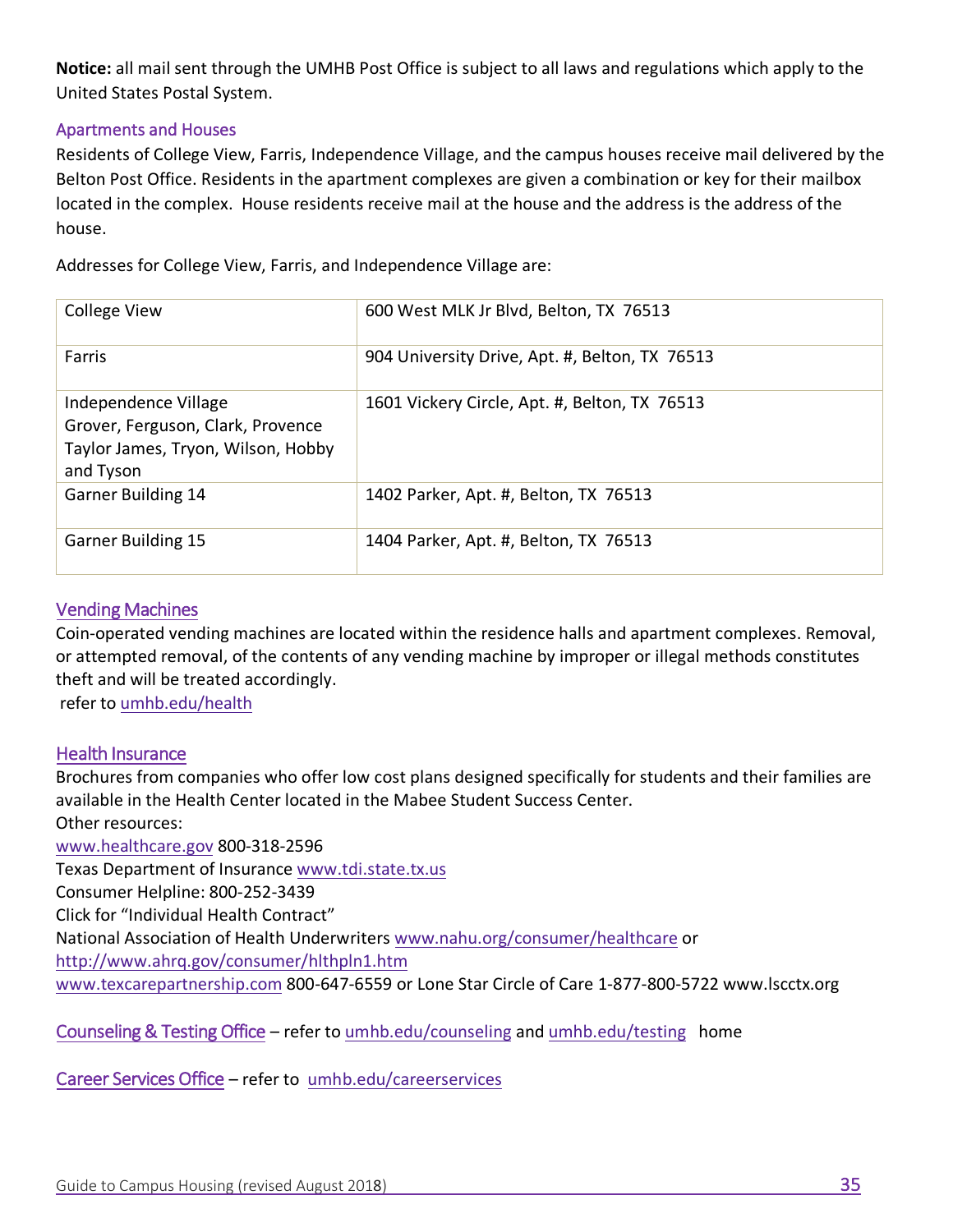| <b>Policy Violation Fines</b>                                                                                                           |                                                                          |
|-----------------------------------------------------------------------------------------------------------------------------------------|--------------------------------------------------------------------------|
| Alcohol/Drugs                                                                                                                           | Referral to Dean of Students                                             |
| Tampering with or damaging fire                                                                                                         | Referral to Dean of Students                                             |
| prevention equipment                                                                                                                    |                                                                          |
| False alarm/illegal use of fire alarm                                                                                                   | <b>Referral to Dean of Students</b>                                      |
| Opposite gender visitor in                                                                                                              | Referral to Dean of Students                                             |
| room/apt./house outside of                                                                                                              |                                                                          |
| visitation hours                                                                                                                        |                                                                          |
| Inappropriate behavior                                                                                                                  | Conference with RD                                                       |
| Dress code violation                                                                                                                    | Conference with RD                                                       |
|                                                                                                                                         |                                                                          |
| Improper check-in/check-out                                                                                                             | \$50-\$150 - see below for more information                              |
| Failure to evacuate building during<br>fire alarm                                                                                       | \$50                                                                     |
| Failure to participate in fire drill                                                                                                    | \$100                                                                    |
| Tobacco use or vaping in residential<br>facility                                                                                        | \$50                                                                     |
| Tabacco use or vaping in residential<br>facility that triggered fire alarm                                                              | \$100                                                                    |
|                                                                                                                                         |                                                                          |
| Changing assigned space without<br>permission                                                                                           | \$50                                                                     |
| Prohibited Items/Prohibited Activity                                                                                                    | \$25 and/or Referral to Dean of Students – based on item/activity        |
| <b>Unapproved Animal</b>                                                                                                                | \$50 and referral to Associate Dean of Students                          |
| Flagrant disobedience                                                                                                                   | \$25and/or Referral to Dean of Students - RD decision                    |
| Failure to register overnight guests                                                                                                    | \$25                                                                     |
| Unexcused absence from mandatory<br>meeting                                                                                             | \$25                                                                     |
| Inappropriate use of doors,<br>windows, fire escape. Includes: not<br>having card for entry after hours and<br>misuse of mobile ID app. | \$25                                                                     |
| Failure to follow security camera                                                                                                       | warning first offense                                                    |
| procedures                                                                                                                              | \$25 continued offense                                                   |
| Fighting/Altercation                                                                                                                    | \$50 or Referral to Dean of Students - RD decision based on<br>situation |
| Tampering with screens                                                                                                                  | \$25                                                                     |
| Improper disposal of trash                                                                                                              | \$10                                                                     |
| Unauthorized use of<br>furniture/moving furniture without<br>permission                                                                 | \$25                                                                     |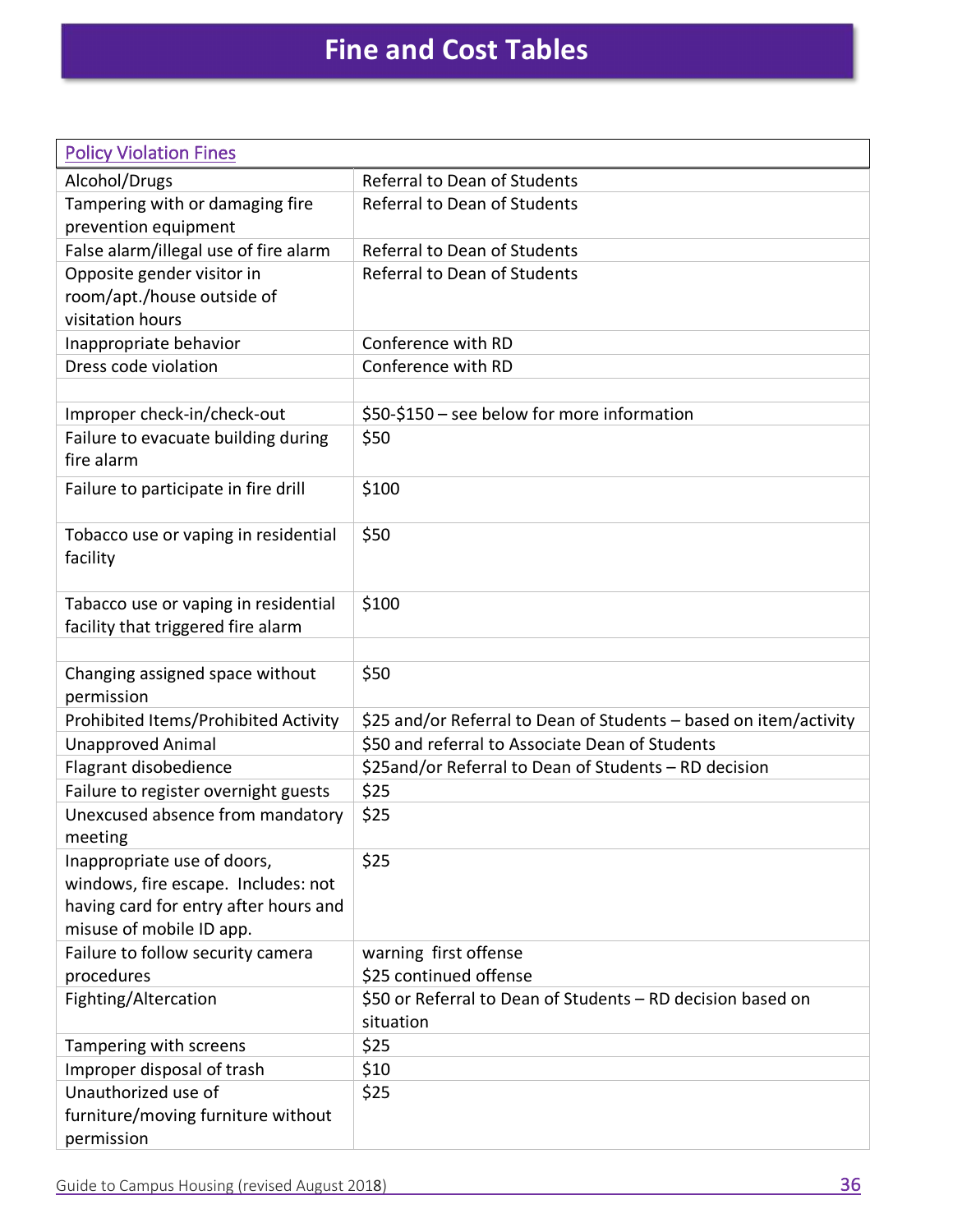| Repeated quiet hours violation                                                                                               | \$25                                                                                          |
|------------------------------------------------------------------------------------------------------------------------------|-----------------------------------------------------------------------------------------------|
| Use of laundry equipment after<br>hours, misuse of equipment, leaving<br>clothes unattended as defined per<br>facility rules | \$5                                                                                           |
| Late to mandatory meeting based<br>on facility:<br>Traditional Hall -<br>Apartments-                                         | \$25                                                                                          |
| Profanity                                                                                                                    | Conference with the RD                                                                        |
| Room check:                                                                                                                  |                                                                                               |
| Not complete-                                                                                                                | RA follow up                                                                                  |
| No attempt-                                                                                                                  | \$25/RD follow-up                                                                             |
| Repeated Staff opening door/not                                                                                              | \$5 per episode                                                                               |
| having key or Cru Card.                                                                                                      |                                                                                               |
|                                                                                                                              |                                                                                               |
|                                                                                                                              |                                                                                               |
| <b>Cleaning Costs</b>                                                                                                        | See note at bottom of chart concerning circumstances that<br>would lead to a cleaning charge. |
| Packing and storing residents                                                                                                | Amount to be determined by RD and Director of Residence                                       |
| belongings left at check out -                                                                                               | Life. Amount can equal housing deposit of \$150.                                              |
| abandoned property                                                                                                           |                                                                                               |
|                                                                                                                              |                                                                                               |
| No attempt made to clean                                                                                                     | \$50 - excessive cleaning required                                                            |
| Staff removes carpet left by resident                                                                                        | \$10                                                                                          |
| Space not swept                                                                                                              | \$10                                                                                          |
| Space not mopped                                                                                                             | \$10                                                                                          |
| Bathroom not cleaned                                                                                                         | \$25                                                                                          |
| Kitchen not cleaned                                                                                                          | \$25                                                                                          |
| Removal of trash by staff - per bag                                                                                          | \$5                                                                                           |
| charge                                                                                                                       |                                                                                               |
| Staff returns furniture to designated                                                                                        | \$10                                                                                          |
| room                                                                                                                         |                                                                                               |
| Removal of carpet tape                                                                                                       | \$10                                                                                          |
| Removal of stickers/double-sided                                                                                             | \$1 per sticker                                                                               |
| tape                                                                                                                         |                                                                                               |
| Key charges:                                                                                                                 |                                                                                               |
| Failure to turn in key/stolen/lost key                                                                                       | \$75 - door will be re-cored                                                                  |
| Key replacement -Broken or bent key                                                                                          | \$10 - original key is available to turn in                                                   |
| Postal Box Key                                                                                                               | \$10 - original key is available to turn in                                                   |
|                                                                                                                              | $$50 - key$ is lost                                                                           |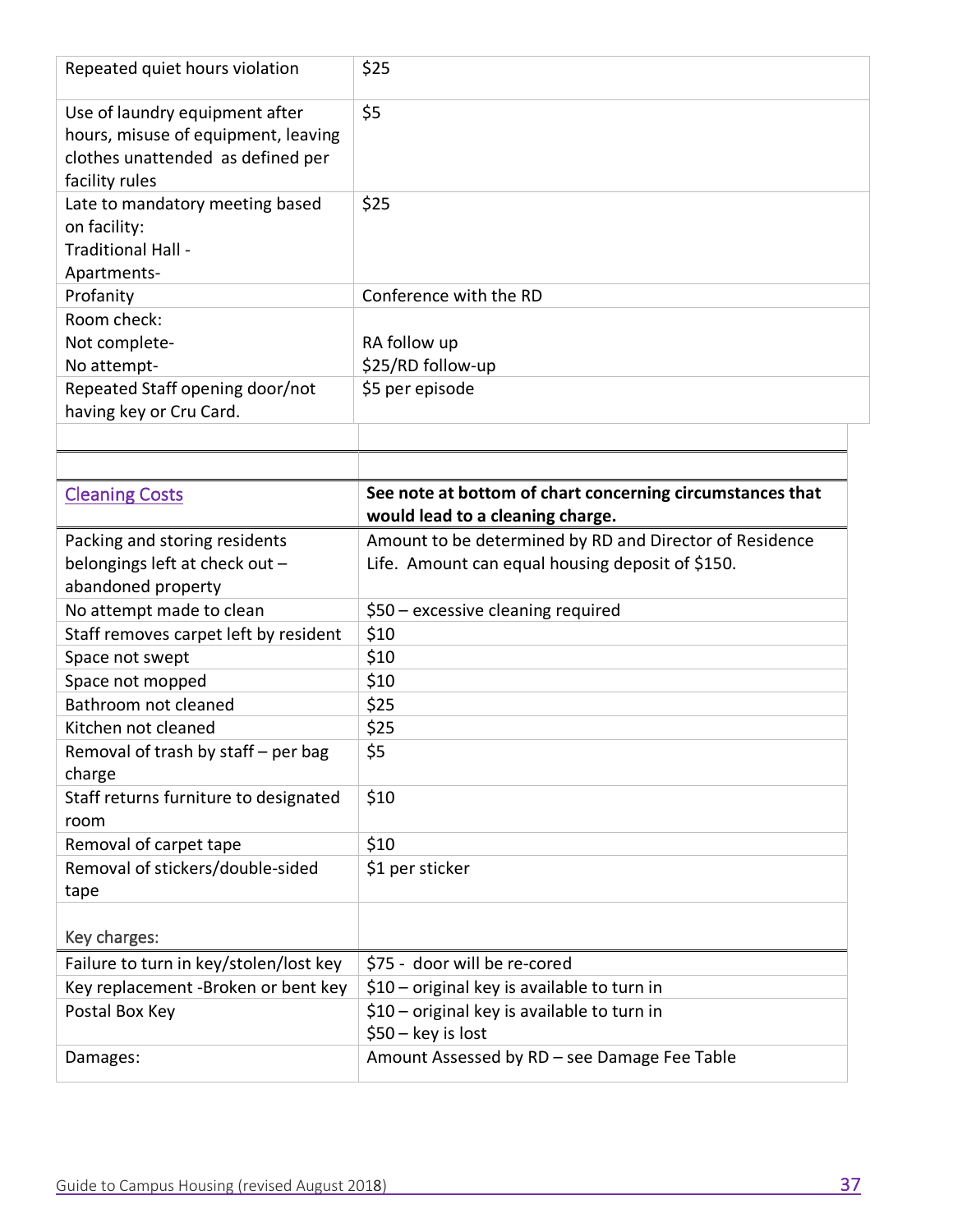| <b>Visitation Violation Fines</b>  |                   |
|------------------------------------|-------------------|
| Visitor in building/apt/house past | Referral to Dean  |
| visitation hours                   |                   |
| Engaged in sexual activity         | Referral to Dean  |
| Visitor In bedroom of              | Referral to Dean  |
| apartment/suite, or house          |                   |
| Visitor or host unclothed in       | Referral to Dean  |
| room/apt/house                     |                   |
| Failure to sign in/out properly    | \$50              |
| Failure to remain with or escort   | \$50              |
| visitor                            |                   |
| Inappropriate use of bathroom      | \$25              |
| Congregating in hallways           | \$10 for flagrant |
| Host and visitor lying on bed      | \$10 for flagrant |
| Exceeds number of allowed visitors | \$10 for flagrant |

Assessment of cleaning charges: if resident leaves and does not follow check-out guidelines for cleaning and room/apartment must be cleaned by Housekeeping, then charges will be taken from the housing deposit. Staff members might also find extreme conditions within a room or apartment during the semester caused by the resident's neglect that require the cleaning services of Housekeeping. The resident can be charged for these cleaning services.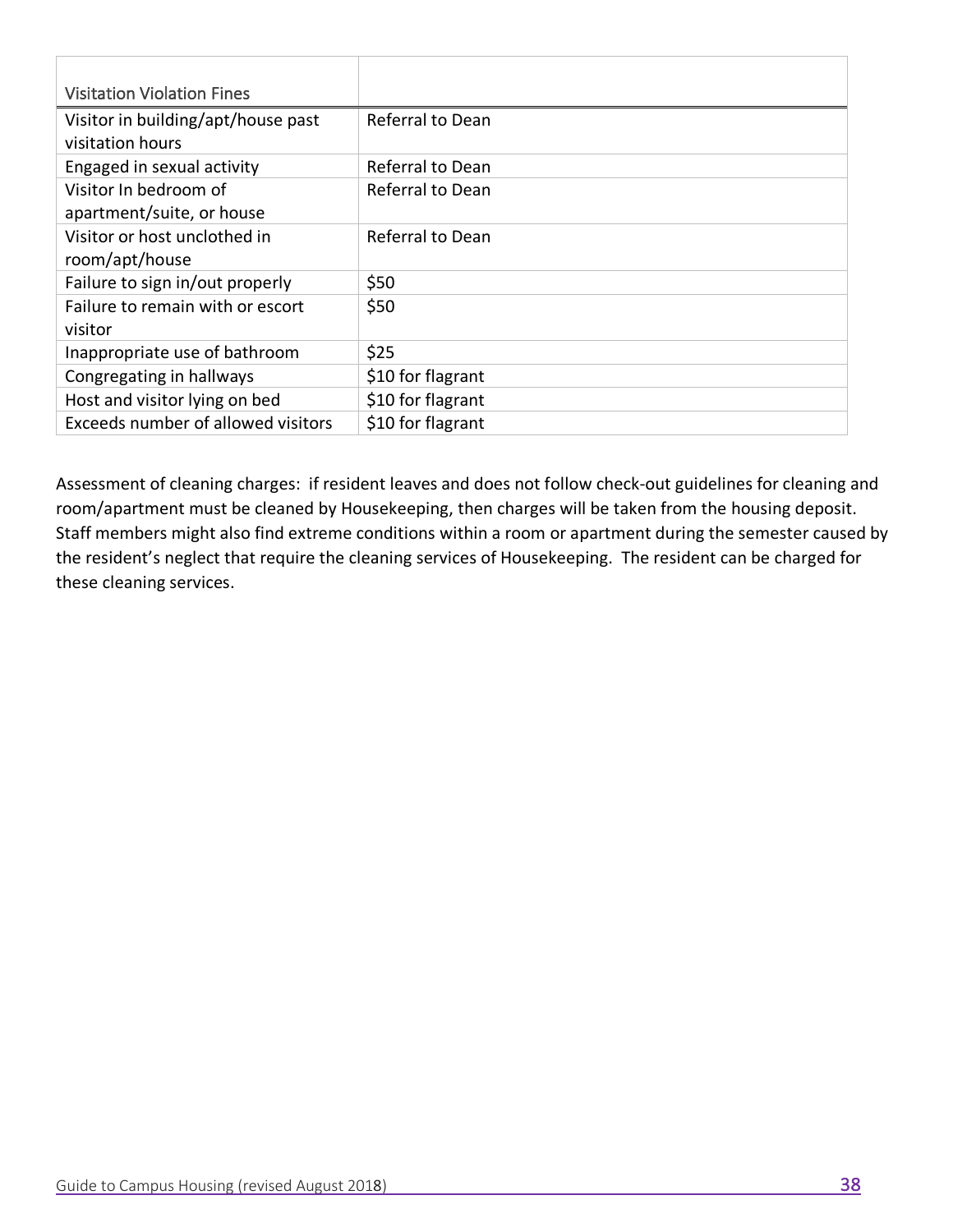| <b>Damage/Replacement Costs:</b>      |                                    |
|---------------------------------------|------------------------------------|
| <b>Bed frame</b>                      | Actual cost                        |
| <b>Bookshelf</b>                      | Actual cost                        |
| <b>Bulletin Boards</b>                | Actual cost                        |
| Chairs                                | Actual cost or repair cost         |
| <b>Chest of Drawers</b>               | Actual cost or repair cost         |
| Blinds (replacement cost)             | \$35                               |
| Medicine cabinet                      | Actual cost                        |
| <b>Ceiling Tiles</b>                  | \$5 per tile                       |
| Mirror                                | Actual cost                        |
| Tub/shower                            | Actual cost or repair cost         |
| Sink                                  | Actual cost or repair cost         |
| Sink light                            | \$50                               |
| Windows (broken pane)                 | \$50                               |
| <b>Towel racks</b>                    | \$30                               |
| Driving on grass areas of campus      | \$3 per square foot repaired       |
|                                       |                                    |
| <b>Closet/Room/Entry Doors:</b>       |                                    |
| Damaged or permanently defaced        | Actual cost                        |
| Door vents                            | Actual cost                        |
| Desk light                            | Actual cost                        |
| <b>Desk</b>                           | Actual cost or repair cost         |
| Holes in wall                         | Repair cost determined by PP staff |
| Paint walls                           | <b>Actual cost</b>                 |
| Cleaning of marker or other           | \$25                               |
| defacement (1 side)                   |                                    |
| Dismantling of university furnishings | \$10                               |
| Painting/refinish door due to         | \$10                               |
| carvings or other defacement          |                                    |
|                                       |                                    |
| <b>Electrical outlets:</b>            |                                    |
| Replace GFI outlet                    | \$15                               |
| Replace cover plate                   | \$5                                |
| Light switch:                         |                                    |
|                                       |                                    |
| Replace switch                        | \$15                               |
| Replace cover plate                   | \$5                                |
|                                       |                                    |
| Floor/Carpet:                         |                                    |
| Repair/replace vinyl floor tile       | Actual cost                        |
| (student room)                        |                                    |
| Repair/replace vinyl planks           | Actual cost                        |
| (apartments)                          |                                    |
| Repair/replace carpet                 | Actual cost                        |